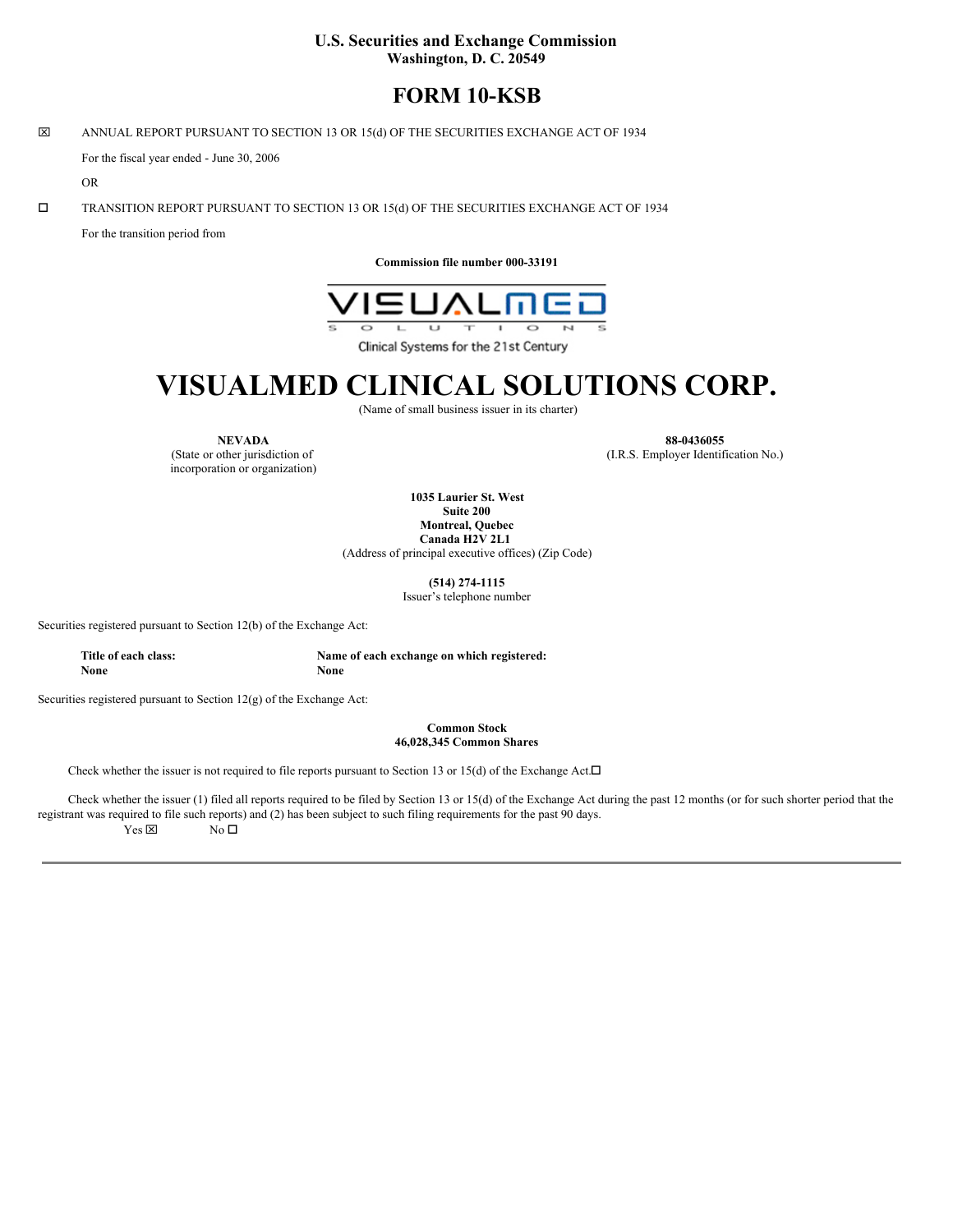Check if there is no disclosure of delinquent filers in response to Item 405 of Regulation S-B contained in this form, and no disclosure will be contained, to the best of registrant's knowledge, in definitive proxy or information statements incorporated by reference in Part III of this Form 10-KSB or any amendment to this Form 10-KSB.  $\boxtimes$ 

Indicate by check mark whether the registrant is a shell company (as defined in Rule 12-b-2 of the Exchange Act).  $Yes \Box$  No  $X$ 

State issuer's revenues for its most recent fiscal year: \$308,946

The aggregate market value of the voting and non-voting common equity held by non-affiliates, computed by reference to the average bid and asked price of such common equity as of June 30, 2006 was \$30,984,427.

As of September 27, 2006, the issuer had 46,038,345 outstanding shares of common stock.

Transitional Small Business Disclosure Format (Check one):  $Yes \Box$  No  $\boxtimes$ 

## DOCUMENTS INCORPORATED BY REFERENCE: None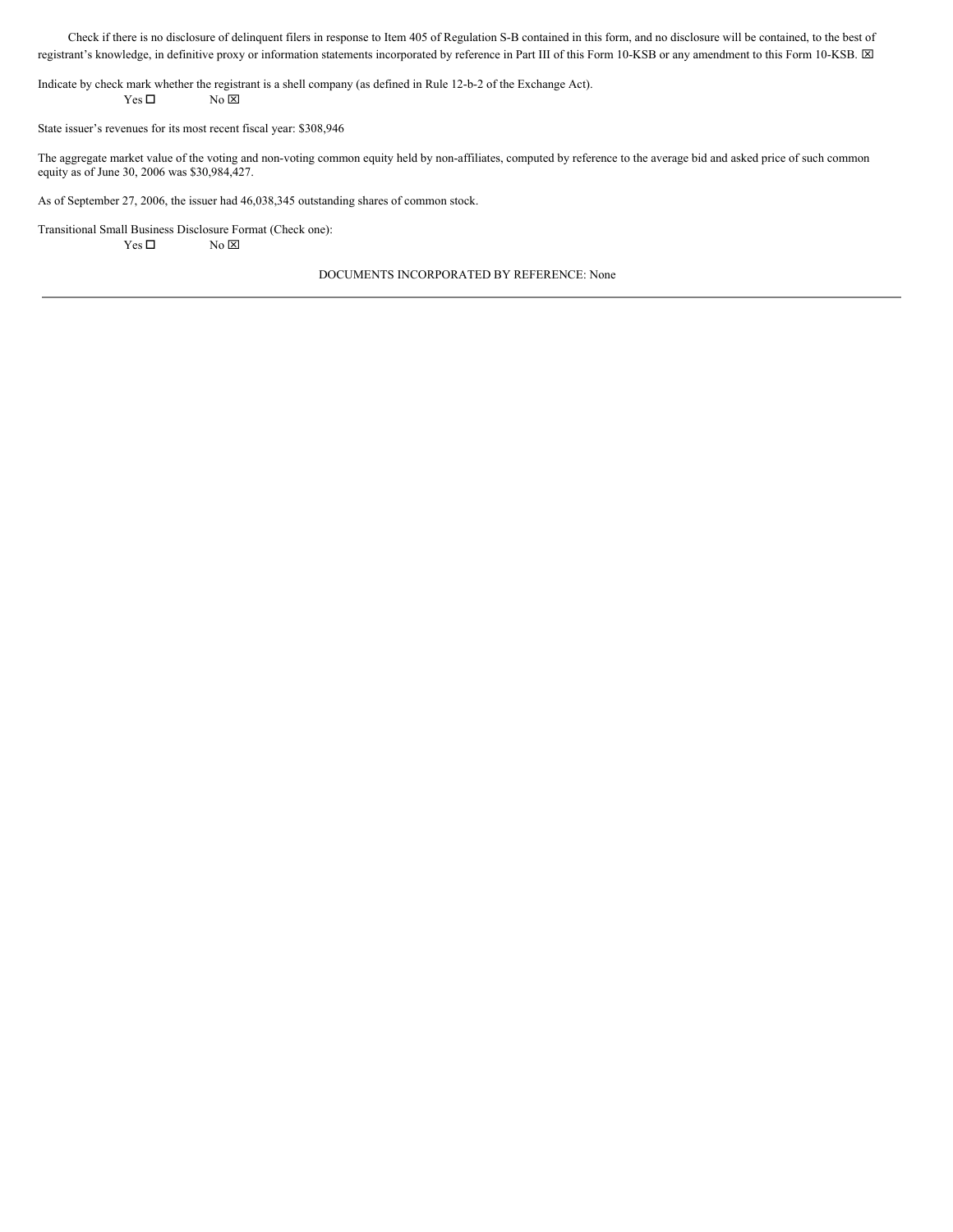## **TABLE OF CONTENTS**

|                 | <b>PARTI</b>                                                                                                              | 2              |
|-----------------|---------------------------------------------------------------------------------------------------------------------------|----------------|
| ITEM 1.         | <b>DESCRIPTION OF BUSINESS</b>                                                                                            | $\overline{2}$ |
| ITEM 2.         | <b>DESCRIPTION OF PROPERTY</b>                                                                                            | 11             |
| ITEM 3.         | <b>LEGAL PROCEEDINGS</b>                                                                                                  | 11             |
| ITEM 4.         | <b>SUBMISSION OF MATTERS TO A VOTE OF SECURITY HOLDERS</b>                                                                | 11             |
|                 | <b>PART II</b>                                                                                                            | 11             |
| ITEM 5.         | MARKET FOR COMMON EQUITY AND RELATED STOCKHOLDER MATTERS                                                                  | 11             |
| ITEM 6.         | MANAGEMENT'S DISCUSSION AND ANALYSIS OF FINANCIAL CONDITION AND RESULTS OF OPERATIONS                                     | 13             |
| <b>ITEM 7.</b>  | <b>FINANCIAL STATEMENTS</b>                                                                                               | 16             |
| ITEM 8.         | CHANGES IN AND DISAGREEMENTS WITH ACCOUNTANTS ON ACCOUNTING AND FINANCIAL DISCLOSURE                                      | $F-20$         |
| ITEM 8A.        | <b>CONTROLS AND PROCEDURES</b>                                                                                            | $F-20$         |
| ITEM 8B.        | <b>OTHER INFORMATION</b>                                                                                                  | $F-20$         |
| ITEM 9.         | DIRECTORS, EXECUTIVE OFFICERS, PROMOTERS AND CONTROL PERSONS; COMPLIANCE WITH SECTION 16(A) OF THE<br><b>EXCHANGE ACT</b> | $F-20$         |
| <b>ITEM 10.</b> | <b>EXECUTIVE COMPENSATION</b>                                                                                             | $F-22$         |
| <b>ITEM 11.</b> | SECURITY OWNERSHIP OF CERTAIN BENEFICIAL OWNERS AND MANAGEMENT AND RELATED STOCKHOLDER MATTERS                            | $F-24$         |
| <b>ITEM 12.</b> | <b>CERTAIN RELATIONSHIPS AND RELATED TRANSACTIONS</b>                                                                     | $F-26$         |
| ITEM 13.        | <b>EXHIBITS</b>                                                                                                           | $F-26$         |
| <b>ITEM 14.</b> | PRINCIPAL ACCOUNTANT FEES AND SERVICES                                                                                    | $F-27$         |
|                 | $\mathbf{i}$                                                                                                              |                |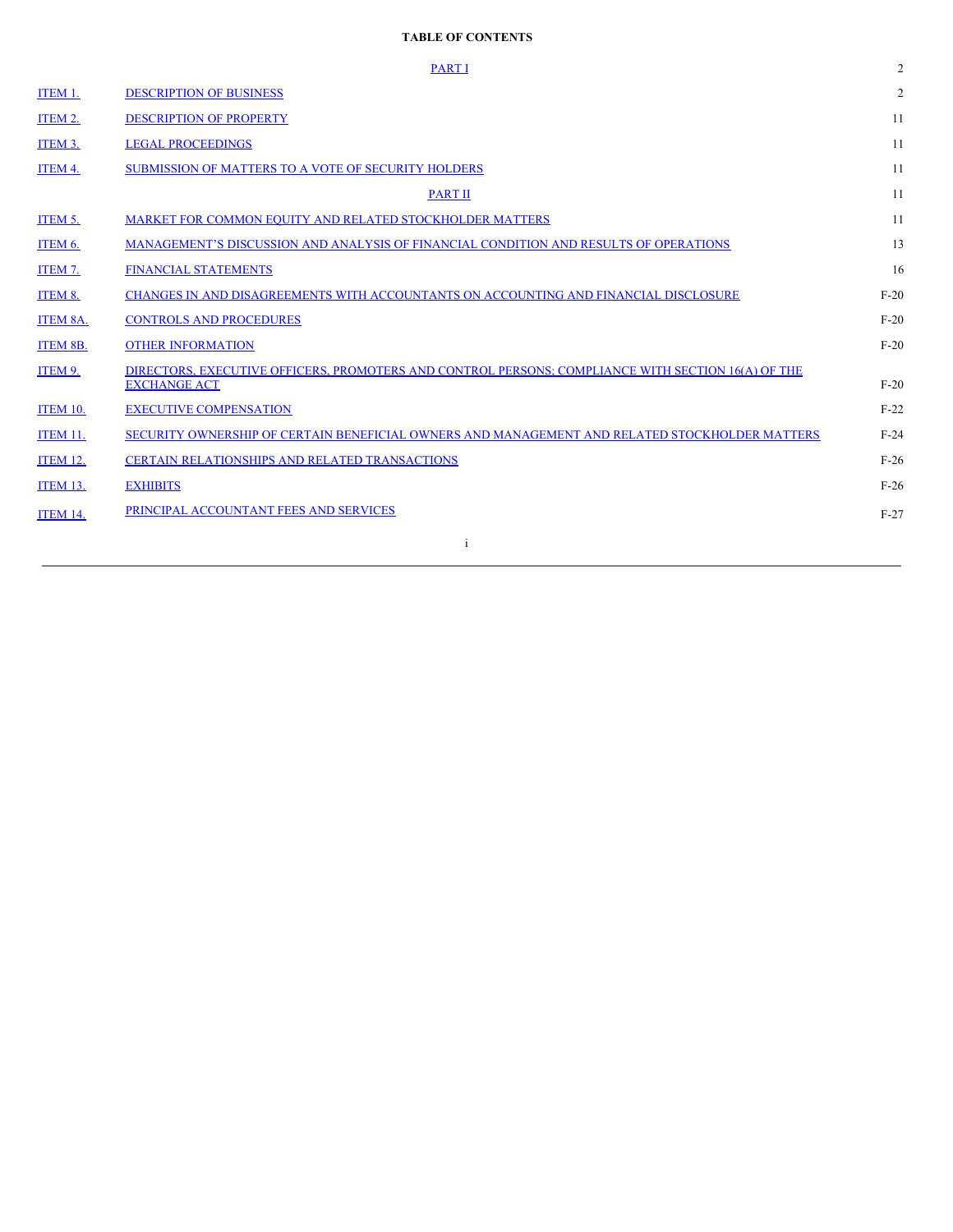#### **Forward-Looking Statements and Associated Risk**

Certain statements contained in this annual report on Form 10-KSB constitute forward-looking statements within the meaning of Section 21E of the Securities Exchange Act of 1934 and the Private Securities Litigation Reform Act of 1995. Such forward-looking statements involve known and unknown risks, uncertainties and other factors which may cause deviations in actual results, performance or achievements to be materially different from any future results, performance or achievement expressed or implied. Such factors include but are not limited to: market and customer acceptance of and satisfaction with our products, market demand for our products; fluctuations in foreign currency markets; the use of estimates in the preparation of our financial statements; the impact of competitive products and pricing in our field; the ability to develop and launch new products in a timely fashion; government and industry regulatory environment; fluctuations in operating results, including, but not limited to, spending on research and development, spending on sales and marketing activities, spending on technical and product support; and other risks outlined in previous filings with the Securities and Exchange Commission, and in this annual report on Form 10-KSB.

The words "believe," "expect," "anticipate," "intend" and "plan" and similar expressions identify forward-looking statements. Such statements are subject to risks and uncertainties that cannot be quantified and, consequently, actual results may differ materially from those expressed or implied by such forward-looking statements. You are cautioned not to place undue reliance on these forward-looking statements.

Unless otherwise noted, all currency figures in this filing are in U.S. dollars.

The terms "Company," "we," "us," "our," "VisualMED" and "the Registrant" refer to VisualMED Clinical Solutions Corp., a Nevada corporation, and its subsidiaries.

#### <span id="page-3-0"></span>**PART I**

## <span id="page-3-1"></span>**ITEM 1. DESCRIPTION OF BUSINESS.**

#### **Company History**

We were incorporated in the State of Nevada on September 7, 1999 under the name Ancona Mining Corp. (Ancona) as a mining and exploration company. After initial disappointing results from our mining exploration, we did very little business and showed very limited activity, with no profitability. On September 23, 2004, after receiving advice that our mining properties were not deemed to be economically attractive, we chose to enter the emerging field of clinical information systems and entered into an agreement, in principle, to purchase the distribution rights to a suite of clinical software modules, as well as some minor office equipment and all of the issued and outstanding common shares of VisualMED Marketing Inc., an inactive company with no revenue, from Visual Healthcare Corp. (formerly known as VisualMED Clinical Systems Corp.), a Nevada corporation (VHCC). We refer to this asset purchase transaction as the Acquisition. We consummated the Acquisition on October 13, 2004 and, in consideration for the assets purchased, we issued what then amounted to 80% of our common stock to VHCC. As a result of the Acquisition, we have the right to exploit, commercialize, install, support and upgrade the clinical software modules purchased. Our rights to exploit, commercialize, install, support and upgrade the modules are worldwide, except for that part of the U.S. market, as well as the Chinese and the Japanese language markets, into which VHCC has entered into similar agreements with other non-related companies.

To reflect the nature of our new business, we changed our corporate name in November 2004 from Ancona Mining Corp. to VisualMED Clinical Solutions Corp. Our principal executive offices are located at 1035 Laurier Street West, Suite 200, Montreal, Quebec, Canada H2V 2L1 and our telephone number is (514) 274-1115.

#### **About Our Controlling Stockholder**

As of September 27, 2006, VHCC owns approximately 52% of our issued and outstanding common stock. VHCC was formed in 1998 to further develop clinical information products based on Dr. Arthur Gelston's investigations in the field. These products include software clinical management modules, electronic patient records, electronic charting, dynamic clinical notes and other medical information platforms and clinical tool sets for doctors and nurses.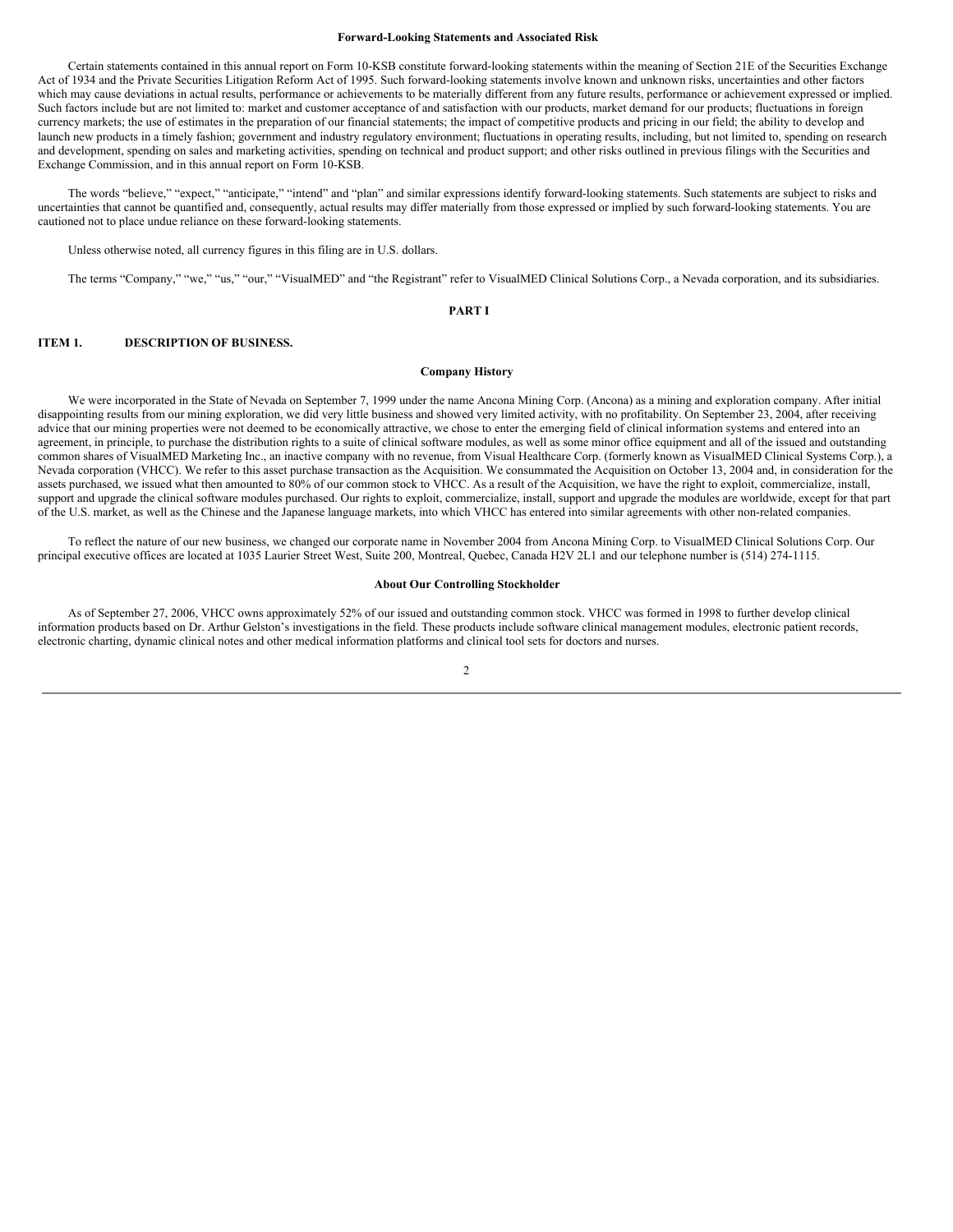#### **Field of Operations and Corporate Mission**

We are a medical information company that uses technology to assist physicians and nurses streamline the mass of patient information in a coherent and usable manner. Our clinical information systems are designed for use in hospitals, healthcare delivery organizations and regional and national healthcare authorities. Our corporate mission is to help healthcare professionals practice the best possible medicine at the point of care.

We market cutting-edge technology solutions for healthcare institutions and authorities. These solutions are designed to save cost and time, and to reduce adverse drug events (ADE) that kill more than 200,000 patients per year in the United States alone. Our latest generation suite of software modules comprises a fully functional clinical information system (Clinical Information System) that includes the complete electronic medical record (Electronic Medical Record), with a core computerized physician order entry (CPOE) module. Our Clinical Information System, Electronic Medical Record and CPOE work together to reduce the cost of providing medical care, while dramatically improving the quality and efficiency of healthcare services offered by healthcare institutions.

#### **Our Products**

## *The VisualMED System*

The VisualMED system is a suite of software modules that constitute a comprehensive, state of the art, fully functional Clinical Information System. VisualMED is an informatics tool that enables the physician to make informed diagnostic and therapeutic decisions at the point of care. The system communicates with existing legacy systems including Admissions (ADT), pharmacy, laboratory, radiology and Picture Archival and Communication Systems (PACS) through Health Language 7 (HL-7) interfaces. Through its interfaces, VisualMED captures all clinical information available on every hospitalized patient at any given moment, representing the totality of data required by the hospital's clinical staff to perform their duties. Healthcare personnel are able to access information culled from a variety of different sources through this single software solution. The VisualMED system has the following functionality:

- **•** Electronic Medical Record. Our Electronic Medical Record system replaces paper-based activities by doctors and nurses. All patient care is prescribed and documented in an electronic media that may include wireless devices with remote access via an Internet portal. All of a patient's medical history is securely stored in a central database for easy access by the attending healthcare professionals. The information is accessed through a series of computer workstations placed in every ward, within easy reach of the doctors and nurses responsible for those patients.
- **•** CPOE. The CPOE module is a method of giving patient prescriptions and other medical orders in an electronic mode. This form of automation of medical acts has many advantages, such as, the speedy transmission of orders through the hospital and the elimination of errors due to ineligible handwriting. As a result, a CPOE module is believed to contribute to better patient safety. Furthermore, a CPOE module, when combined with decision support information could eliminate many common medical errors that occur on a daily basis, such as dosage errors and harmful drug interactions.
- **•** Clinical Decision Support. VisualMED decision support helps physicians validate their therapeutic decisions in real time while prescribing medication. Physician activities using this functionality are supported by an extensive knowledge base containing thousands of user cases and thousands of decisional algorithms with 30 levels of decision support.
- **•** ADE Prevention. Our VisualMED system helps prevent ADEs, which often cause prolonged hospitalization and death, by reducing the risk of medication side-effects, avoiding duplication of prescriptions, lab tests and radiology exams, and bringing important clinical information to the attention of the physician in real time at the point of care. Through our system, the availability of medical charts is immediate and can be securely encrypted and transmitted worldwide via the Internet.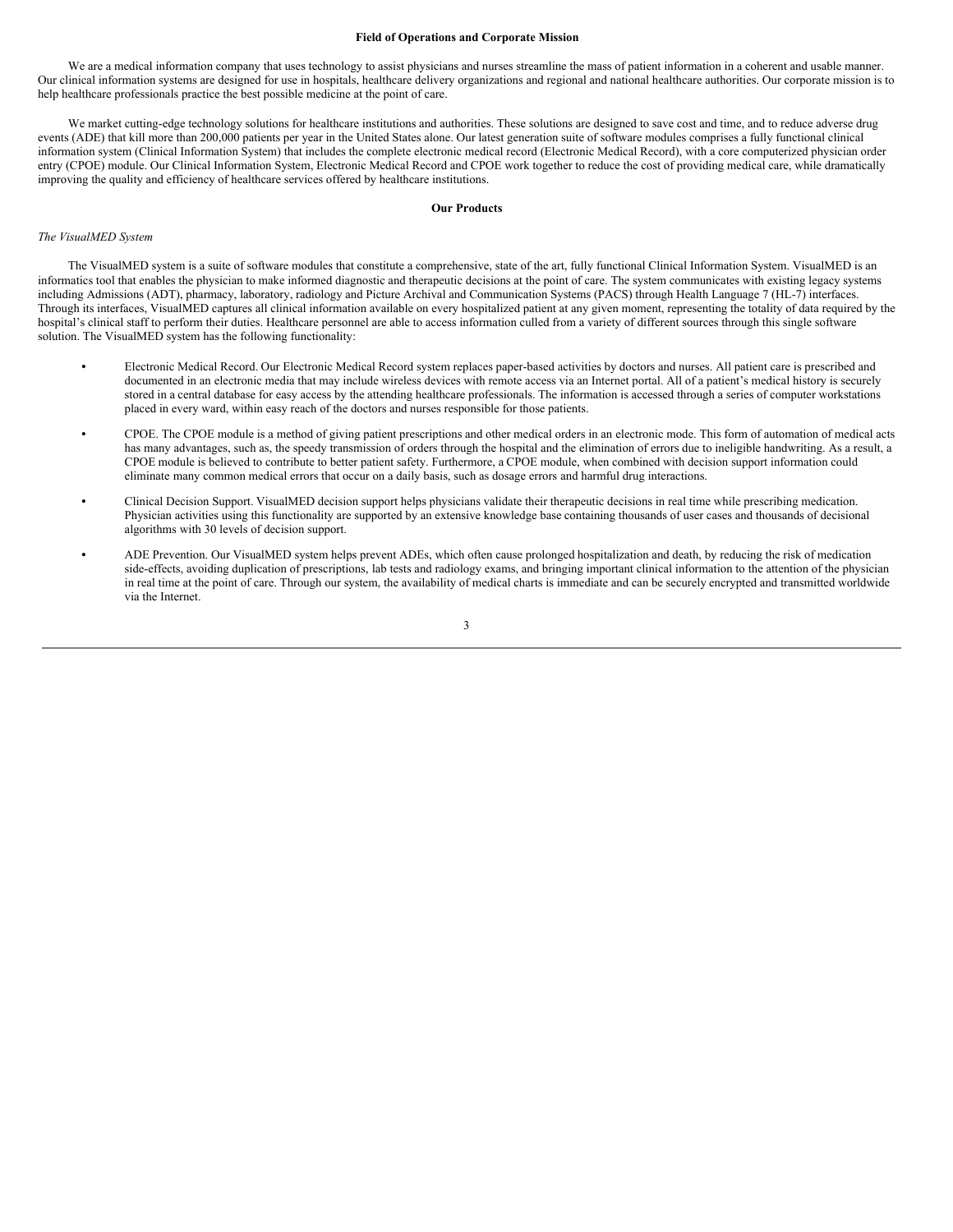**•** Medical Audits. The implementation of the VisualMED system in a hospital setting allows for a comprehensive audit of medical procedures and their outcomes. The medical audit mechanism also assures that appropriate regulatory standards are being met. In addition, the use of biometric electronic signature provides data security at the highest level.

## *VisualMED Modules*

VisualMED modules come in four broad classes – administrative/support, nursing, clinical, and the Electronic Medical Record.

- **•** Administrative module. VisualADMIN is the principal administrative module. VisualADMIN allows users with the appropriate security rights to access screens that may be used to define and modify the basic architectural structure that defines the business rules for the CPOE for the six general order entry types – drugs, labs, IV solutions, image tests, nursing orders, and dressings – as well as special order entry types, such as sliding scales, drug tapers and transfusions. VisualADMIN creates and modifies decision support algorithms that are called upon at multiple levels in the order entry sequence. These operate as background processes and maintain the ward/bed configuration of the institution, as well as a set of diagnoses, a custom set of system requisitions that may be required by the healthcare institution, a set of system user groups and user group rights and a set of system parameters that are used to determine the system configuration. We supply all of the content required for full function of the system at the time of installation. Our customers may modify any of the content at any time in plain language. VisualADMIN is a required module in the setting of a minimal VisualMED installation.
- **•** Nursing module. The VisualMED nursing module (VisualNURSE) integrates all physician/nursing clinical functions at the order entry and clinical data entry levels. VisualNURSE contains a medication administration record that is automatically generated by the VisualMED system according to a rules engine, which translates the physician's prescription into the date-times for prescription administration. System rules are supplied by VisualMED at the time of installation and may vary for each individual clinical module. VisualNURSE also contains a plan of care and screen sets that allow for the recording and display of clinical information, including vital signs, glucometer-insulin record, input and output, and pain scale. Additional screens exist for the recording of the nursing history. The healthcare institution's system administrator, through VisualADMIN, manages the basic structure of VisualNURSE. All of our clinical modules access VisualNURSE. VisualNURSE is a required module in the setting of a minimal VisualMED installation.
- **•** Clinical module. The VisualMED clinical modules broadly correspond to the individual clinical specialty of medicine of the healthcare institution or a particular division or ward of the institution, such as VisualER, VisualSurgeon, VisualPediatrics and VisualICU. All of the patients in a particular ward may all be linked to a single module or patients in a given ward may each be attached to different modules in accordance with the patient's ailment. Each clinical module may have its own set of available drug listings, its own table of order sets and unique decision support algorithms. The look and feel of each clinical module is constant, though modules may contain unique screens, which may not be available elsewhere in the VisualMED Clinical Information System. For example, VisualER uses unique patient tracking screens; VisualICU, CCU, and ER contain unique results reporting screens. The health care institution's system administrator, through VisualADMIN, manages the seed content of the clinical modules. At least one clinical module is required in the setting of a minimal VisualMED installation. Our system includes, as an option, a DICOM viewer embedded in the clinical signs and results reporting screens so that PACS images may be viewed directly within the clinical context of the VisualMED clinical data display screens.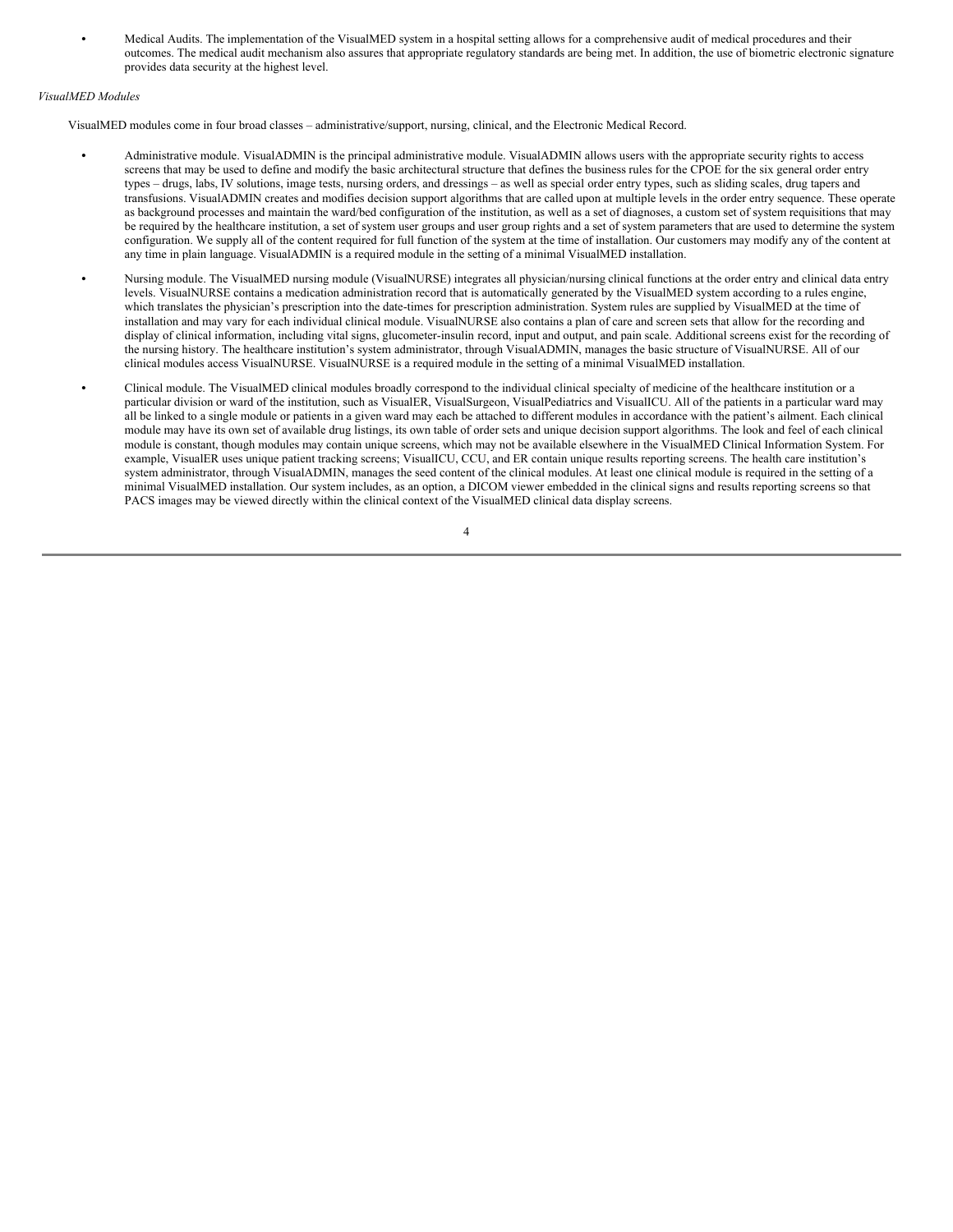**•** Electronic Medical Record. All clinical modules come with a complete Electronic Medical Record which can be used by physicians, consultants, nursing staff and paramedical staff to record their admission and progress notes in a coded, menu-driven or free-text format, depending on the preference of the individual user. Clinicians can access all data related to their patient through the Electronic Medical Record. Clinical data entered into the Electronic Medical Record is available to review for the purposes of quality assurance by the clinical or administration staff and, where law permits, may be consulted by the patient.

During fiscal 2006, we began the installation of our ScopeNotes product line at Montreal's Jewish General Hospital Colorectal Surgery Department. ScopeNotes allows doctors to record surgical notes in electronic format for ready access. We have equally begun to market a dedicated Oncology Module for oncology departments, and a Drug Order and Tracking Module for pharmacies and doctors. Finally, we have begun to look into the possibility of incorporating our unique security features, which pass every federal guideline for securing sensitive patient information, into other existing products in the market that operate within similar architectural and database parameters as the VisualMED system.

#### *Installation and Implementation*

Delivery of a VisualMED system to a customer consists of three broad phases: hardware installation, software implementation and training.

- **•** Hardware installation. Hardware may be installed by us or the customer's technical staff according to our specific configuration. The scope of the hardware is determined by the number of beds and wards in the particular healthcare institution, as well as the institution's physical layout.
- **•** Software implementation. Our VisualMED software is configured based on a healthcare institution's responses to our implementation questionnaire. The information obtained from the questionnaire is used to create the clinical content and populate the production database. Concurrent with managing and preparing this data, HL7 interfaces to other hospital systems such as Pharmacy, Laboratory, ADT and PACS will be designed, developed and tested by VisualMED and the system suppliers.
- **•** Costs. Cost of implementation of a VisualMED system can vary between \$2 and \$20 million depending on the size of the hospital and the nature, and functionality of the selected technology.
- **•** Training. Training begins well in advance of the installation. VisualMED has specific training programs for physicians, nurses and other hospital staff. In large hospitals, a pre-determined number of wards will go-live every two weeks until the entire hospital is in full production. VisualMED training personnel provide on-site support 24 hours per day until the hospital staff can use the system independently.
- **•** Helpdesk. The VisualMED helpdesk is available to our customers 24 hours per day, seven days per week for technical and functional assistance. VisualMED has the ability to monitor and update the system from a remote location.

#### *Independent Evaluation*

The technology platform on which VisualMED modules and some of its applications are based has been evaluated by independent agencies, such as the Leapfrog Group and Five Rights Consulting. These agencies have consistently ranked our technology as one of the more complete and efficacious set of solutions in its field. The VisualMED technology was also positively evaluated after an in-depth audit for the benefit of a Canadian governmental agency by Dr. Antoine Geisbuhler, formerly of Vanderbilt University medical school and holder of the chair of medical informatics, Faculty of Medicine, University of Geneva, Switzerland.

## *Advertising and Brand Recognition*

VisualMED attends all key industry trade shows, with a dedicated booth that provides demonstrations of the VisualMED system as it currently operates in a live hospital environment. We do not advertise in tradition print or television media. We rely heavily on the quality of the VisualMED system, its high rating by industry analysts and the building of a successful implementation track record with our existing customers, to attract potential new customers.

#### *Marketing*

A significant part of our marketing effort is conducted in conjunction with strategic partners who often have a geographical concentration or who offer particular services within the healthcare industry where we are present, including management consultants, systems integrators, major engineering firms and outsourcing companies. Our strategic partnerships include alliances with Oracle, IBM, Stratus, Citrix Systems, Hewlett Packard, Rutherford Marketing LLC, Imtech of Rotterdam NL, ITS of the Kingdom of Saudi Arabia, Sonotec S.A.R.L. of Tunis, Post Logic Inc. of Paris, Réseau Numérique Inc. of Montreal, First Consulting Group and Superior Consulting. We are also working closely with elements of the Italian and French healthcare authorities and health services industry, with regard to the implementation of our system over a broad range of hospitals, clinics and pharmacies in those countries.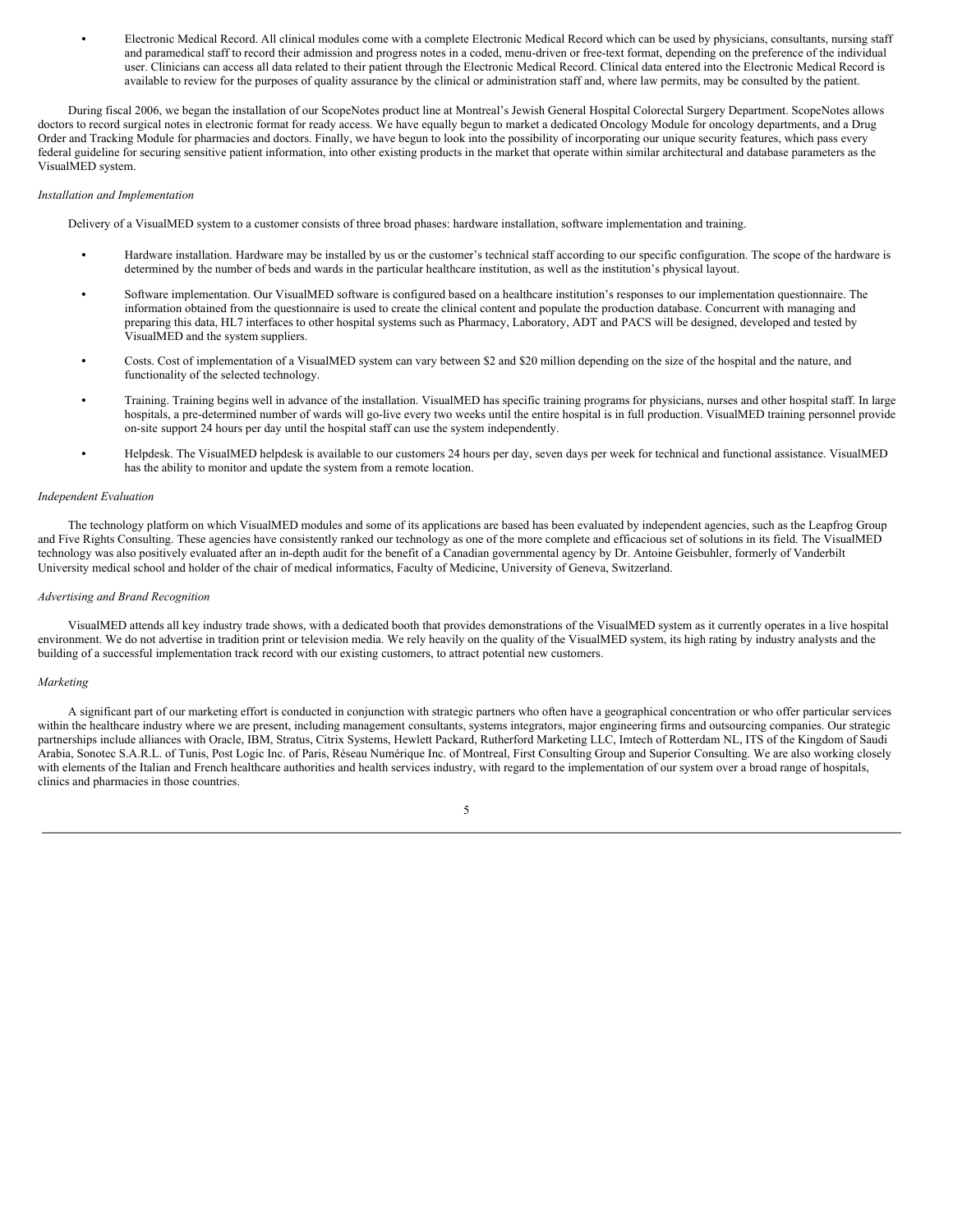#### **Intellectual Property and Research and Development**

We continue to improve and upgrade our system for better performance and to answer our customers' specific needs. Our development activities are often subcontracted to technical companies that specialize in these fields. All of our research and development work is proprietary to our company. In fiscal 2005, we spent approximately \$561,356 on research and development. In fiscal 2006, we spent approximately \$1,093,096 on research and development. All of our research and development activities are outsourced and absorbed entirely by us.

We do not have any patents on our system or modules. We rely on trade secrets laws, confidentiality agreements and other contractual commitments to protect our proprietary research and development efforts and intellectual property. These protections may not be adequate to protect our proprietary interests. We cannot assure you that third party competitors will not obtain access of our technical information and exploit it for their own benefit. In such event, we may not have adequate funds available to prosecute actions to protect or to defend our proprietary rights. If our proprietary interests are divulged to the public and we do not have adequate funds to prevent third parties from using these interests for their own use, we may lose our competitive advantage, which may adversely affect our financial condition.

## **Our Industry**

## *Industry Overview*

There are over 15,000 hospitals in western countries, including the United States and Canada, and more than 10,000 hospitals in Europe, which make up most of the potential market for VisualMED systems and other products derived from the VisualMED proprietary technology platform. According to the Leapfrog Group, relatively few American hospitals have experimented with physician-based clinical support order entry. Fewer than 10% of hospitals have some form of CPOE with decision support, or other similar Clinical Information System. However new federal legislation in the United States and abroad, reflecting a shift in public policy with regard to healthcare information technology (IT), has begun to favor the widespread deployment of IT solutions in the healthcare field.

#### *The Healthcare Information Technology Industry – Recent Developments*

Modern hospitals are under increasing pressure to address mounting evidence of major increases in hospital death due to medical errors and ADEs. According to the benchmark March 2000 report, "To Err is Human", released by the Washington-based Institute of Medicine, up to 100,000 Americans die each year from adverse drug reactions, half of which it considered preventable. Since 2000, evaluations of deaths from ADE's have been as high as 200,000 in the United States, 85,000 in England and 23,000 in Canada.

Medical literature and recent publications from the HIMSS indicate that the introduction of Electronic Medical Record technology that would replace paper-based medical records could significantly reduce the incidence of ADE's and help to contain rising medical costs by increasing the productivity of caregivers.

A coalition of some of America's largest employers and healthcare purchasers helped to create the Leapfrog Group, a non-profit organization dedicated to promoting information solutions for hospitals. According to the Leapfrog Group, CPOE systems with clinical decision support are deemed to be the core component of an effective clinical information system to replace paper-based records. To date, more than 500 hospitals in the United States have registered with the Leapfrog Group, pledging to move towards the new standards set by the organization for managing healthcare through information technology.

Modernization of the healthcare system is a major part of the national agenda of most western countries. In 2004, the U.S. Department of Health and Human Services appointed its first National Health Information Technology Coordinator, Dr. David Brailer. Mr. Brailer's duties include the execution of actions ordered by President Bush, who has called for widespread deployment of health information technology within the next ten years to realize substantial improvements in healthcare safety and efficiency.

The current presidential administration continues to place a high priority on making electronic health records available to most Americans, a goal set by the President in 2004. According to the Department of Health and Human Services, "widespread use of electronic health records will help ensure Americans receive high quality medical care by providing doctors access to patients' medical history at the time of care." The Administration supports the adoption of IT as a normal cost of doing business to ensure patients receive high-quality care. To encourage doctors and patients to adopt electronic health records, the Administration's goal is to promote conditions for a thriving free market. Identifying national standards will help focus development efforts, increase demand for the technology, and ultimately create affordable technology. The creation of the American Health Information Community in the Fall of 2005 was one step toward this goal. This organization will help ensure that there are certified technology products and nationwide interoperability standards, which should help purchasers of IT gain confidence in the investments they make. The 2007 national budget includes \$169 million to accelerate progress for this effort, including \$116 million for the Office of the National Coordinator for Health Information Technology; \$50 million for the Agency for Healthcare Research and Quality; and \$3 million for the Office of the Assistant Secretary for Planning and Evaluation. The United States government's continuing and new activities include efforts to:

- Promote nationwide interoperability of health IT systems through an industry-wide process to harmonize standard development, maintenance, and refinements;
- Define the key elements of basic electronic health records for use in clinical settings, develop working prototypes for the use of electronic health data in such priority areas as coordinated chronic disease management and improved ambulatory care, and capture laboratory test data in a standardized way;
- Pursue breakthroughs in health systems architecture, such as rapidly collecting and disseminating public health surveillance data electronically and encouraging the use by patients of their own computer-readable personal health records, containing their complete medical history;
- Work closely with the Centers for Medicare and Medicaid Services (CMS) to advance the use of electronic prescriptions nationally; and
- Continue to address key privacy and security issues to encourage the exchange of health information nationwide.

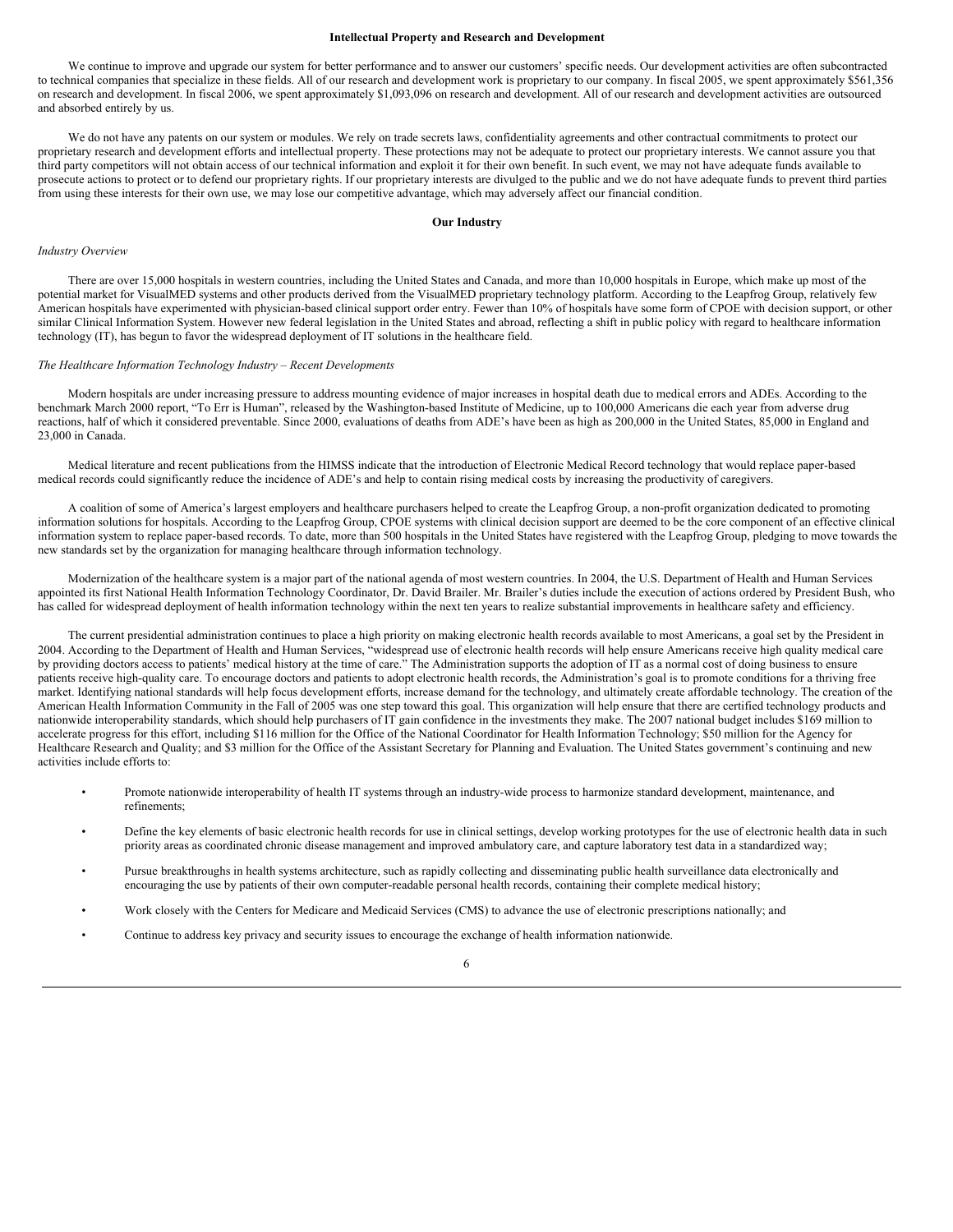#### **Competition**

There are several large companies that develop and bring to market other forms of Electronic Medical Record and CPOE systems in the United States, such as: Cerner Corporation, Eclipsys Corporation, IDX System Corporation, HBOC-McKesson Corporation, Epic Systems Corporation, Medical Information Technology Incorporated, Misys Healthcare Systems, and more recently such global giants as General Electric, Siemens, IBM and Bell. Management believes that our VisualMED technology offers customers a far richer integrated medical and clinical content delivered to the healthcare provider at point of care, than any other system. In terms of high-priority functionality, VisualMED is consistently rated among the leaders in all systems of its kind, offering us a significant quality advantage when competing for customer contracts. In addition, VisualMED's Clinical Information System is flexible enough that it can be installed in smaller hospitals that are far less attractive to our major competitors, and tailored to the specific needs and policies of that institution. The VisualMED system also provides a multi-lingual platform which gives us a competitive advantage in the international markets.

Due to the relatively lengthy sales cycle involved in the healthcare information technology industry, and the fact that we are significantly smaller and have less financial resources than our competitors, we face an initial disadvantage in the U.S. market. We will have to continue developing new, dynamic and flexible marketing strategies to remain competitive.

## **Diversification of Product Lines**

The healthcare technology industry is undergoing rapid changes, with major software companies, information technology consulting service providers and system integrators, Internet start-ups, and other software companies having the potential to develop specialized healthcare systems to compete with our product. Management feels our success will hinge upon our ability to continue upgrading and improving our system in a timely fashion, using the success of existing implementations to build a steady customer base and revenue stream, while continuing to offer new product lines that meet the technology needs of the market.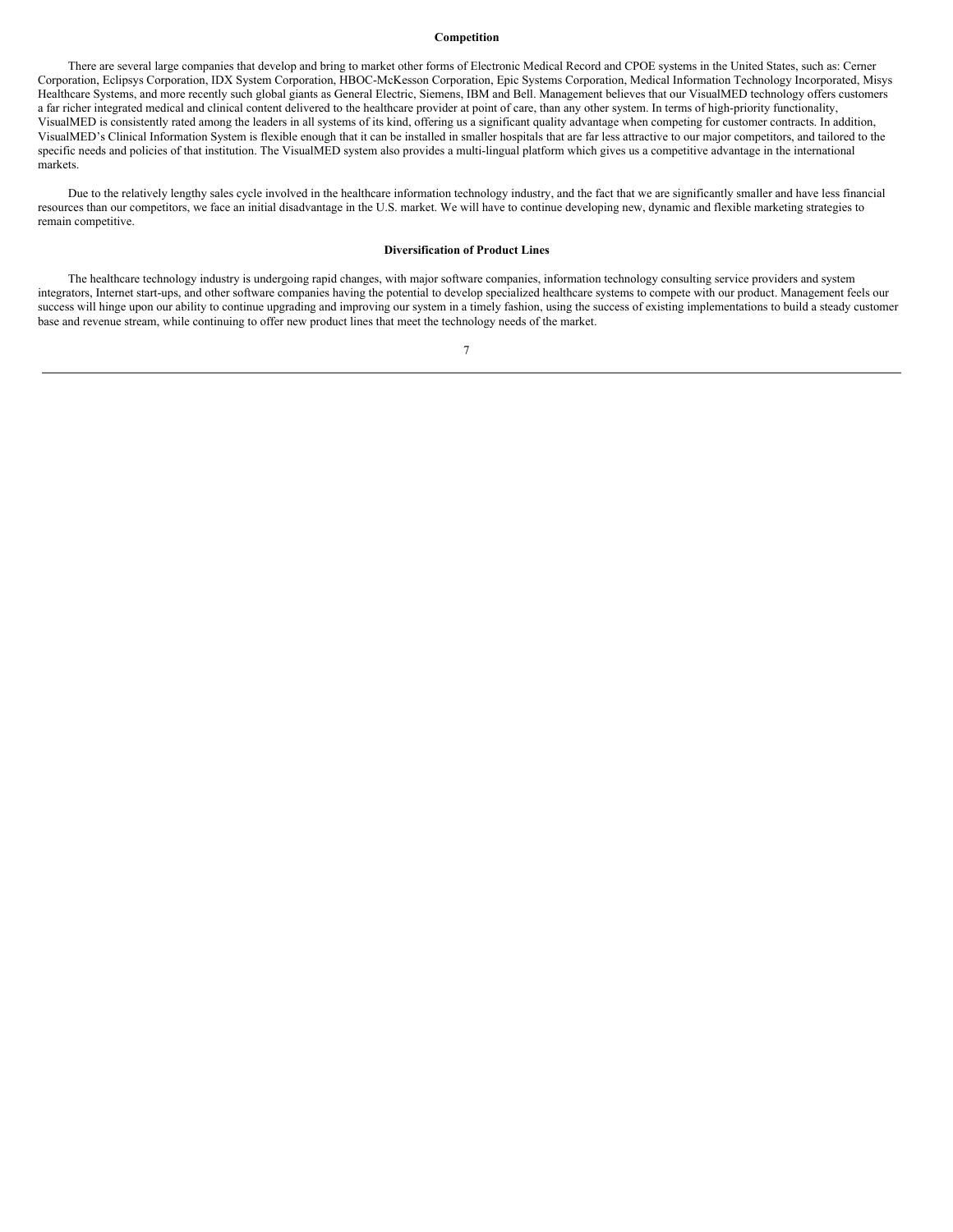#### **Our Suppliers**

We depend on a limited number of third parties to manufacture and supply critical components for our products and services. The infrastructure configuration required to run the VisualMED application in a hospital setting includes products from Microsoft, Oracle, HP, Stratus, Citrix Systems, Verinex Technologies, Digital Persona, IBM, APC Software, NEC and Veritas Software. If any of these third party manufacturers should cease operations or refuse to sell components to us, we may have to suspend or cease operations. We do not have long-term contracts with our suppliers. Supplier commitments are arranged on a project-by-project basis. If our suppliers do not fulfill their obligations, if they stop manufacturing and supplying components critical for our clinical solutions or if the terms for supply, including price, become commercially unreasonable, we may need to search for alternative sources for components. Our search for additional or alternate suppliers could result in significant delays to our system implementation process, added expense and hinder our ability to maintain or expand our business. Any of these events could require us to take unforeseen actions or devote additional resources to provide our products and services and could harm our ability to compete effectively and adversely affect our financial condition.

## **Government Regulation and Legislation**

VisualMED is not required to obtain any governmental approvals to operate in the healthcare technology market. However, the current climate of healthcare information technology legislation requires that companies active in the field be constantly vigilant as new industry norms and standards are tabled and finalized. It is important that governments and healthcare authorities continue to recognize the importance of healthcare reform and the use of information systems, since there rests the impetus for change, hence a healthy, growing market. VisualMED's products are fully compliant with industry norms established by HIPAA and federal and industry policy makers concerning functionality, programming language, transaction code set, privacy, security and medical content.

## **Employees**

As of June 30, 2006, we had eleven full-time employees, and retained one full-time and twenty-five part-time consultants. Our employees are not unionized. We believe that our relationship with our employees and consultants is good.

## **Risk Factors Associated With Our Business**

You should carefully consider the risks and uncertainties described below and the other information in this annual report. These are not the only risks we face. Additional risks and uncertainties that we are not aware of or that we currently deem immaterial may also impair our business. If any of the following risks actually occur, our business, financial condition and operating results could be materially adversely affected.

## *We have a limited operating history.*

We have a limited operating history upon which an evaluation of our future prospects can be made. Our business history has been limited to mining exploration and recently to the emerging field of healthcare IT. Since inception, our operation has been generating losses and we cannot give assurances that we will be successful in generating profits in the future. We are regarded as a new or start-up venture with all of the unforeseen costs, expenses, problems, and difficulties to which such ventures are subject. We cannot give assurances that we will be able to raise the financing necessary to maintain our current operation. Therefore, you may lose your entire investment in us.

#### Our auditors have issued a going concern opinion. Therefore, we may not be able to achieve our objectives and may have to suspend or cease operations.

At this time, we cannot be sure that we will be successful in our operations. Furthermore, as at June 30, 2006, our independent public accountants issued an opinion that there is substantial doubt about our ability to continue in business as a going concern without additional financing and/or generating profits. We cannot assure you that we will be able to raise the requisite amount of additional financing or generate sufficient profit to sustain operations.

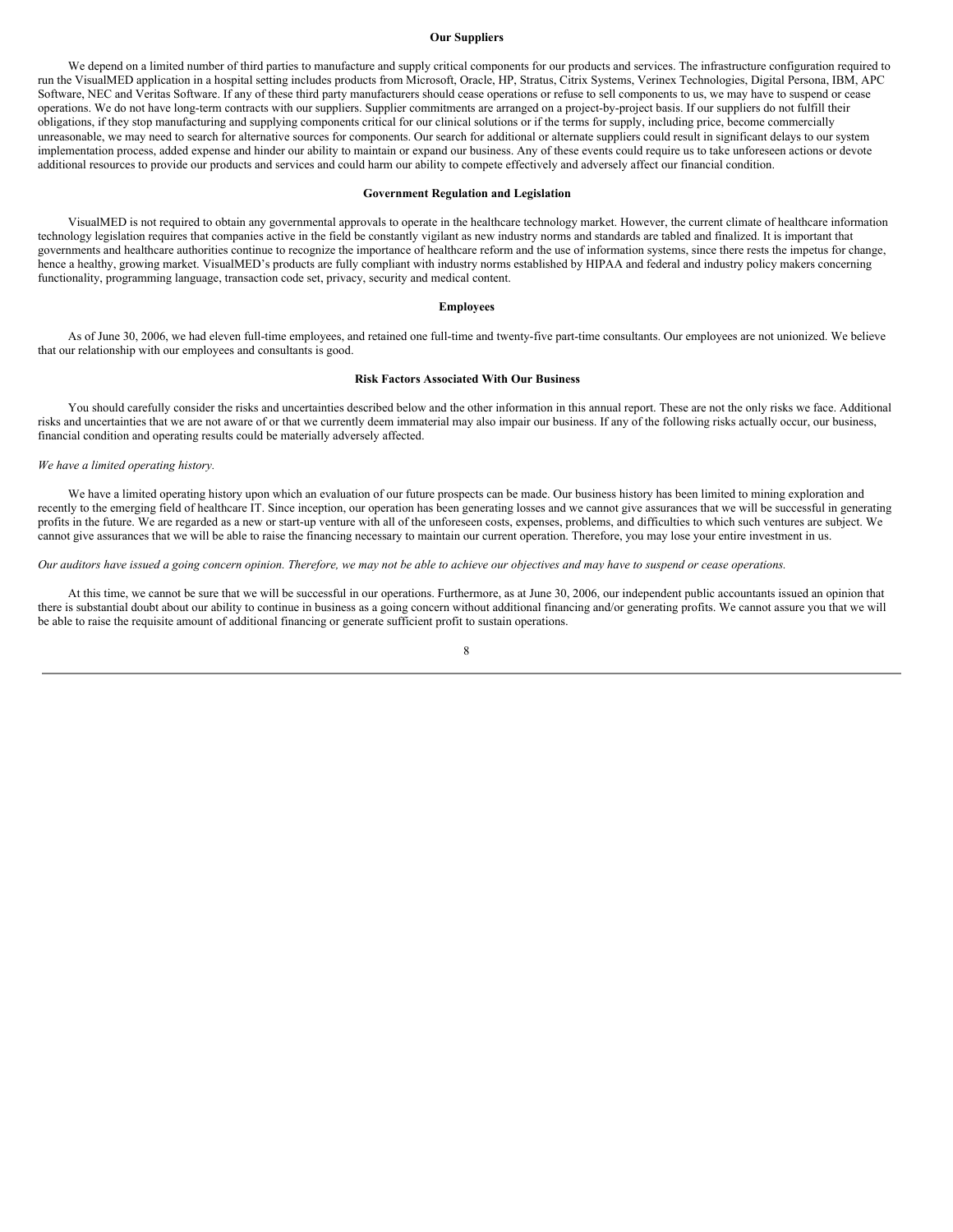Because we have historically incurred losses and these losses may increase in the future, we must begin generating a profit from our operations. If we do not begin generating *a profit we may have to suspend or cease operations.*

We have never been profitable. At June 30, 2006 we had working capital deficit of \$74,429. If we do not obtain additional financing or begin generating profit within the next year, we may have to reduce or suspend our operations. In order to become profitable, we will need to generate significant revenues to offset our cost of revenues, sales and marketing, research and development and general and administrative expenses. We may not achieve or sustain our revenue or profit objectives and our losses may continue or increase in the future in which case you might lose your entire investment in our company.

We have experienced a history of losses and expect to incur future losses. Therefore, we must continue to raise money from investors and seek advances from customers to fund *our operations. If we are unable to fund our operations, we will cease doing business.*

We have recorded \$308,946 in revenue from operations to date, and we have incurred a cumulative loss of \$13,895,588 through June 30, 2006. Our losses have resulted principally from costs incurred in marketing, sales, research and development activities related to our efforts to develop our technologies, the associated administrative costs related to these activities, and costs related to discontinued operations. We expect to incur significant operating losses and negative cash flows over the next several quarters due to the costs of expanded research and development of our products. We will need to generate significant revenues in order to achieve and maintain profitability. We may not be able to generate these revenues or achieve profitability in the future. Even if we do achieve profitability, we may not be able to sustain or increase profitability. We are a development stage company focused on developing and implementing our VisualMED systems. We have generated negative revenue to date. Consequently, we must raise money from investors to maintain our operations. If we can't fund our operations through product sales or investments by third parties, we will have to cease operations.

Because we depend on a limited number of third parties to manufacture and supply critical components for our products and services, if the third party manufacturer should cease operations or refuse to sell components to us, we may have to suspend or cease operations. As a result, you may lose your investment. As a result, you may lose your *entire investment in our company.*

If our suppliers do not fulfill their obligations, or if they stop manufacturing and supplying components critical for our VisualMED systems, we may not be capable of finding other suppliers to operate our business. We rely on limited suppliers for a number of key components and do not have long-term agreements with any of our suppliers. If our agreements with these suppliers were terminated or expire, if we were unable to obtain adequate quantities of components critical for our products and services, if the quality of these components was inadequate, or if the terms for supply of these components became commercially unreasonable, our search for additional or alternate suppliers could result in significant delays, added expense and our inability to maintain or expand our business. Any of these events could require us to take unforeseen actions or devote additional resources to provide our products and services and could harm our ability to compete effectively. As a result, you could lose your entire investment in our company.

#### Competition from companies with already established marketing links to our potential customers may adversely affect our ability to market our products.

Current and potential competitors have longer operating histories, larger customer bases, greater brand name recognition and significantly greater financial, marketing and other resources than we have. Certain of our competitors may be able to secure product from vendors on more favorable terms, devote greater resources to marketing and promotional campaigns and adopt more aggressive pricing or inventory availability policies than we will. Given our limited financial resources, we cannot assure you that we will be able to compete successfully against our current and future competitors.

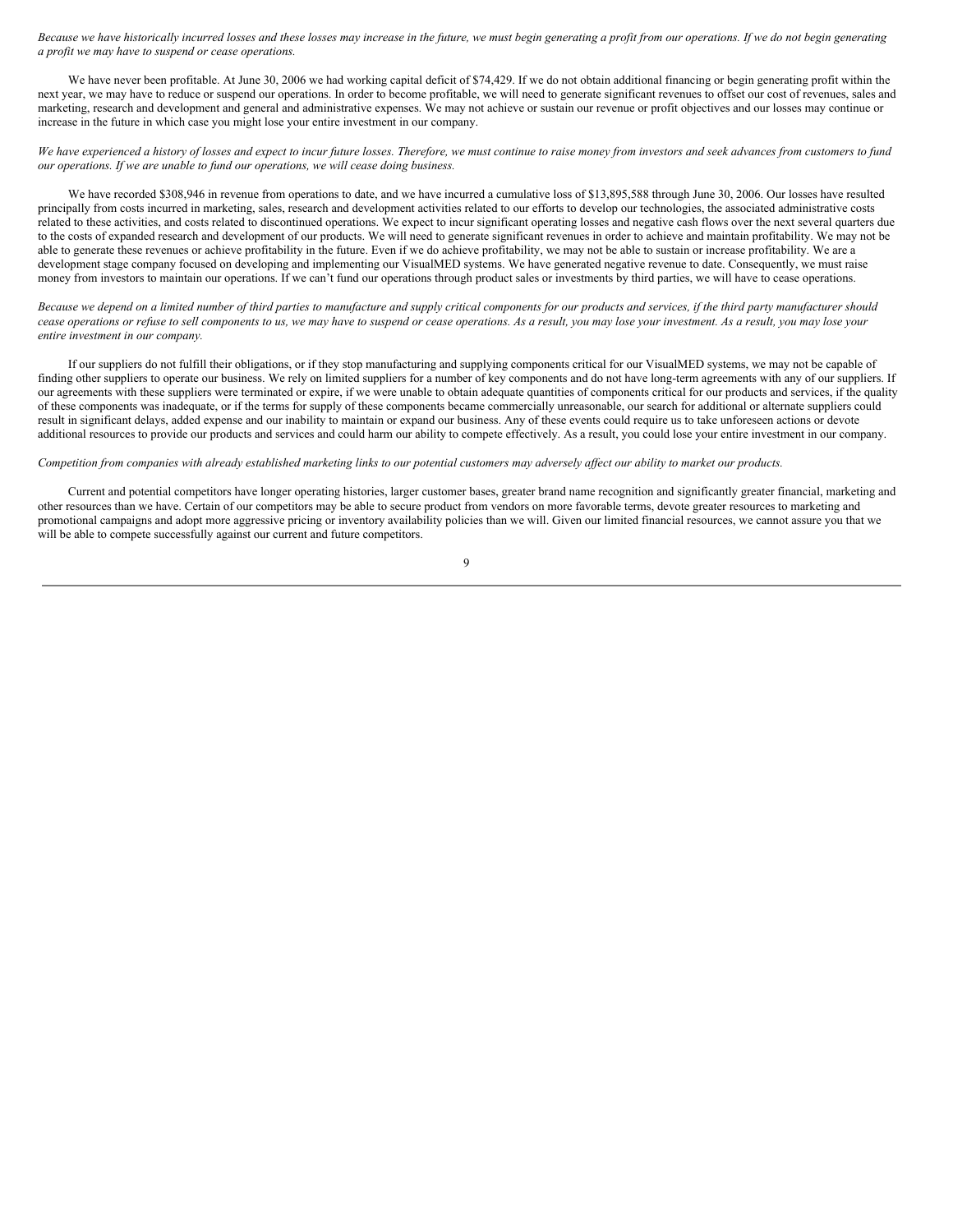#### *Our parent company has significant influence over our corporate decisions.*

As of September 27, 2006, our parent company, VHCC, owns approximately 52% of our issued and outstanding common stock. As a result, VHCC is able to significantly influence matters requiring approval of stockholders, including the election of directors and the determination of significant corporate actions.

Because we do not have any patents, we rely on trade secrets, confidentiality agreements and contractual agreements, which may not be adequate to protect our proprietary interests. If our proprietary interests are divulged to the public, we may lose our competitive edge and have to cease operations.

We have not obtained patents or copyrights for our solutions. There is no assurance that third party competitors will not obtain access to our technical information and exploit it for their own benefit. In order to protect our propriety rights, we will have to obtain patents or file lawsuits and obtain injunctions. If we do that, we will have to spend large sums of money for attorney's fees in order to obtain the injunctions. Even if we obtain the injunctions, there is no assurance that the parties enjoined would comply with the injunctions. Further, we may not have adequate funds available to prosecute actions to protect or to defend our proprietary rights, in which case those using our proprietary rights may continue to do so in the future.

*We may be exposed to liability claims for which we have limited insurance coverage.*

If we are sued for any reason, including, without limitation, intellectual property infringement, we will have to rely on our limited capital resources and liability insurance to pay any judgment rendered against us. If a judgment is rendered against us for any amount of money over our coverage limit of \$1,000,000, we may have to cease operations.

## Third parties may claim that our current or future products or services infringe their proprietary rights or assert other claims against us.

As the number of entrants into our market increases, the possibility of an intellectual property or other claim against us grows. Any intellectual property or other claim, with or without merit, would be time-consuming and expensive to litigate or settle and could divert management attention from focusing on our core business. Any successful claim against us would result in our having to pay costs and damages resulting from such claim, develop costly non-infringing technology, if possible, or enter into license agreements, which may not be available on terms acceptable to us, if at all.

*Fluctuations in the value of foreign currencies could result in increased product costs and operating expenses.*

We have suppliers that are located outside Canada and the United States Our functional and reporting currency is the U.S. dollar. The functional currency of our subsidiary is the Canadian dollar. Fluctuations in the value of the Canadian and U.S. dollars are difficult to predict and can cause us to incur currency exchange costs which will adversely affect our financial condition. We have not engaged in any hedging activities to minimize this risk.

#### We must be able to respond to rapidly changing technology, services and standards in order to remain competitive.

Management feels our success will hinge upon our ability to continue upgrading and improving our system in a timely fashion, using the success of existing implementations to build a steady customer base and revenue stream, while continuing to offer new product lines that meet the technology needs of the market. We cannot assure you that our efforts to continually upgrade and improve our systems will be successful. Furthermore, we cannot predict the effect new emerging technology will have on our financial condition and results of operations.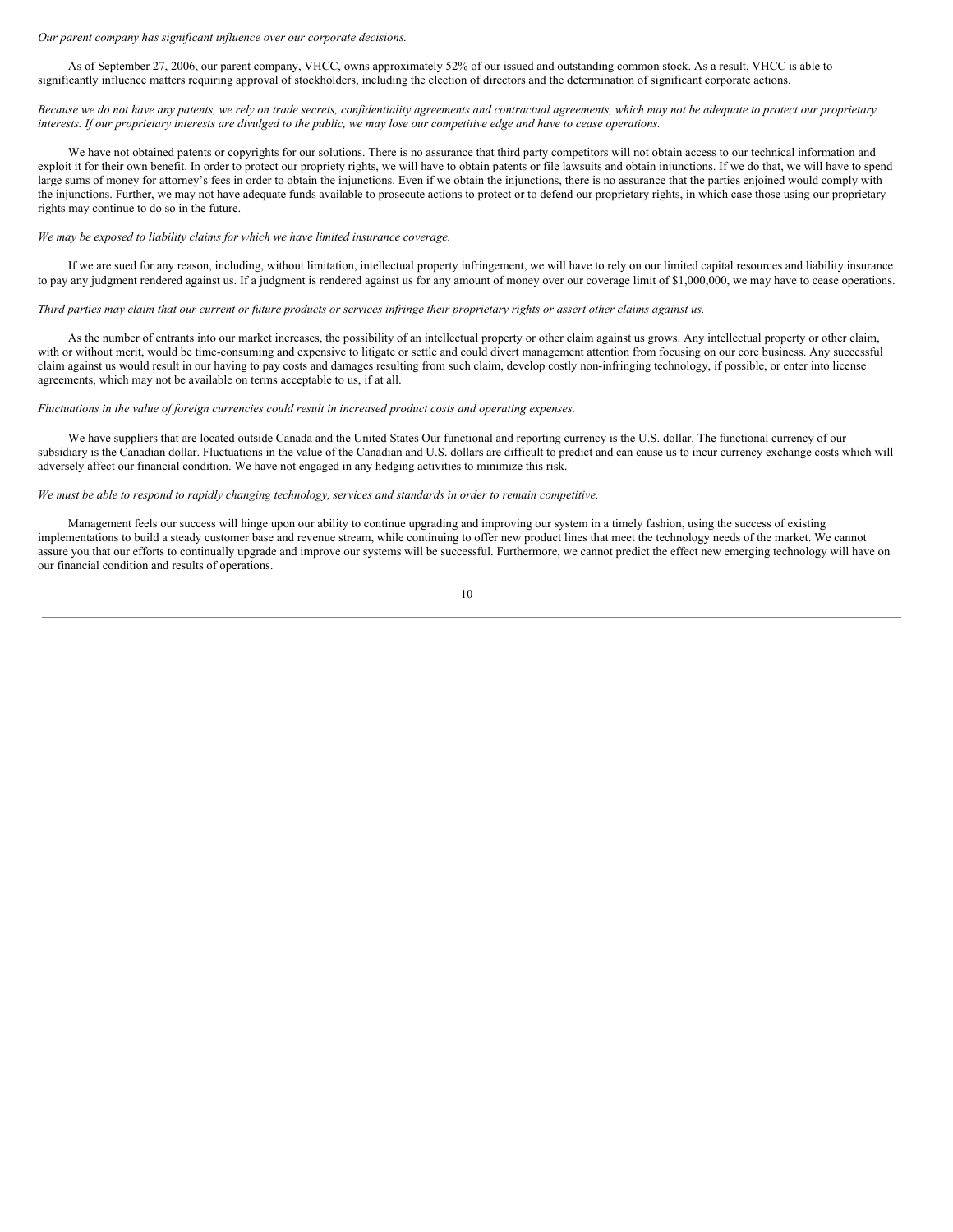Because the market for our common stock is limited, you may not be able to resell your shares of common stock.

There is currently a limited trading market for our common stock. Our common stock trades on the OTC Bulletin Board operated by the National Association of Securities Dealers, Inc. under the symbol "VMCS." As a result, you may not be able to resell your securities in open market transactions.

## Because our common stock is subject to penny stock rules, the liquidity of your investment may be restricted.

Our common stock is now, and may continue to be in the future, subject to the penny stock rules under the Exchange Act. These rules regulate broker/dealer practices for transactions in "penny stocks." Penny stocks generally are equity securities with a price of less than \$5.00. The penny stock rules require broker/dealers to deliver a standardized risk disclosure document that provides information about penny stocks and the nature and level of risks in the penny stock market. The broker/dealer must also provide the customer with current bid and offer quotations for the penny stock, the compensation of the broker/dealer and its salesperson and monthly account statements showing the market value of each penny stock held in the customer's account. The bid and offer quotations and the broker/dealer and salesperson compensation information must be given to the customer orally or in writing prior to completing the transaction and must be given to the customer in writing before or with the customer's confirmation. In addition, the penny stock rules require that prior to a transaction, the broker and/or dealer must make a special written determination that the penny stock is a suitable investment for the purchaser and receive the purchaser's written agreement to the transaction. These additional penny stock disclosure requirements are burdensome and may reduce the trading activity in the market for our common stock. As long as the common stock is subject to the penny stock rules, holders of our common stock may find it more difficult to sell their securities.

#### <span id="page-12-0"></span>**ITEM 2. DESCRIPTION OF PROPERTY.**

We do not own real property. On November 1, 2004, we entered into a lease agreement for our corporate office. We lease 1,200 square feet of office space at 1035 Laurier St. West, Suite 200, Montreal, Quebec Canada H2V 2L1. The office is leased from 4120345 Canada Inc., for an initial term of five years, which automatically renews for additional five year periods. The rent is \$11,500 per month.

## <span id="page-12-1"></span>**ITEM 3. LEGAL PROCEEDINGS.**

From time to time we may be involved in litigation incidental to the conduct of our business, such as contractual matters and employee-related matters. Currently, we are not a party to any material legal proceeding or litigation, whether current or threatened, nor are any of our officers, directors, affiliates or security holders, a party adverse to us in any legal proceeding or litigation.

## **ITEM 4. SUBMISSION OF MATTERS TO A VOTE OF SECURITY HOLDERS.**

<span id="page-12-2"></span>No matters were submitted to a vote of shareholders in the fourth quarter of fiscal 2006.

#### <span id="page-12-3"></span>**PART II**

## <span id="page-12-4"></span>**ITEM 5. MARKET FOR COMMON EQUITY AND RELATED STOCKHOLDER MATTERS.**

Our common stock is traded on the OTC Bulletin Board operated by the National Association of Securities Dealers, Inc. under the symbol "VMCS." Our common stock is also listed for trading on the Frankfurt and Munich Stock Exchanges and the XETRA Stock Exchange, each located in Germany.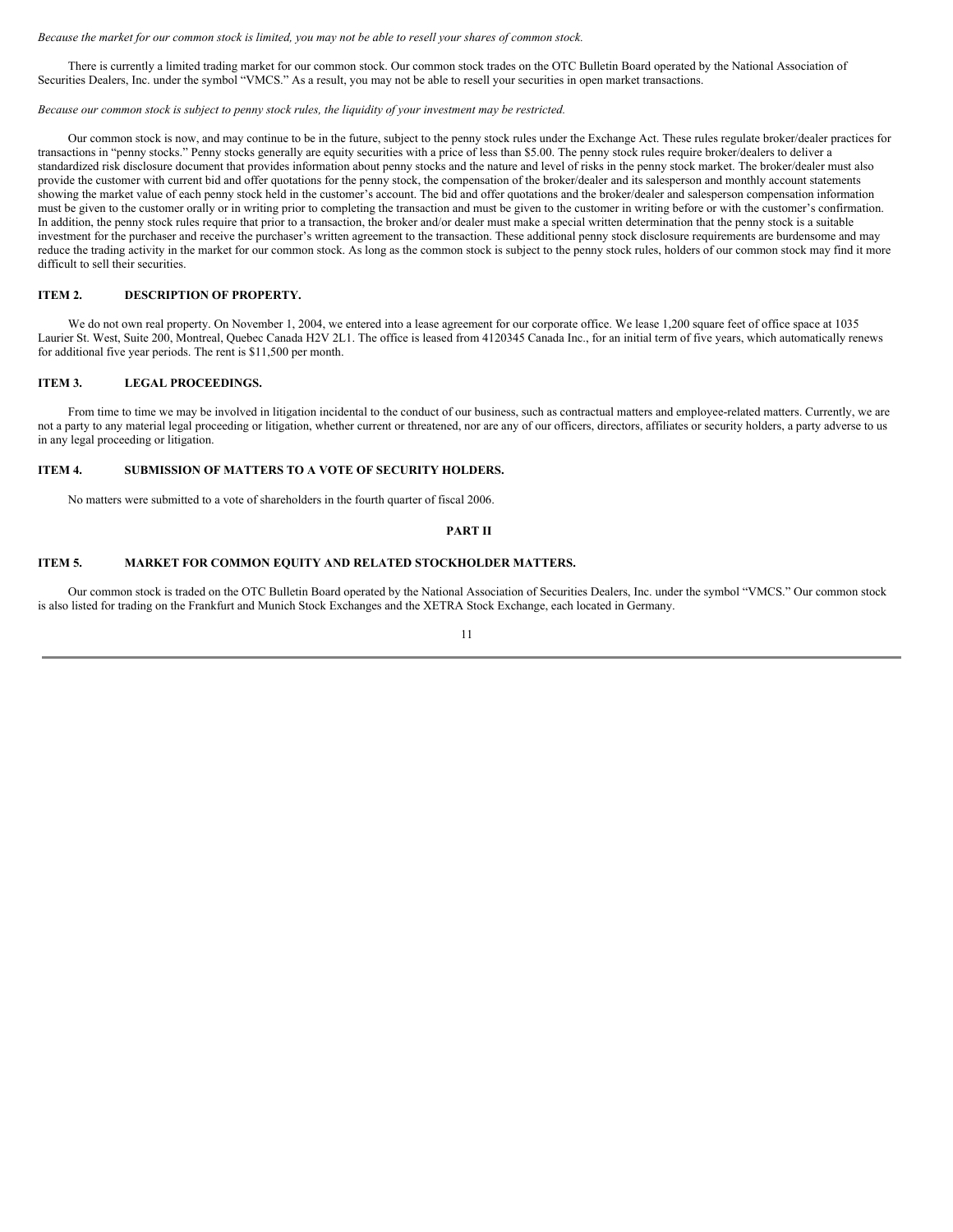On June 30, 2006, the closing price of our common stock, as reported by the OTC Bulletin Board, was \$2.50. As of June 30, 2006, there were a total of 46,028,345 shares of common stock issued and outstanding. Of these shares, 12,393,771 shares are freely tradable and 33,634,574 shares are restricted securities as defined in Rule 144 of the Securities Act of 1933, as amended. As of June 30, 2006, we had 60 holders of record of our common stock.

The following table sets forth the quarterly high and low bid prices per share for the common stock, as reported by the OTC Bulletin Board for the fiscal years indicated. These quotations reflect inter-dealer prices, without retail mark-up, mark-down or commissions and may not represent actual transactions.

| <b>Fiscal Quarter</b> | <b>High Bid</b> | <b>Low Bid</b> |
|-----------------------|-----------------|----------------|
| 2006                  |                 |                |
| Fourth Quarter        | \$4.08          | \$1.82         |
| Third Quarter         | \$2.37          | \$1.81         |
| Second Quarter        | \$2.68          | \$1.66         |
| First Ouarter         | \$3.10          | \$2.55         |
| 2005                  |                 |                |
| Fourth Quarter        | \$3.09          | \$2.10         |
| Third Quarter         | \$3.10          | \$1.53         |
| Second Quarter        | \$1.64          | \$0.62         |
| First Ouarter         | \$0.62          | \$0.62         |

#### **Securities authorized for issuance under equity compensation plans**

Our Board of Directors adopted the 2006 Nonqualified Stock Option Plan (Plan) in March, 2006. The Plan was adopted to attract and maintain employees, officers, directors and advisors whose services are important to the success of our company. The Board of Directors is responsible for the administration of the Plan, the granting of options under the Plan and the establishment of the terms and conditions the options, including the exercise price and vesting schedule of options. Under the Plan, options may be granted by the Board of Directors for ten years following the adoption of the Plan. All unexercised options will terminate ten years following the date such options were granted. As of June 30, 2006, options to purchase 884,500 shares of our common stock were outstanding.

| Plan category                                                 | Number of<br>securities to be<br>issued upon<br>exercise of<br>outstanding<br>options, warrants<br>and rights | Weighted average<br>exercise price of<br>outstanding<br>options, warrants<br>and rights | Number of<br>securities<br>remaining<br>available for<br>future issuance |
|---------------------------------------------------------------|---------------------------------------------------------------------------------------------------------------|-----------------------------------------------------------------------------------------|--------------------------------------------------------------------------|
|                                                               | (a)                                                                                                           | (b)                                                                                     | (c)                                                                      |
| Equity compensation plans<br>approved by security holders     |                                                                                                               |                                                                                         |                                                                          |
| Equity compensation plans not<br>approved by security holders | 884,500                                                                                                       | \$1.08                                                                                  | $\boldsymbol{0}$                                                         |
| Total                                                         | 884,500                                                                                                       | \$1.08                                                                                  | $\Omega$                                                                 |
|                                                               |                                                                                                               |                                                                                         |                                                                          |

**Dividends**

We have not declared any cash dividends in the last two fiscal years. We intend to retain future earnings for use in our business and do not anticipate declaring or paying any cash or stock dividends on shares of our common stock in the near future. In addition, any determination to declare and pay dividends will be made by our Board of Directors in light of our earnings, financial position, capital requirements, limitations under the corporate law of the State of Nevada and other factors that our Board of Directors deems relevant.

#### **Transfer Agent**

Our transfer agent is Olde Monmouth Stock Transfer Co., Inc., 200 Memorial Parkway, Atlantic Highlands, New Jersey 07716, Tel: (732) 872-2727

## **Recent Sales of Unregistered Securities**

Pursuant to an acquisition agreement (Acquisition Agreement) relating to the Acquisition which closed on October 13, 2004, we issued 31,866,000 (on a post-stock dividend basis) restricted shares of common stock to VHCC.

In connection with the Acquisition Agreement, we commenced a private placement on March 15, 2005 offering a minimum of 2,000,000 units and a maximum of 5,333,333 units at a price of \$0.75 per unit. A unit consisted of one share of common stock and a warrant to purchase one share of common stock at a price of \$1.25 per share for a period up to two years. In March 2005, we completed the private placement and issued 2,275,567 units at \$0.75 per unit. We used the proceeds of this offering to repay outstanding notes payable of \$1,674,612 and accrued interest of \$32,063. In connection with the private placement, we issued:

• 1,321,759 common shares and 1,321,759 warrants to Capex Investments Ltd. in consideration of \$991,319.25;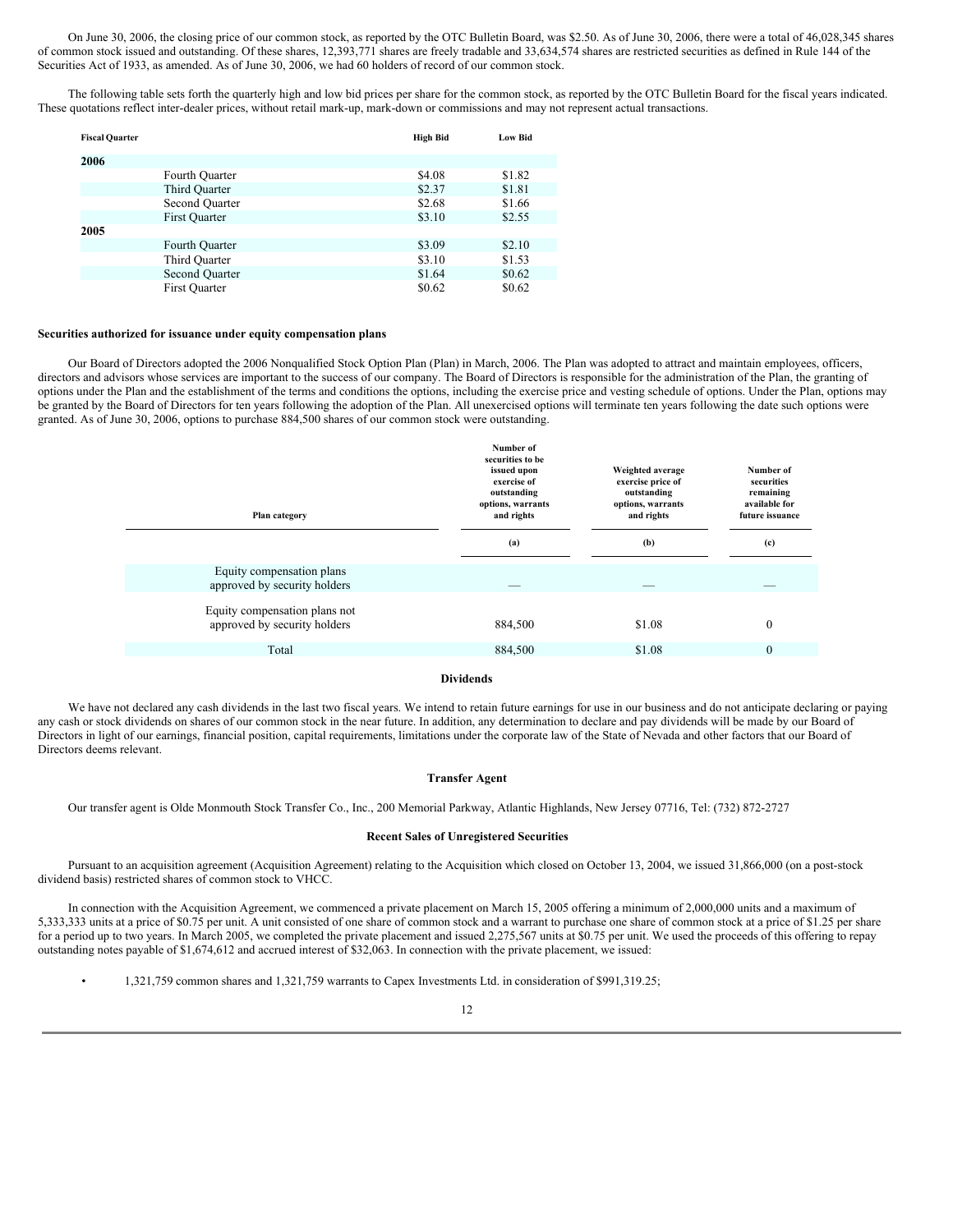- 553,370 common shares and 553,370 warrants to Aton Select Fund Ltd. in consideration of \$415,027.50;
- 400,438 common shares and 400,438 warrants to Asset Protection Fund Ltd. in consideration of \$300,328.50;

In consideration for professional services rendered to us in connection with the private placement, we issued:

- 233,333 warrants to purchase common stock at an exercise price of \$0.001 per share to Stephane Solis as a finder's fee;
- 25,000 common shares to Claude Pellerin for professional services rendered to us; and
- 15,000 common shares to the legal firm of HPS Inc., in consideration of legal services rendered to us.

On March 23, 2005, we issued Mr. Solis 160,000 shares of common stock upon his exercise of a portion of the warrant issued to him in connection with the private placement discussed above.

On April 15, 2005, we issued Mr. Solis 73,333 shares of common stock upon his exercise of a portion of the warrant issued to him in connection with the private placement discussed above.

On July 19, 2005, we issued 752,230 shares of common stock upon the exercise of 752,230 warrants at \$1.25 per share for proceeds of \$940,288 (296,138 shares of common stock to Capex Investments Ltd., 214,742 shares of common stock to Aton Select Fund Ltd. and 241,350 shares of common stock to Asset Protection Fund Ltd).

On August 26, 2005, we issued to Capex Investments Ltd. 180,537 shares of common stock upon the exercise of 180,537 warrants at \$1.25 per share for proceeds of \$225,671.

On September 6, 2005, we issued to Capex Investments Ltd. 200,020 shares of common stock upon the exercise of 200,020 warrants at \$1.25 per share for proceeds of \$250,025.

On October 7, 2005, we issued to Capex Investments Ltd. 137,800 shares of common stock upon the exercise of 137,800 warrants at \$1.25 per share for proceeds of \$172,250.

On November 4, 2005, we issued to Capex Investments Ltd. 67,984 shares of common stock upon the exercise of 67,984 warrants at \$1.25 per share for proceeds of \$84,980.

On November 14, 2005, we issued to Capex Investments Ltd. 100,332 shares of common stock upon the exercise of 100,332 warrants at \$1.25 per share for proceeds of \$125,415.

On December 14, 2005, we issued to Capex Investments Ltd. 138,240 shares of common stock upon the exercise of 138,240 warrants at \$1.25 per share for proceeds of \$172,800.

On January 18, 2006, we issued to Aton Select Fund Ltd. 136,448 shares of common stock upon the exercise of 136,448 warrants at \$1.25 per share for proceeds of \$170,560.

On March 6, 2006, we issued to Asset Protection Fund Ltd. 52,482 shares of common stock upon the exercise of 52,482 warrants at \$1.25 per share for proceeds of \$65,603.

On March 6, 2006, we issued to Asset Protection Fund Ltd. 70,229 shares of common stock upon the exercise of 70,229 warrants at \$1.25 per share for proceeds of \$87,786.

On March 6, 2006, we issued to Aton Select Fund Ltd. 55,320 shares of common stock upon the exercise of 55,320 warrants at \$1.25 per share for proceeds of \$69,150.

On March 9, 2006, we issued to Aton Select Fund Ltd. 53,207 shares of common stock upon the exercise of 53,207 warrants at \$1.25 per share for proceeds of \$66,509.

On March 23, 2006, we issued to Aton Select Fund Ltd. 68,616 shares of common stock upon the exercise of 68,616 warrants at \$1.25 per share for proceeds of \$85,770.

We currently have 262,122 warrants outstanding, with an aggregate exercise price of \$327,653.

## <span id="page-14-0"></span>**ITEM 6. MANAGEMENT'S DISCUSSION AND ANALYSIS OF FINANCIAL CONDITION AND RESULTS OF OPERATIONS.**

#### **Overview**

It is important to note that our business changed dramatically on October 13, 2004, when we ceased our mining and exploration activities and entered the field of developing and marketing healthcare information technology. We refer to the twelve month period ended June 30, 2006, as fiscal 2006, and the twelve month period ended *June 30, 2005, as fiscal 2005.*

We had \$10,976 of cash at June 30, 2006 and \$308,946 in revenue for fiscal 2006. These factors raise substantial doubt about our ability to continue as a going concern without raising significant additional capital or generating significant revenue in the upcoming fiscal year.

We incurred losses of \$7,079,106 for fiscal 2006 as compared to losses of \$6,301,451 in fiscal 2005. The principal component of these losses was costs associated with sales and marketing, research and development, and general administration. We also incurred professional expenses, depreciation and filing fees.

Operating expenses for fiscal 2006 were \$7,352,359 consisting of sales and marketing expenses of \$3,559,861, general and administrative expense of \$2,058,500, development costs of \$1,093,096, customer service expense of \$618,144 and depreciation expense of \$22,758.

There are current trends developing within the United States government which could have a significant and positive effect on our ability to secure clients in the coming years. The United States Office of the National Coordinator for Health Information Technology (ONC) provides leadership for the development and implementation of a nationwide health IT infrastructure allowing secure and seamless exchange of data and records. Headed by Dr. David J. Brailer, the ONC advises the Secretary of the Department of Health and Human Services on health IT policies and initiatives, and coordinates the Department's efforts to meet the President's goal of making an electronic medical record available for most Americans by 2014. The VisualMED technology is compliant with almost all of the requirements set forth by HHS for a national medical record program, and could see a significant, federally approved and partially funded market open to it in the United States, where hospitals receive a federal mandate to implement IT solutions of the type VisualMED currently offers.

The American Health Information Community (AHIC) is a federal advisory body, chartered to make recommendations to the Secretary of HHS on how to accelerate the development and adoption of Health IT. The AHIC pursues breakthroughs that will produce tangible value to the health care consumer in the near-term, while building toward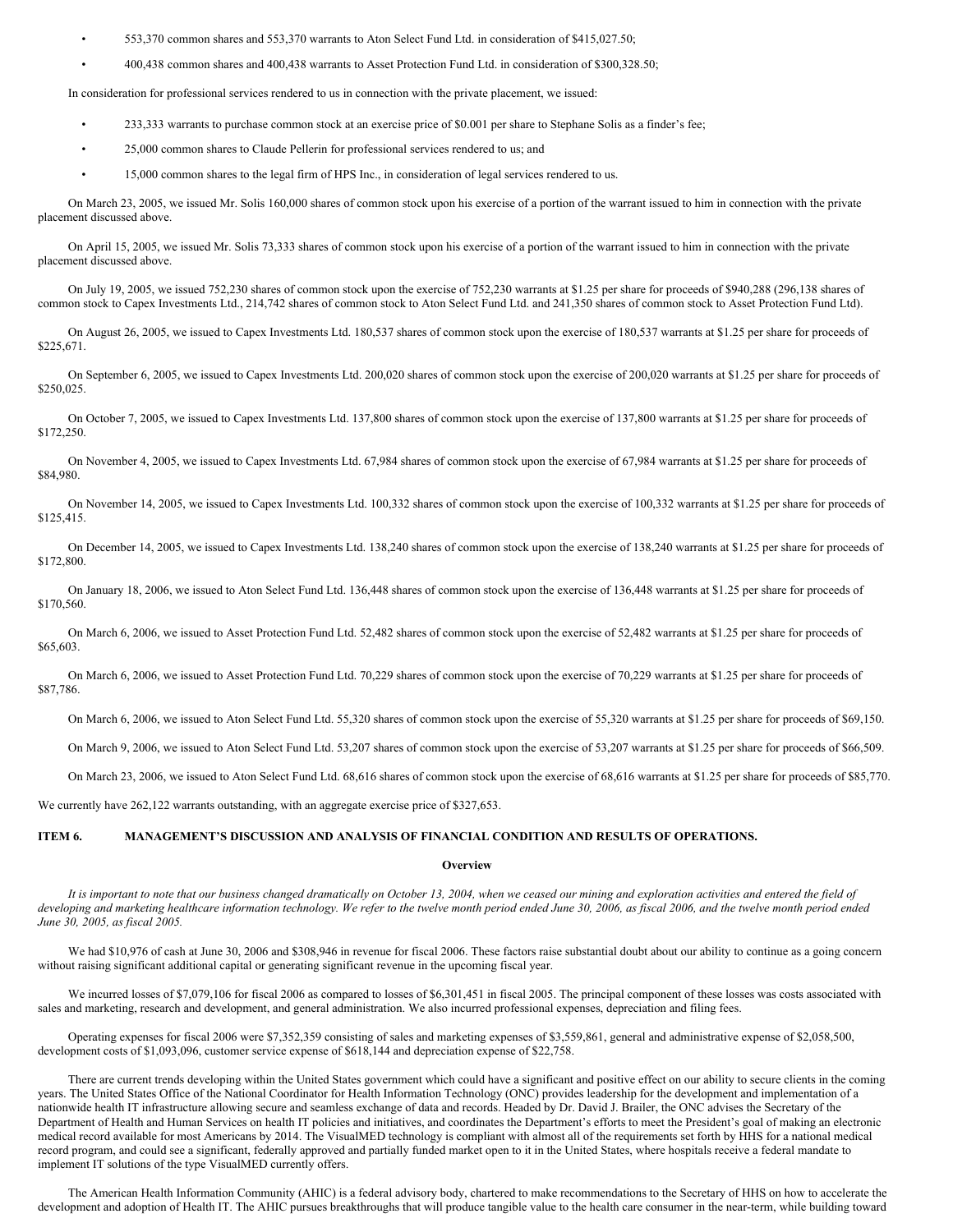long-term goals for a broad and robust system. Its current set of recommendations contain, among others, the availability of a consumer-directed and secure electronic record of health care registration information and a medication history for patients; and the creation of an electronic health record that includes laboratory results and interpretations, that is standardized, widely available and secure.

VisualMED is well positioned to benefit from a policy move in this direction, as the above guidelines, and promotion of these directives, describe with a consistent measure of accuracy the current functionalities of the array of VisualMED products, including our Electronic Medical Record including CPOE with decision-support. The success of our current implementations, of which most are in the United States, and the statistical validation they offer, could make our products an ideal and proven candidate for implementation on a wide scale throughout the United States, in keeping with the stated goals of HHS and of the current presidential administration to give most Americans access to this type of technology in the next decade.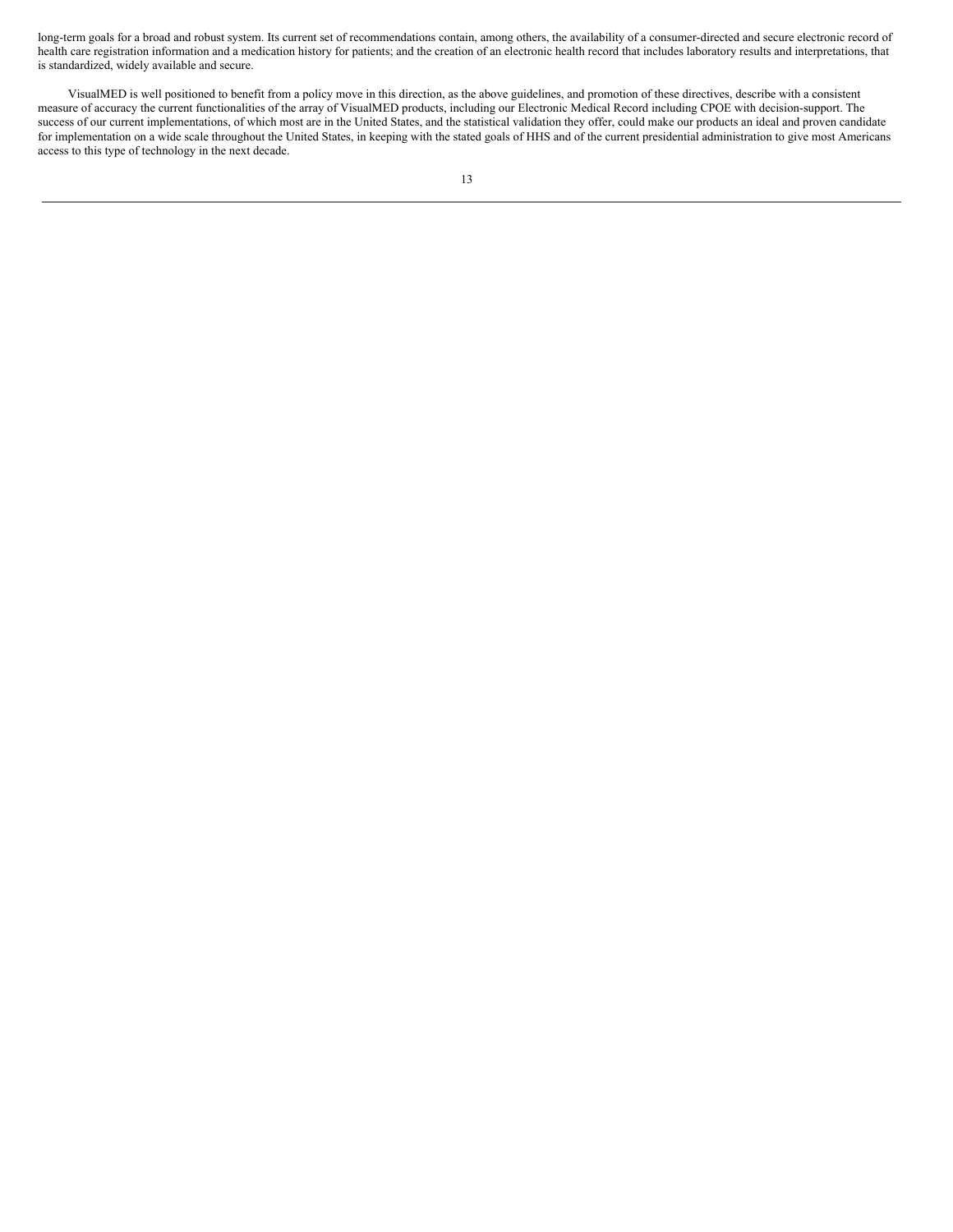#### **Marketing Strategy and Recent Developments**

Fiscal 2006 was a milestone year for us, as it marked the first year that we recorded revenue. The revenue was a result of hospital clients that signed off on our product after a successful implementation. As we move forward with some of the clients with whom we have signed agreements, we expect that more successful implementations and delivery of specialized modules will translate into revenues in the coming year. We also anticipate that we will be delivering specialized modules in ASP mode which could result in monthly rental payments and constitute recognizable recurring revenues.

In March 2006, we created a nonqualified stock option plan through which we issued 2,518,000 options geared to attract, engage and retain individuals of exceptional talent upon whom, in large measure, the sustained progress growth and profitability of the Company for the shareholders depends. As a result, we feel we are well positioned to step up our marketing efforts, especially that which relates to our new modules, tailored to the individual needs of specific hospital departments, during Fiscal 2007.

The main challenges that we will have to meet over the next 12 months will continue to be the funding of our operations, the sales and marketing of our modules, and the conclusion of agreements with local and internationally-based technology, distribution and integration companies that will allow us to compete favorably for contracts in promising foreign locations. Our major priorities remain the expansion of our client base through diversification of our product lines and the achievement of a critical mass of client institutions to generate sustainable revenues and to validate the quality of our products.

During Fiscal 2006, we successfully implemented our full, latest-generation Clinical Information System at Southwest Regional Rehabilitation Center of Battle Creek, Michigan, and at Kansas Surgery and Recovery Center of Wichita, Kansas. Department-specific modules are currently being installed at Montreal's Jewish General Hospital's Colorectal Surgery Department, including our trademark ScopeNotes product line.

Our marketing department has developed new marketing tools to maintain and support a sales funnel which currently includes more than 100 potential client hospitals in North America alone. We have hired new professionals and consultants to support our growing operations, including the maintenance and upgrading of our current implementations and software to remain at the cutting edge. We also continue to hire sales and marketing executives and consultants as our customer base continues to grow.

During Fiscal 2006, we signed an exclusive agreement with the developers of Canada's first private hospital in 40 years, the Metropolitan Medical Cooperative, in which we will install our full array of Clinical Information Systems, including Electronic Medical Record with decision support. We also entered into an agreement with Reseau Numerique Inc., a Canadian group of laboratory companies and medical education companies that will deploy a complete interactive platform to link physicians and laboratories.

Our board of advisors has been instrumental in developing and maintaining relationship with potential clients both in North America and abroad, and has brought together a broad cross-section of experts from the medical and international business community. Dr. Alan Brox was hired as Senior Physician hemo/oncol, to assist in the marketing and demonstrations of our products to leading physicians and administrators at candidate hospitals in North America and France.

We have engaged the services of Mr. Larry Kurlender, who replaces Philippe Rainville, as our Chief Financial Officer. Mr. Kurlender has extensive experience in managing companies that have emerged from their development phase and we expect Mr. Kurlender to help guide the company successfully through its current period of growth. We also had Mr. Chris Marcolefas to join our Board of Directors. He will serve as Chair of our Audit and Compensation Committees.

We have been targeting markets where current legal regulations encourage the adoption of our clinical management modules. We will aggressively pursue these markets through the creation of sales consortiums that bring together local healthcare consultants, hardware vendors and local systems integrators. We are organizing one such entity in France that will pursue opportunities offered by new French legislation that has mandated the implementation throughout the French healthcare system of a universal Electronic Medical Record. We have been hired by Post Logic Inc., a French software company, which should help them secure significant budgets set aside by the French Minister of Health, and could see VisualMED technology installed in France by 2008.

In Italy, we continue to pursue an exclusive agreement with health authorities in select provinces, and are continuing to build alliances in other European markets.

We have made continuing efforts in the Canadian market, where the federal government is near legalizing e-Prescriptions in an effort to contain the rising cost of prescription drugs. In Quebec, we have signed an agreement for the deployment of our system throughout a network of clinics through Reseau Numerique Inc.

In North Africa, a pilot project is underway at a major tertiary care facility in Tunis, which could lead to a long-term contract with the Tunisian Health Ministry. In addition, we have expanded our representation in the Persian Gulf area, a region that spends billions on state-of-the-art healthcare facilities.

We are in advanced talks with healthcare authorities in the Kingdom of Saudi Arabia regarding the potential implementation of a series of key hospitals in that country, part of the Saudi effort to maintain its leadership in leading-edge medical care.

In order to continue financing our operations, we will rely primarily on revenue from payments and advances from agreements we have signed in the past year, as well as receiving funds from the exercise of warrants that were issued in March 2005.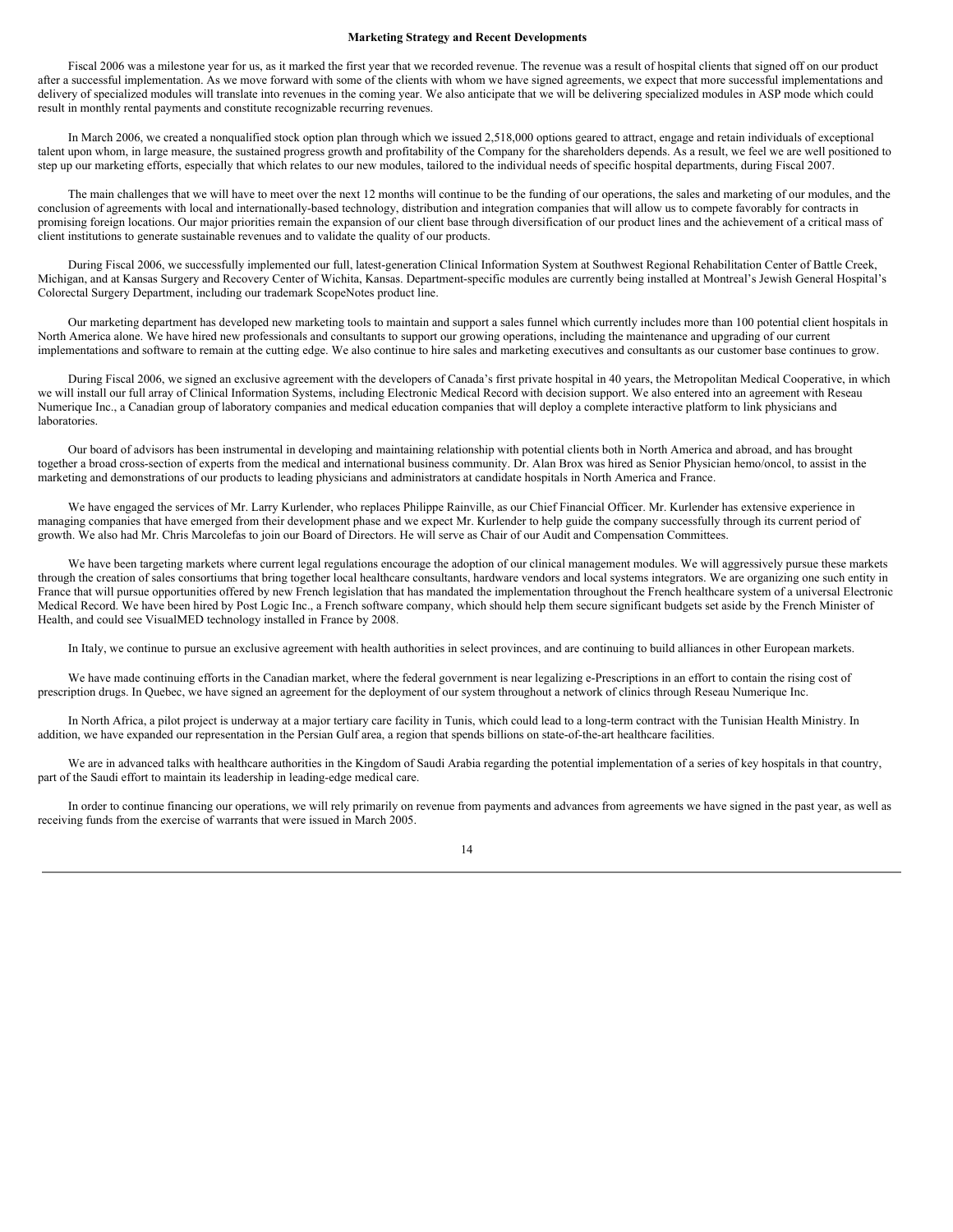#### **Financial Condition, Liquidity and Capital Resources**

At June 30, 2006, all of our principal capital resources have been acquired through the issuance of our common stock, advances from our investors, and revenue from sales. Cash used in operations was \$2,075,639 for fiscal 2006.

At June 30, 2006, we had a negative working capital of \$74,429, as compared to a deficiency of \$49,345 at June 30, 2005. We had cash on hand of \$10,976 at June 30, 2006. We had a net loss of \$7,079,106 for fiscal 2006 and \$6,301,451 for fiscal 2005. At June 30, 2006, our total assets were \$392,878, as compared to \$908,354 at June 30, 2005. At June 30, 2006, our total liabilities decreased to \$400,785 from \$930,824 at June 30, 2005.

We will need to raise additional equity/debt financing to sustain operations over the next 12 months. Our auditors have expressed substantial doubt about our ability to continue as a going concern in their audit report.

#### **Critical Accounting Policies**

Our discussion and analysis of financial condition and results of operations are based upon the financial statements, which have been prepared in accordance with accounting principles generally accepted in the United States of America. The preparation of financial statements require management to make estimates and judgments that affect the reported amounts of assets and liabilities, revenues and expenses and disclosures on the date of the financial statements. On an on-going basis, we evaluate our estimates, including, but not limited to, those related to revenue recognition.

We use authoritative pronouncements, historical experience and other assumptions as the basis for making judgments. Actual results could differ from those estimates. Critical accounting policies identified are as follows:

#### **Long-Lived Assets**

In accordance with SFAS No. 144, "Accounting for the Impairment or Disposal of Long-Lived Assets", we test long-lived assets or asset groups for recoverability when events or changes in circumstances indicate that their carrying amount may not be recoverable. Circumstances which could trigger a review include, but are not limited to: significant decreases in the market price of the asset; significant adverse changes in the business climate or legal factors; accumulation of costs significantly in excess of the amount originally expected for the acquisition or construction of the asset; current period cash flow or operating losses combined with a history of losses or a forecast of continuing losses associated with the use of the asset; and current expectation that the asset will more likely than not be sold or disposed significantly before the end of its estimated useful life.

Recoverability is assessed based on the carrying amount of the asset and its fair value which is generally determined based on the sum of the undiscounted cash flows expected to result from the use and the eventual disposal of the asset, as well as specific appraisal in certain instances. An impairment loss is recognized when the carrying amount is not recoverable and exceeds fair value.

## **Foreign Currency Transactions/Balances**

Our functional and reporting currency is the United States dollar. The functional currency of our subsidiary is the Canadian dollar. The financial statements of the subsidiary are translated to United States dollars in accordance with SFAS No. 52 "Foreign Currency Translation" using period-end rates of exchange for assets and liabilities, and average rates of exchange for the period for revenues and expenses. Translation gains (losses) are recorded in accumulated other comprehensive income (loss) as a component of stockholders' equity. Foreign currency transaction gains and losses are included in current operations.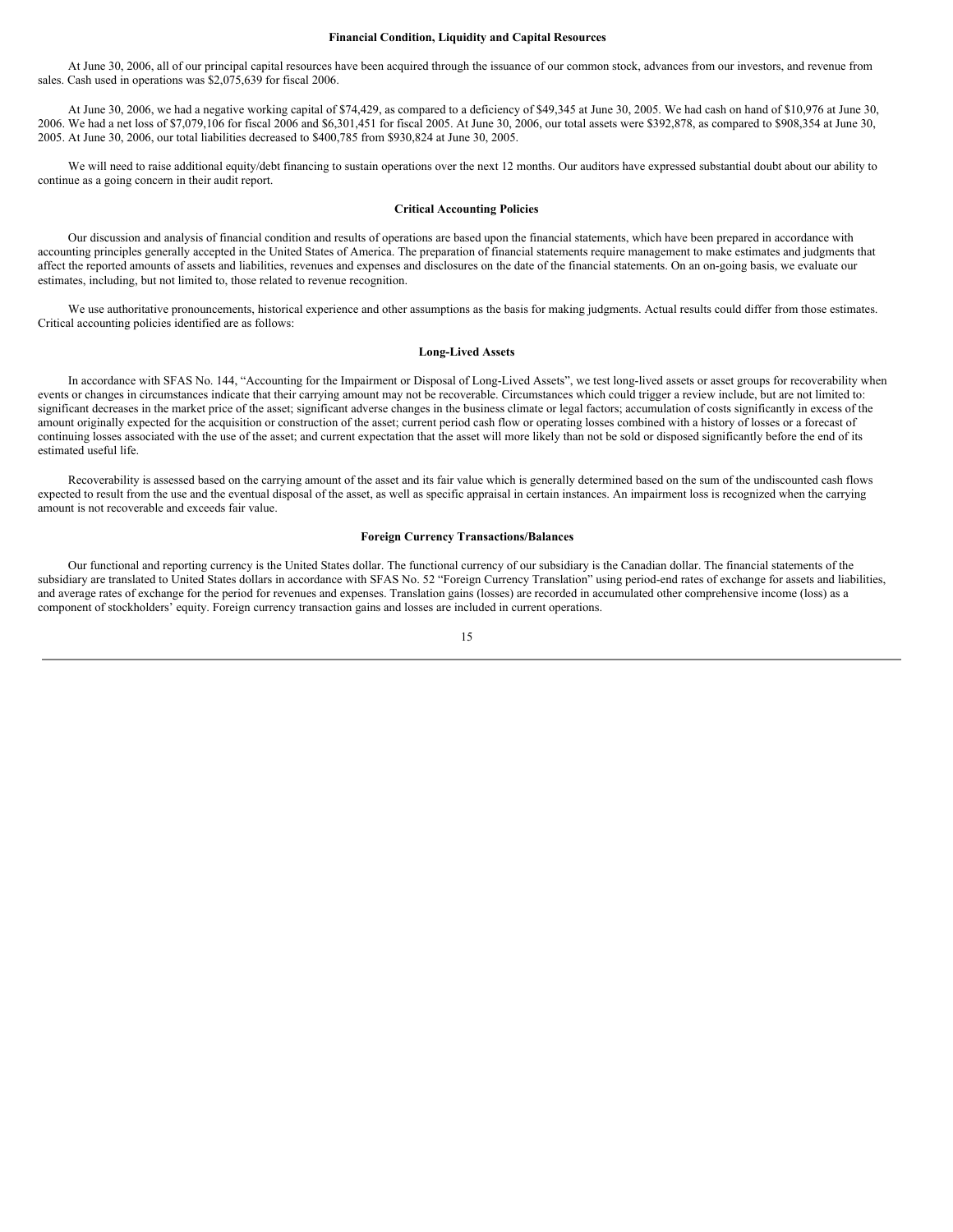#### **Revenue Recognition**

The Company recognizes revenue related to sales and licensing of medical software in accordance with Statement of Position No. 97-2, "*Software Revenue Recognition*" ("SOP 97-2"), as amended by Statement of Position No. 98-9, "*Software Revenue Recognition with Respect to Certain Arrangements*". Pursuant to SOP 97-2 and Staff Accounting Bulletin No. 104 "Revenue Recognition", revenue will only be recognized when the price is fixed or determinable, persuasive evidence of an arrangement exists, the service is performed, and collectibility is reasonably assured. The Company's revenue contracts are accounted for in conformity with Accounting Research Bulletin No. 45 "*Long-Term* Construction-Type Contracts", using the relevant guidance in SOP 81-1 "Accounting for Performance of Construction-Type and Certain Production-Type Contracts", unless specified criteria for separate accounting for any service element are met. The Company also follows the guidance in Emerging Issues Task Force ("EITF") Issue No. 00-21 "*Revenue Arrangements with Multiple Deliverables*" relating to the separability of deliverables included in an arrangement into different units of accounting and the allocation of an arrangement's consideration to those units of accounting. It does not address when revenue should be recognized for the units of accounting. The Company received \$35,000 during the year ended June 30, 2006 for annual license renewal fees, which are recognized in revenue over the term of the license. At June 30, 2006, the balance of deferred revenue, which relates to the unearned portion received of annual license fees, is \$17,292. Incremental direct costs related to contract acquisition and origination, which result in deferred revenue, are expensed as incurred. Any allowance for doubtful accounts is based on the Company's detailed assessment of the collectibility of specific customer accounts. Any significant customer accounts that are not expected to be collected are excluded from revenues. To date, the Company has not experienced any losses from uncollectible accounts.

## **Development Costs**

Costs related to the enhancement of existing medical software modules are expensed as incurred until technological feasibility in the form of a working model has been established. The time period between the establishment of technological feasibility and completion of product development is expected to be short, therefore the Company has not capitalized any product development costs during the period.

#### <span id="page-18-0"></span>**ITEM 7. Financial Statements**

**PART I.**

## **Financial Statements**

VisualMED Clinical Solutions Corp. (A Development Stage Company)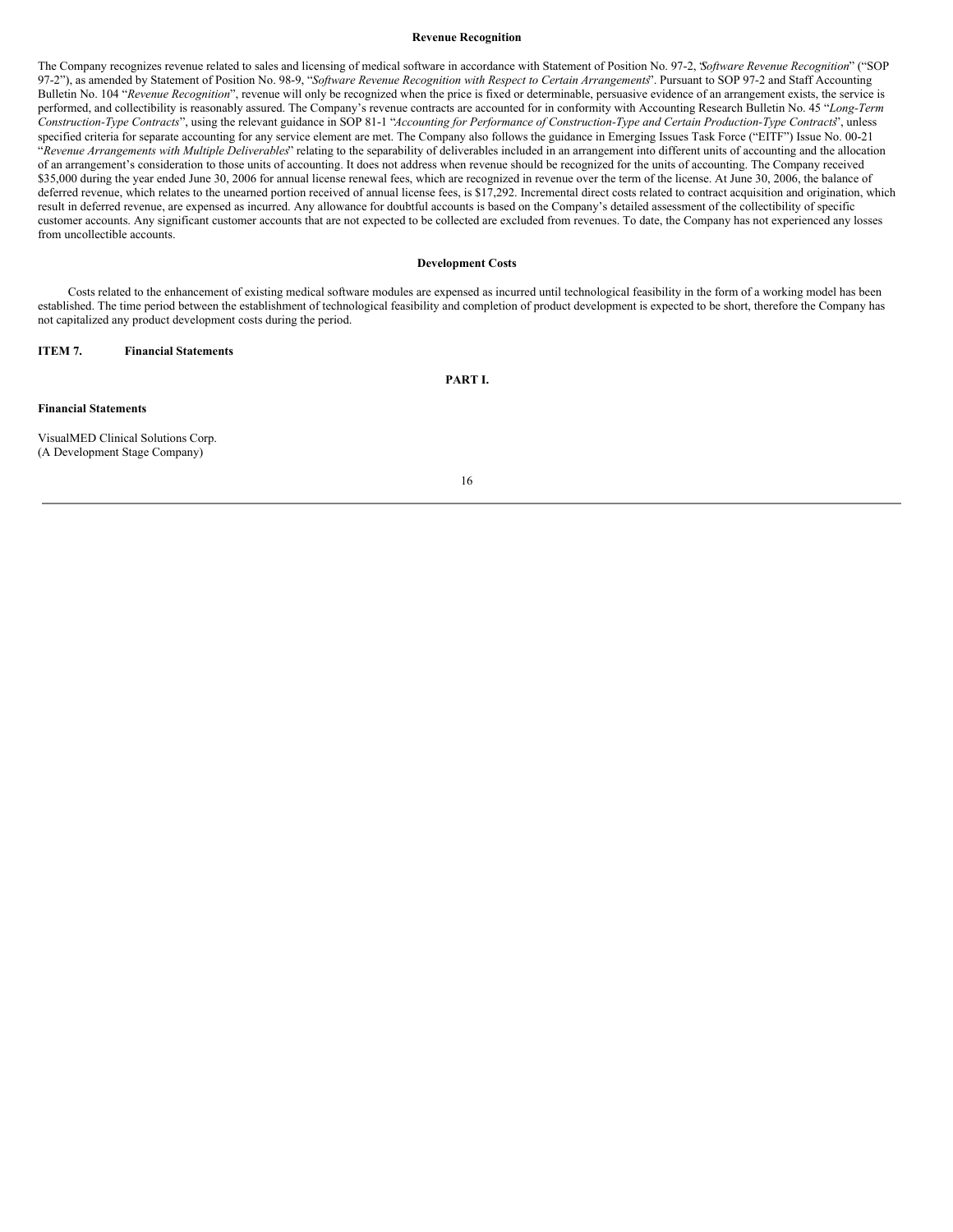| Report of Independent Registered Public Accounting Firm | $F-1$ |
|---------------------------------------------------------|-------|
| <b>Consolidated Balance Sheets</b>                      | $F-2$ |
| <b>Consolidated Statements of Operations</b>            | $F-3$ |
| <b>Consolidated Statements of Cash Flows</b>            | $F-4$ |
| <b>Consolidated Statement of Stockholders' Deficit</b>  | $F-5$ |
| <b>Consolidated Notes to the Financial Statements</b>   | $F-7$ |
|                                                         |       |

**I n d e x**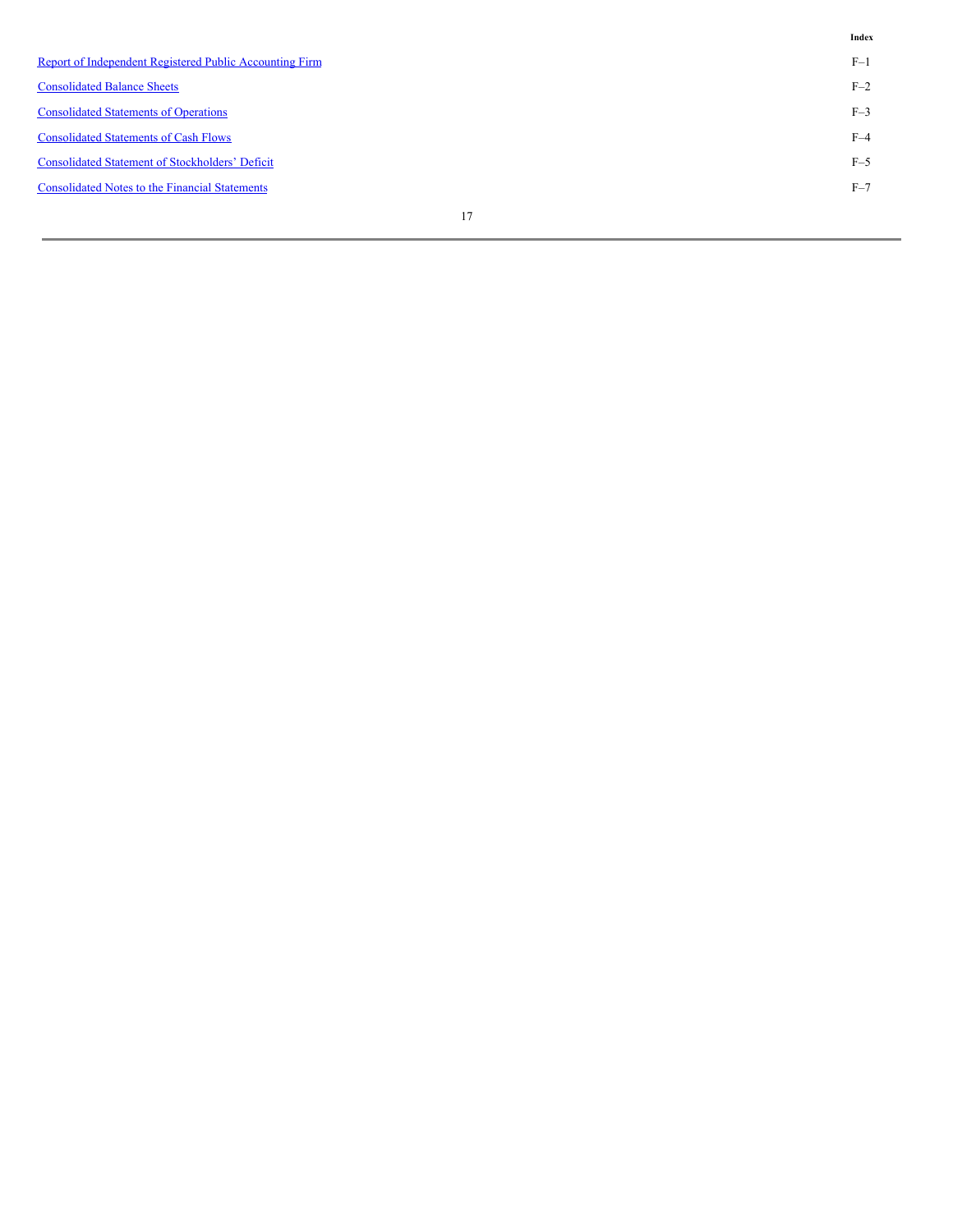M A N N I N G E L L I O T T **11th floor, 1050** West Pender Street, Vancouver, BC, Canada V6E 3S7

C H A R T E R E D A C C O U N T A N T S Phone: 604. 714. 3600 Fax: 604. 714. 3669 Web: manningelliott.com

## <span id="page-20-0"></span>Report of Independent Registered Public Accounting Firm

To the Stockholders and Directors of VisualMED Clinical Solutions Corp. (A Development Stage Company)

We have audited the accompanying balance sheets of VisualMED Clinical Solutions Corp. (A Development Stage Company) as of June 30, 2006 and 2005 and the related statements of operations, cash flows and stockholders' deficit for the period from September 7, 1999 (Date of Inception) to June 30, 2006 and for each of the years in the two year period ended June 30, 2006. These financial statements are the responsibility of the Company's management. Our responsibility is to express an opinion on these financial statements based on our audits.

We conducted our audits in accordance with the Standards of the Public Company Accounting Oversight Board (United States). Those standards require that we plan and perform the audits to obtain reasonable assurance about whether the financial statements are free of material misstatement. An audit includes examining, on a test basis, evidence supporting the amounts and disclosures in the financial statements. An audit also includes assessing the accounting principles used and significant estimates made by management, as well as evaluating the overall financial statement presentation. We believe that our audits provide a reasonable basis for our opinion.

In our opinion, the aforementioned financial statements present fairly, in all material respects, the financial position of VisualMED Clinical Solutions Corp. (A Development Stage Company) as of June 30, 2006 and 2005, and the results of its operations and its cash flows for the period from September 1, 1999 (Date of Inception) to June 30, 2006 and for each of the years in the two year period ended June 30, 2006, in conformity with accounting principles generally accepted in the United States.

The accompanying financial statements have been prepared assuming the Company will continue as a going concern. As discussed in Note 1 to the financial statements, the Company has a working capital deficiency and accumulated operating losses. These factors raise substantial doubt about the Company's ability to continue as a going concern. Management's plans in regard to these matters are also discussed in Note 1. The financial statements do not include any adjustments that might result from the outcome of this uncertainty.

## MANNING ELLIOTT LLP

## CHARTERED ACCOUNTANTS

Vancouver, Canada

August 25, 2006

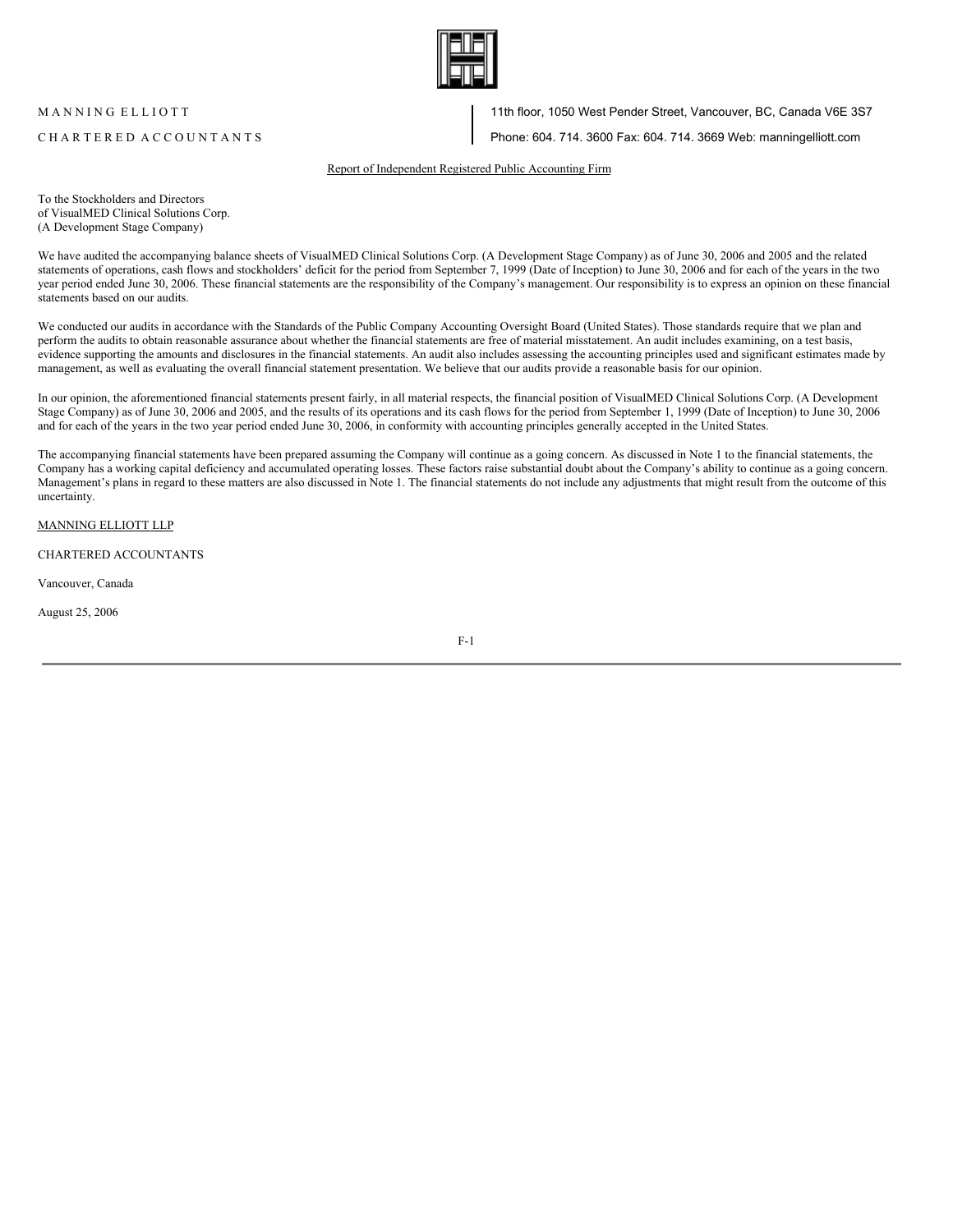<span id="page-21-0"></span>

|                                                                                                                    | June 30,<br>2006<br>s | <b>June 30,</b><br>2005<br>s |
|--------------------------------------------------------------------------------------------------------------------|-----------------------|------------------------------|
| Assets                                                                                                             |                       |                              |
| <b>Current Assets</b>                                                                                              |                       |                              |
| Cash                                                                                                               | 10,976                | 348,410                      |
| Accounts receivable                                                                                                | 2,550                 |                              |
| Advances to related parties (Note 4)                                                                               | 30,175                | 57,265                       |
| Prepaid expenses (Note 3)<br>Inventory                                                                             | 249,517<br>13,587     | 454,777                      |
| Other assets                                                                                                       | 16,319                | 14,512                       |
| <b>Total Current Assets</b>                                                                                        | 323,124               | 874,964                      |
| Property and Equipment (Note 5)                                                                                    | 69,754                | 33,390                       |
| <b>Total Assets</b>                                                                                                | 392,878               | 908,354                      |
| Liabilities and Stockholders' Deficit                                                                              |                       |                              |
| <b>Current Liabilities</b>                                                                                         |                       |                              |
| Accounts payable                                                                                                   | 220,785               | 96,850                       |
| Accrued liabilities (Note 6)                                                                                       | 155,526               | 105,350                      |
| Notes payable (Note 8)                                                                                             |                       | 651,865                      |
| Current portion of capital lease obligation (Note 10)                                                              | 3,951                 | 3,244                        |
| Deferred revenue                                                                                                   | 17,291                | 67,000                       |
| <b>Total Current Liabilities</b>                                                                                   | 397,553               | 924,309                      |
| Capital Lease Obligation (Note 10)                                                                                 | 3,232                 | 6,515                        |
| <b>Total Liabilities</b>                                                                                           | 400,785               | 930,824                      |
| Commitments (Notes 1 and 15)                                                                                       |                       |                              |
| Stockholders' Deficit                                                                                              |                       |                              |
| Preferred Stock.                                                                                                   |                       |                              |
| Authorized: 15,000,000 shares, Series A 10% Cumulative; par value \$0.00001;<br>Issued and outstanding: nil shares |                       |                              |
| Authorized:10,000,000 shares, Undesignated; par value \$0.00001;                                                   |                       |                              |
| Issued and outstanding: nil shares                                                                                 |                       |                              |
| Common Stock,                                                                                                      |                       |                              |
| Authorized: 100,000,000 shares, par value \$0.00001;                                                               |                       |                              |
| Issued and outstanding: 46,028,345 shares (2005 - 42,381,400 shares)<br>Additional Paid-in Capital                 | 460<br>13,887,221     | 424<br>6,687,006             |
| Accumulated Other Comprehensive Loss                                                                               | (113,753)             | (7,171)                      |
| Deficit Accumulated During the Development Stage                                                                   | (13, 781, 835)        | (6,702,729)                  |
| Total Stockholders' Deficit                                                                                        | (7,907)               | (22, 470)                    |
| Total Liabilities and Stockholders' Deficit                                                                        | 392,878               | 908,354                      |

(The accompanying notes are an integral part of these consolidated financial statements)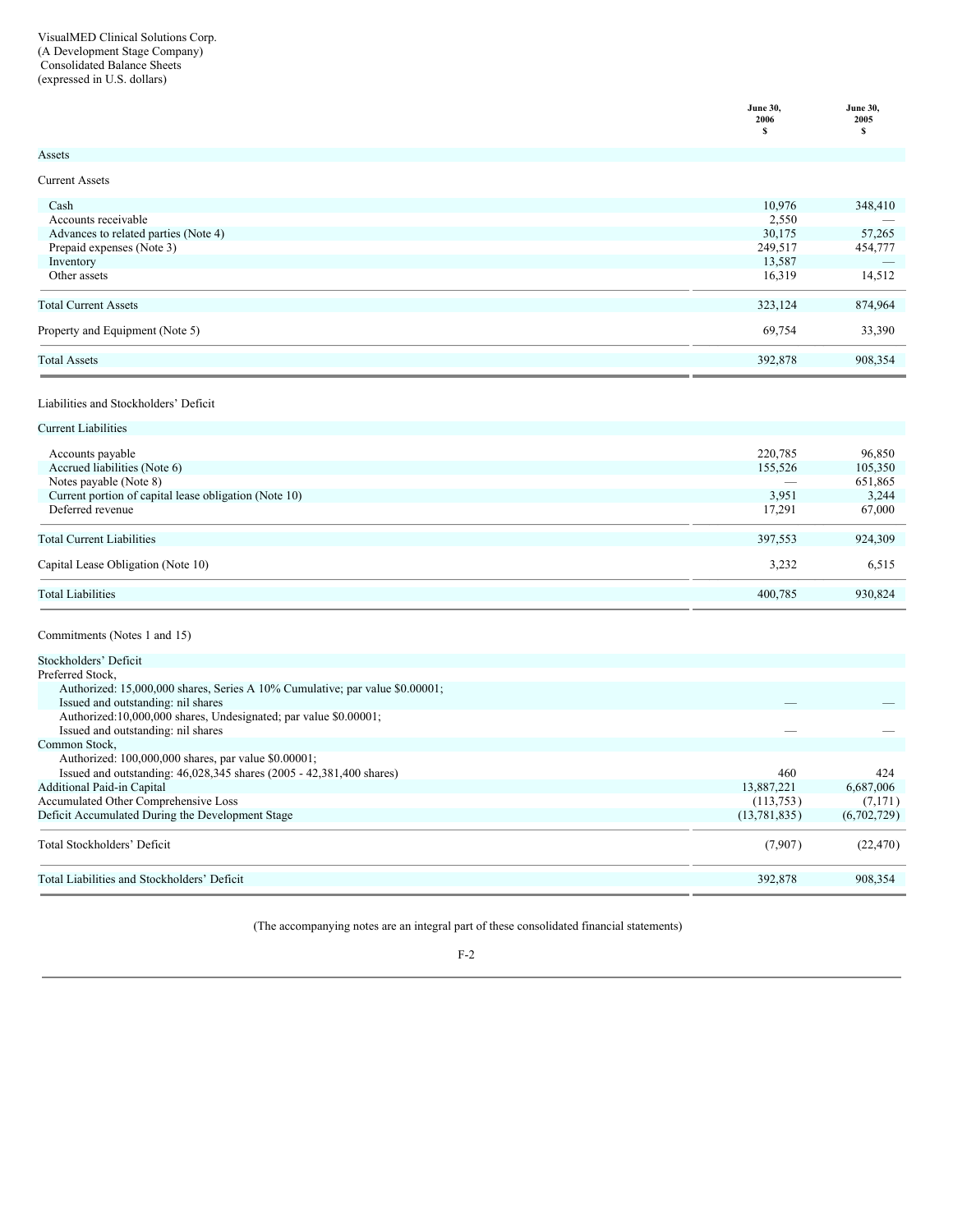<span id="page-22-0"></span>

|                                                                      | <b>Accumulated from</b><br>September 7, 1999<br>(Date of Inception)<br>to June 30,<br>2006<br>s | For the<br><b>Year Ended</b><br><b>June 30,</b><br>2006<br>s | For the<br><b>Year Ended</b><br><b>June 30,</b><br>2005<br>s |
|----------------------------------------------------------------------|-------------------------------------------------------------------------------------------------|--------------------------------------------------------------|--------------------------------------------------------------|
| Revenue                                                              | 308,946                                                                                         | 308,946                                                      |                                                              |
| Cost of sales                                                        | 175,229                                                                                         | 175,229                                                      |                                                              |
| <b>Gross Profit</b>                                                  | 133,717                                                                                         | 133,717                                                      |                                                              |
| Expenses                                                             |                                                                                                 |                                                              |                                                              |
| Customer service                                                     | 1,047,154                                                                                       | 618,144                                                      | 429,010                                                      |
| Amortization                                                         | 27,514                                                                                          | 22,758                                                       | 4,756                                                        |
| Development costs                                                    | 1,654,452                                                                                       | 1,093,096                                                    | 561,356                                                      |
| General and administration<br>Sales and marketing                    | 2,745,793<br>3,643,472                                                                          | 2,058,500<br>3,559,861                                       | 687,293<br>83,611                                            |
| <b>Total Expenses</b>                                                | 9,118,385                                                                                       | 7,352,359                                                    | 1,766,026                                                    |
| Net Loss From Operations                                             | (8,984,668)                                                                                     | (7,218,642)                                                  | (1,766,026)                                                  |
| Other Income (Expenses)                                              |                                                                                                 |                                                              |                                                              |
| Interest                                                             | (38,081)                                                                                        | 1,637                                                        | (39,718)                                                     |
| Financing costs                                                      | (4,514,285)                                                                                     |                                                              | (4,514,285)                                                  |
| Foreign exchange gain                                                | 137,276                                                                                         | 130,244                                                      | 7,032                                                        |
| Gain on forgiveness of interest                                      | 7,655                                                                                           | 7,655                                                        |                                                              |
| Gain on forgiveness of debt                                          | 12,689                                                                                          |                                                              | 12,689                                                       |
| Net Loss Before Discontinued Operations                              | (13,379,414)                                                                                    | (7,079,106)                                                  | (6,300,308)                                                  |
| <b>Discontinued Operations</b>                                       | (402, 421)                                                                                      |                                                              | (1, 143)                                                     |
| Net Loss                                                             | (13, 781, 835)                                                                                  | (7,079,106)                                                  | (6,301,451)                                                  |
| Other Comprehensive Loss<br>Foreign currency translation adjustments | (113,753)                                                                                       | (106, 582)                                                   | (7,171)                                                      |
| Comprehensive Loss                                                   | (13,895,588)                                                                                    | (7, 185, 688)                                                | (6,308,622)                                                  |
| Net Loss Per Share – Basic and Diluted                               |                                                                                                 | (0.16)                                                       | (0.15)                                                       |
| Weighted Average Shares Outstanding                                  |                                                                                                 | 44,163,000                                                   | 42,140,000                                                   |

(The accompanying notes are an integral part of these consolidated financial statements)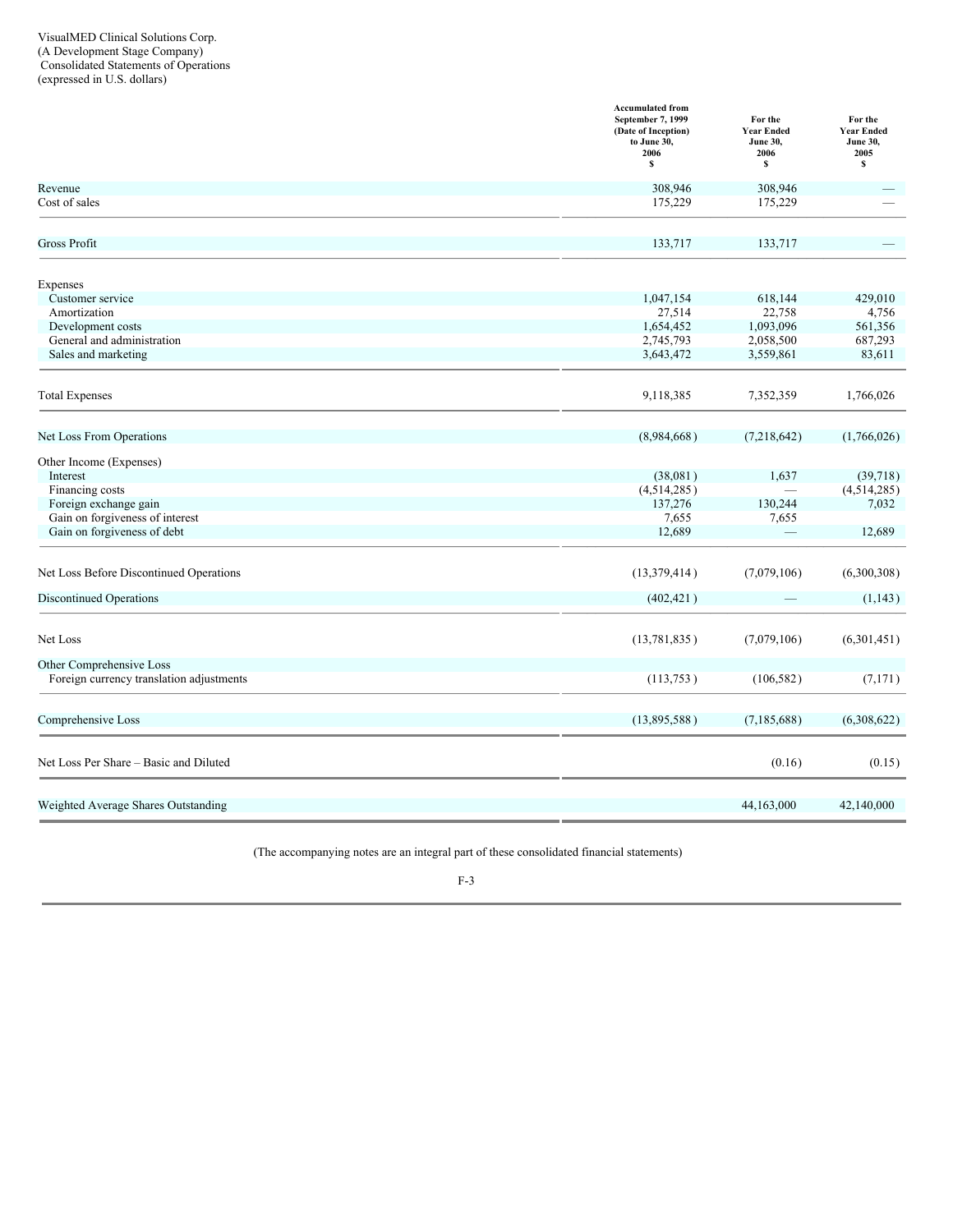<span id="page-23-0"></span>

|                                                                                | <b>Accumulated from</b><br>September 7, 1999<br>(Date of Inception) to<br><b>June 30,</b><br>2006<br>s | For the<br><b>Year Ended</b><br><b>June 30,</b><br>2006<br>s | For the<br><b>Year Ended</b><br><b>June 30,</b><br>2005<br>s |
|--------------------------------------------------------------------------------|--------------------------------------------------------------------------------------------------------|--------------------------------------------------------------|--------------------------------------------------------------|
| <b>Operating Activities</b>                                                    |                                                                                                        |                                                              |                                                              |
| Net loss                                                                       | (13, 781, 835)                                                                                         | (7,079,106)                                                  | (6,301,451)                                                  |
| Adjustments to reconcile net loss to net cash used in operating activities:    |                                                                                                        |                                                              |                                                              |
| Amortization                                                                   | 29,056                                                                                                 | 22,758                                                       | 4,756                                                        |
| Stock-based compensation                                                       | 9,441,708                                                                                              | 4,655,200                                                    | 4,514,285                                                    |
| Common stock issued for interest                                               | 32,063                                                                                                 |                                                              | 32,063                                                       |
| Common stock issued for services                                               | 81,250                                                                                                 |                                                              | 81,250                                                       |
| Write off of assets                                                            | 3,568                                                                                                  |                                                              | 924                                                          |
| Gain on forgiveness of interest                                                | (7,655)                                                                                                | (7,655)                                                      |                                                              |
| Gain on settlement of debt                                                     | (12,689)                                                                                               |                                                              | (12,689)                                                     |
| Changes in operating assets and liabilities                                    |                                                                                                        |                                                              |                                                              |
| Prepaid expenses                                                               | (248,918)                                                                                              | 205,859                                                      | (454, 777)                                                   |
| Inventory                                                                      | (13, 587)                                                                                              | (13, 587)                                                    |                                                              |
| Other assets                                                                   | (15, 127)                                                                                              | (615)                                                        | (14, 512)                                                    |
| Deferred revenue                                                               | 447,292                                                                                                | (49,708)                                                     | 67,000                                                       |
| Due to related party                                                           | 12,822                                                                                                 |                                                              | 470                                                          |
| Advances and receivables                                                       | (459,781)                                                                                              | 27,484                                                       | (57,265)                                                     |
| Accounts payable and accrued liabilities                                       | 365,932                                                                                                | 163,731                                                      | 192,746                                                      |
|                                                                                |                                                                                                        |                                                              |                                                              |
| Net Cash Used In Operating Activities                                          | (4,125,901)                                                                                            | (2,075,639)                                                  | (1,947,200)                                                  |
| <b>Investing Activities</b><br>Purchase of property and equipment              | (82, 252)                                                                                              | (54,265)                                                     | (25, 521)                                                    |
| Net Cash Used In Investing Activities                                          | (82, 252)                                                                                              | (54,265)                                                     | (25, 521)                                                    |
| <b>Financing Activities</b>                                                    |                                                                                                        |                                                              |                                                              |
| Proceeds from short term loans                                                 | 521,749                                                                                                | 521,749                                                      |                                                              |
| Proceeds from the sale of common stock                                         | 1,485,313                                                                                              | 1,379,093                                                    |                                                              |
| Repayment of capital lease obligation                                          | (3,425)                                                                                                | (3, 425)                                                     |                                                              |
| Proceeds from notes payable                                                    | 2,326,476                                                                                              |                                                              | 2,326,476                                                    |
|                                                                                |                                                                                                        |                                                              |                                                              |
| Net Cash Provided By Financing Activities                                      | 4,330,113                                                                                              | 1,897,417                                                    | 2,326,476                                                    |
| Effect of Exchange Rate Changes on Cash                                        | (110,984)                                                                                              | (104, 947)                                                   | (6,037)                                                      |
|                                                                                |                                                                                                        |                                                              |                                                              |
| Increase (Decrease) in Cash                                                    | 10,976                                                                                                 | (337, 434)                                                   | 347,718                                                      |
| $Cash - Beginning of Period$                                                   |                                                                                                        | 348,410                                                      | 692                                                          |
| Cash - End of Period                                                           | 10,976                                                                                                 | 10,976                                                       | 348,410                                                      |
|                                                                                |                                                                                                        |                                                              |                                                              |
| Non-Cash Financing Activities<br>Common stock issued in settlement of advances |                                                                                                        |                                                              |                                                              |
|                                                                                | 133                                                                                                    |                                                              |                                                              |
| Common stock issued for mining claims<br>Common stock issued for services      | 2,644<br>372,223                                                                                       |                                                              | 100,000                                                      |
| Common stock issued for settlement of notes payable and accrued interest, net  | 2,853,884                                                                                              | 1,165,959                                                    | 1,687,925                                                    |
| Common stock issued for property & equipment                                   | 4,000                                                                                                  |                                                              | 4,000                                                        |
| Warrants issued for financing services                                         | 662,440                                                                                                |                                                              | 662,440                                                      |
| Capital lease obligation recognized for assets under capital lease             | 10,520                                                                                                 |                                                              | 10,520                                                       |
|                                                                                |                                                                                                        |                                                              |                                                              |
| Supplemental Disclosures                                                       |                                                                                                        |                                                              |                                                              |
| Interest paid                                                                  |                                                                                                        |                                                              |                                                              |
| Income taxes paid                                                              |                                                                                                        | $\equiv$                                                     | $\overline{\phantom{0}}$                                     |

(The accompanying notes are an integral part of these consolidated financial statements)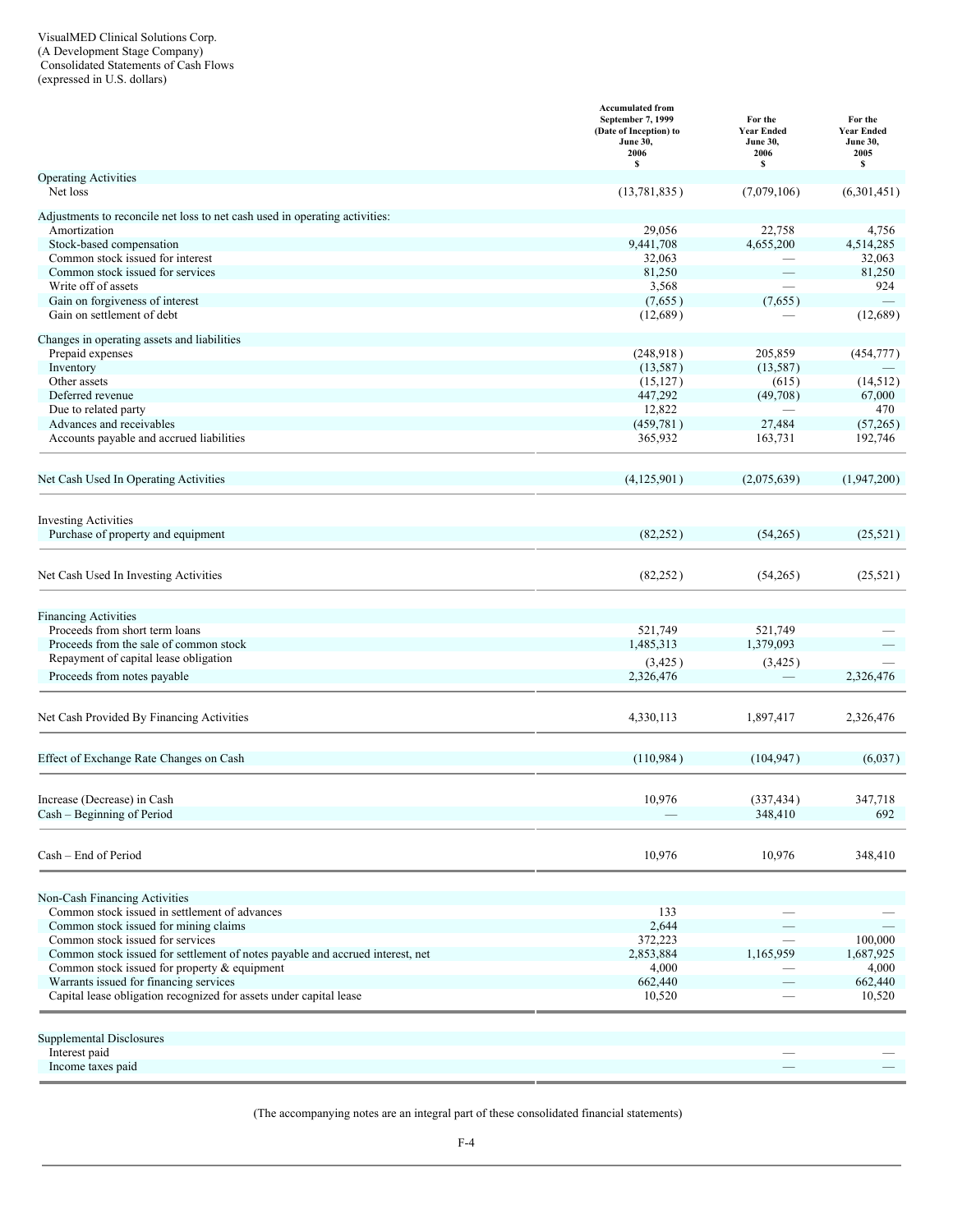## VisualMED Clinical Solutions Corp.

(A Development Stage Company)

<span id="page-24-0"></span>Consolidated Statements of Stockholders' Deficit For the Period from September 7, 1999 (Date of Inception) to June 30, 2006

(expressed in U.S. dollars)

|                                                                                                        | <b>Common Stock</b> |                          | <b>Additional</b>       | Accumulated<br>Other       | Deficit<br>Accumulated<br>During the |                    |
|--------------------------------------------------------------------------------------------------------|---------------------|--------------------------|-------------------------|----------------------------|--------------------------------------|--------------------|
|                                                                                                        | Number<br>#         | Amount<br>S              | Paid-In<br>Capital<br>S | Comprehensive<br>Loss<br>S | Development<br><b>Stage</b><br>S     | <b>Total</b><br>\$ |
| Balance – September 7, 1999 (Date of<br>Inception)                                                     |                     |                          |                         |                            |                                      |                    |
| Issuance of common stock for services,<br>mining claims and payment of advances at<br>\$.011 per share | 37,500,000          | 375                      | 274,625                 |                            |                                      | 275,000            |
| Net loss                                                                                               |                     | $\overline{\phantom{0}}$ |                         |                            | (294, 522)                           | (294, 522)         |
| Balance - June 30, 2000                                                                                | 37,500,000          | 375                      | 274,625                 |                            | (294, 522)                           | (19, 522)          |
| Issuance of common stock for cash at \$0.02<br>per share                                               | 7,966,500           | 80                       | 106,140                 |                            |                                      | 106,220            |
| Net loss                                                                                               |                     |                          |                         |                            | (38,069)                             | (38,069)           |
| Balance - June 30, 2001                                                                                | 45,466,500          | 455                      | 380,765                 |                            | (332, 591)                           | 48,629             |
| Net loss                                                                                               |                     |                          |                         |                            | (41,281)                             | (41,281)           |
| Balance – June 30, 2002                                                                                | 45,466,500          | 455                      | 380,765                 |                            | (373, 872)                           | 7,348              |
| Net loss                                                                                               |                     |                          |                         |                            | (18,202)                             | (18,202)           |
| Balance - June 30, 2003                                                                                | 45,466,500          | 455                      | 380,765                 |                            | (392,074)                            | (10, 854)          |
| Net loss                                                                                               |                     | $\overline{\phantom{0}}$ |                         |                            | (9,204)                              | (9,204)            |
| Balance - June 30, 2004                                                                                | 45,466,500          | 455                      | 380,765                 |                            | (401, 278)                           | (20, 058)          |
| Return and cancellation of common stock                                                                | (37,500,000)        | (375)                    | 375                     |                            |                                      |                    |
| Issue of common stock for acquisition of<br>assets from VisualMED Clinical Solutions<br>Corporation    | 31,866,000          | 319                      | 3,681                   |                            |                                      | 4,000              |
| Issue of common stock for cash at \$0.75 per<br>share, net of financing costs of \$18,750              | 2,275,567           | 23                       | 1,687,902               |                            |                                      | 1,687,925          |
| Issue of common stock for services at \$2.50<br>per share                                              | 40,000              |                          | 100,000                 |                            |                                      | 100,000            |
| Issue of common stock by exercise of<br>cashless warrants at \$0.001 per share                         | 233,333             | $\overline{c}$           | (2)                     |                            |                                      |                    |
| Stock-based compensation                                                                               |                     |                          | 4,514,285               |                            |                                      | 4,514,285          |
| Foreign currency translation adjustment                                                                |                     |                          |                         | (7,171)                    |                                      | (7,171)            |
| Net loss                                                                                               |                     |                          |                         |                            | (6,301,451)                          | (6,301,451)        |
| Balance - June 30, 2005                                                                                | 42,381,400          | 424                      | 6,687,006               | (7,171)                    | (6,702,729)                          | (22, 470)          |

(The accompanying notes are an integral part of these consolidated financial statements)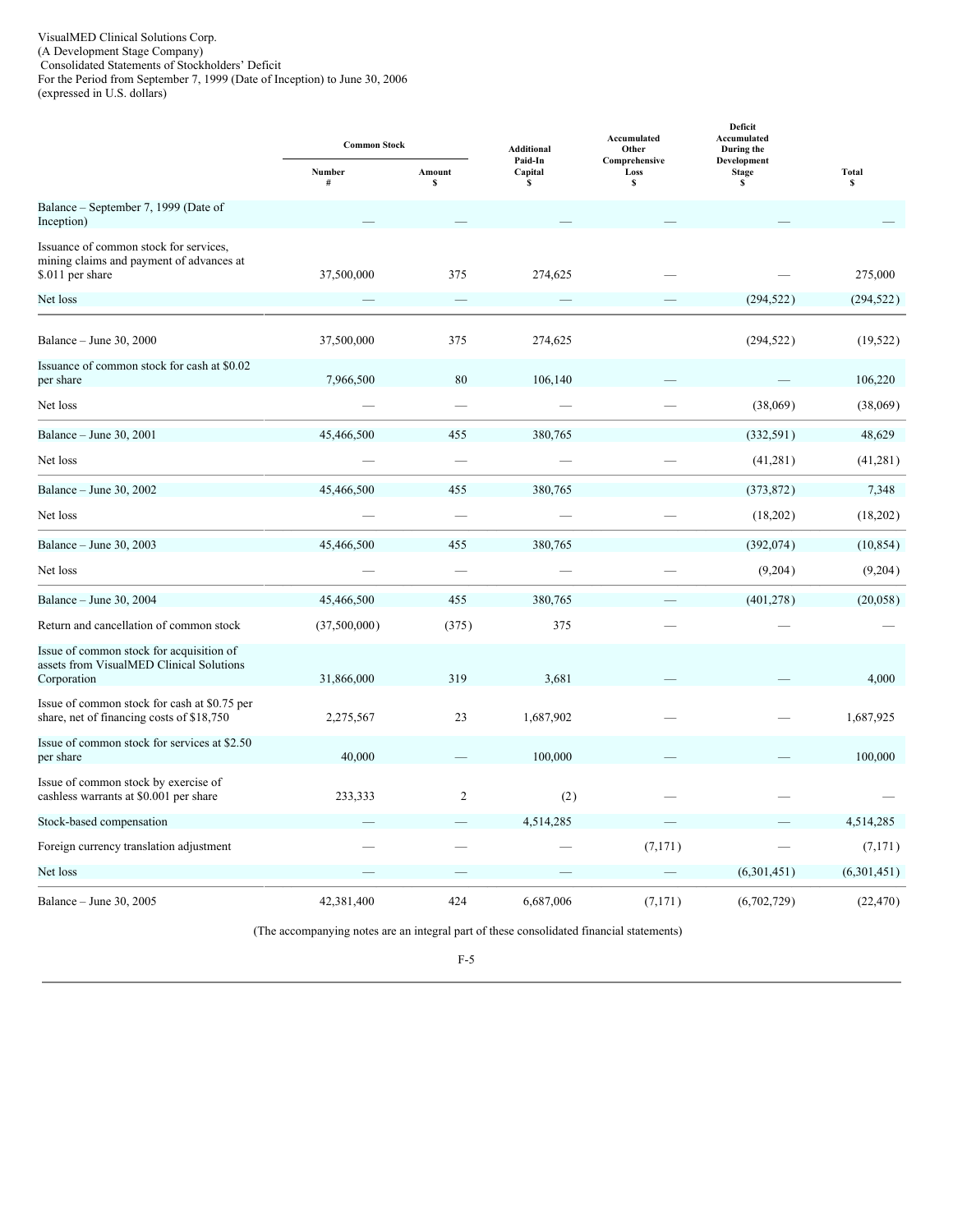## VisualMED Clinical Solutions Corp. (A Development Stage Company) Consolidated Statements of Stockholders' Deficit (continued) For the Period from September 7, 1999 (Date of Inception) to June 30, 2006 (expressed in U.S. dollars)

|                                                                                      | <b>Common Stock</b> |        | Additional              | Accumulated<br>Other       | Deficit<br>Accumulated<br>During the |             |
|--------------------------------------------------------------------------------------|---------------------|--------|-------------------------|----------------------------|--------------------------------------|-------------|
|                                                                                      | Number<br>#         | Amount | Paid-In<br>Capital<br>s | Comprehensive<br>Loss<br>s | Development<br><b>Stage</b>          | Total<br>s  |
| Balance – June 30, 2005                                                              | 42,381,400          | 424    | 6,687,006               | (7,171)                    | (6,702,729)                          | (22, 470)   |
| Issue of common stock for cash at \$0.49<br>per share upon exercise of stock options | 30,500              |        | 14,945                  |                            |                                      | 14,945      |
| Issue of common stock for cash at \$1.25<br>per share upon exercise of warrants      | 1,080,678           | 11     | 1,350,836               |                            |                                      | 1,350,847   |
| Issue of common stock to settle notes<br>payable upon exercise of warrants           | 932,767             | 9      | 1,165,950               |                            |                                      | 1,165,959   |
| Issue of common stock for cash at \$1.90<br>per share upon exercise of stock options | 7,000               |        | 13,300                  |                            |                                      | 13,300      |
| Issue of common stock at \$0.00001 per<br>share upon exercise of stock options       | 1,596,000           | 16     | (16)                    |                            |                                      |             |
| Stock-based compensation                                                             |                     |        | 4,655,200               |                            |                                      | 4,655,200   |
| Foreign currency translation adjustment                                              |                     |        |                         | (106, 582)                 |                                      | (106, 582)  |
| Net loss                                                                             |                     |        |                         |                            | (7,079,106)                          | (7,079,106) |
| Balance – June 30, 2006                                                              | 46,028,345          | 460    | 13,887,221              | (113, 753)                 | (13, 781, 835)                       | (7,907)     |

(The accompanying notes are an integral part of these consolidated financial statements)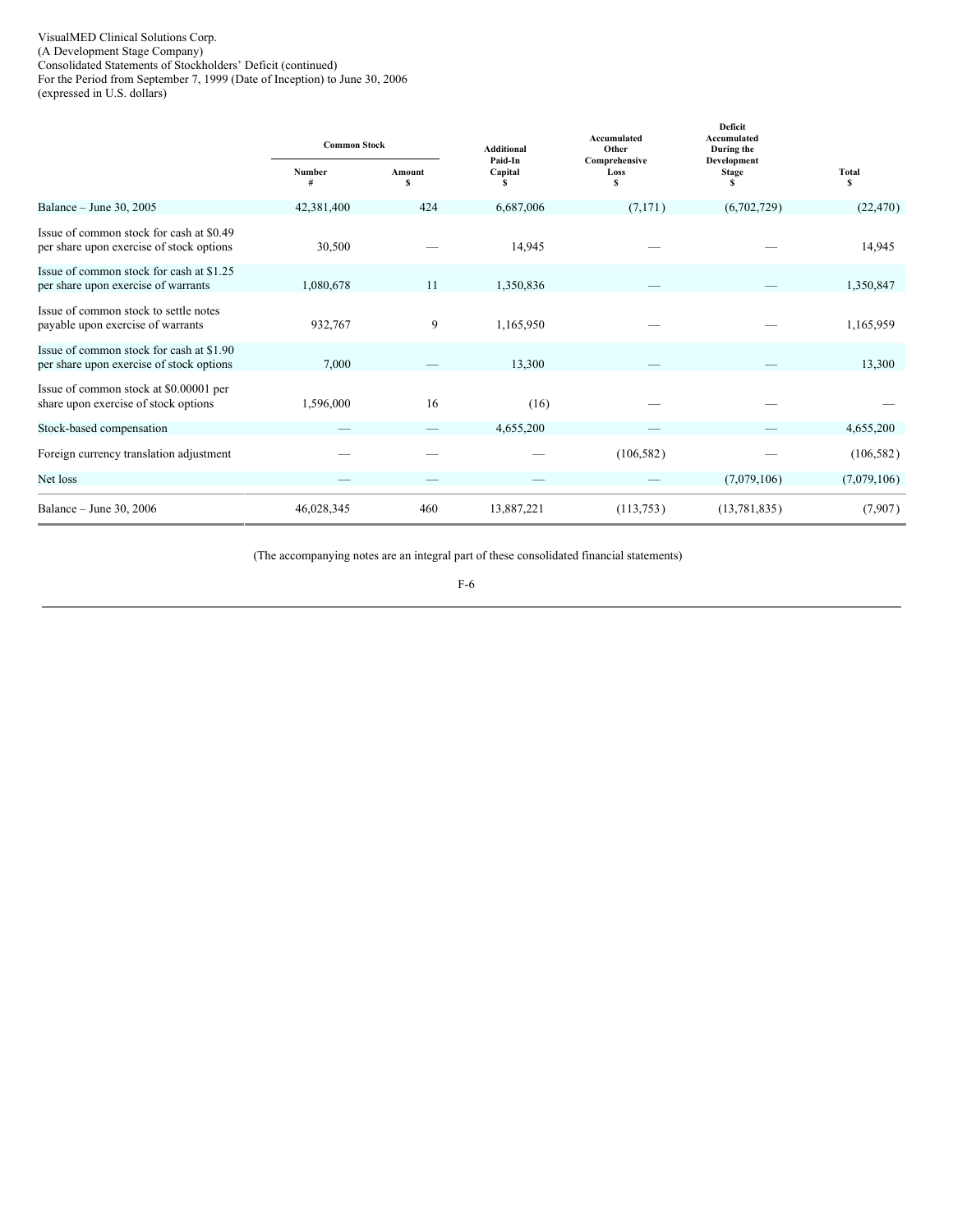## <span id="page-26-0"></span>1. Development Stage Company

The Company was incorporated in the State of Nevada on September 7, 1999. The Company changed its name to VisualMed Clinical Solutions Corporation on November 30, 2004. In September 1999 the Company purchased three mineral claims representing forty-four units, situated in the Greenwood Mining Division in the Province of British Columbia, Canada. The Company's original business plan was to acquire, explore and develop mineral properties and to ultimately seek earnings by exploiting the mineral claims. Pursuant to an Agreement dated September 23, 2004 (the "Agreement"), which closed on October 13, 2004, the Company agreed to issue 31,866,000 split-adjusted restricted shares of common stock to Visual Healthcare Corporation ("VHCC") in exchange for certain assets of VHCC consisting of property and equipment and a suite of clinical software modules ("the modules") that are the key components of a Clinical Information System for healthcare facilities. VHCC is a Nevada corporation, based in Montreal, Canada, involved in developing software solutions targeting clinical medicine and related areas of the healthcare market. The Company has the right to exploit, commercialize, install, support and upgrade the modules purchased. The rights to exploit, commercialize, install, support and upgrade are worldwide, except for that part of the U.S. market, as well as the Chinese and the Japanese language markets, into which VHCC has entered into exclusivity agreements with other non-related companies. As the result of the transaction, VHCC controlled 80% of the Company.

The Company's new business plan involves the distribution of medical software, and the Company, in connection with the closing of the Agreement discussed above, decided to discontinue its mineral exploration efforts. These mineral interests will be allowed to lapse. The Company is primarily involved in activities related to the distribution of medical software and is considered to be a development stage company. At June 30, 2006, the Company had a working capital deficiency of \$74,429 and has incurred losses of \$13,781,835 since inception. The ability of the Company to emerge from the development stage with respect to any planned principal business activity is dependent upon its successful efforts to raise additional equity financing and then attain profitable operations. Management has plans to seek additional capital through equity and/or debt offerings. There is no guarantee that the Company will be able to complete any of the above objectives. These financial statements do not include any adjustments to the recoverability and classification of recorded asset amounts and classification of liabilities that may be necessary should the Company be unable to continue as a going concern. These factors raise substantial doubt regarding the Company's ability to continue as a going concern.

## 2. Summary of Significant Accounting Principles

## a) Basis of Presentation and Fiscal Year

These consolidated financials statements and related notes are presented in accordance with accounting principles generally accepted in the United States, and are expressed in US dollars. The Company has not produced significant revenues from its principal business and is a development stage company as defined by Statement of Financial Accounting Standard ("SFAS") No. 7 "*Accounting and Reporting by Development Stage Enterprises*". These financial statements include the accounts of the Company and its wholly-owned subsidiary, VisualMed Clinical Systems Marketing Inc., a company incorporated and based in Quebec, Canada. All intercompany transactions and balances have been eliminated. The Company's fiscal year-end is June 30.

#### b) Use of Estimates

The preparation of financial statements in conformity with U.S. generally accepted accounting principles requires management to make estimates and assumptions that affect the reported amounts of assets and liabilities and disclosure of contingent assets and liabilities at the date of the financial statements and the reported amounts of revenues and expenses during the reporting period. Actual results could differ from those estimates.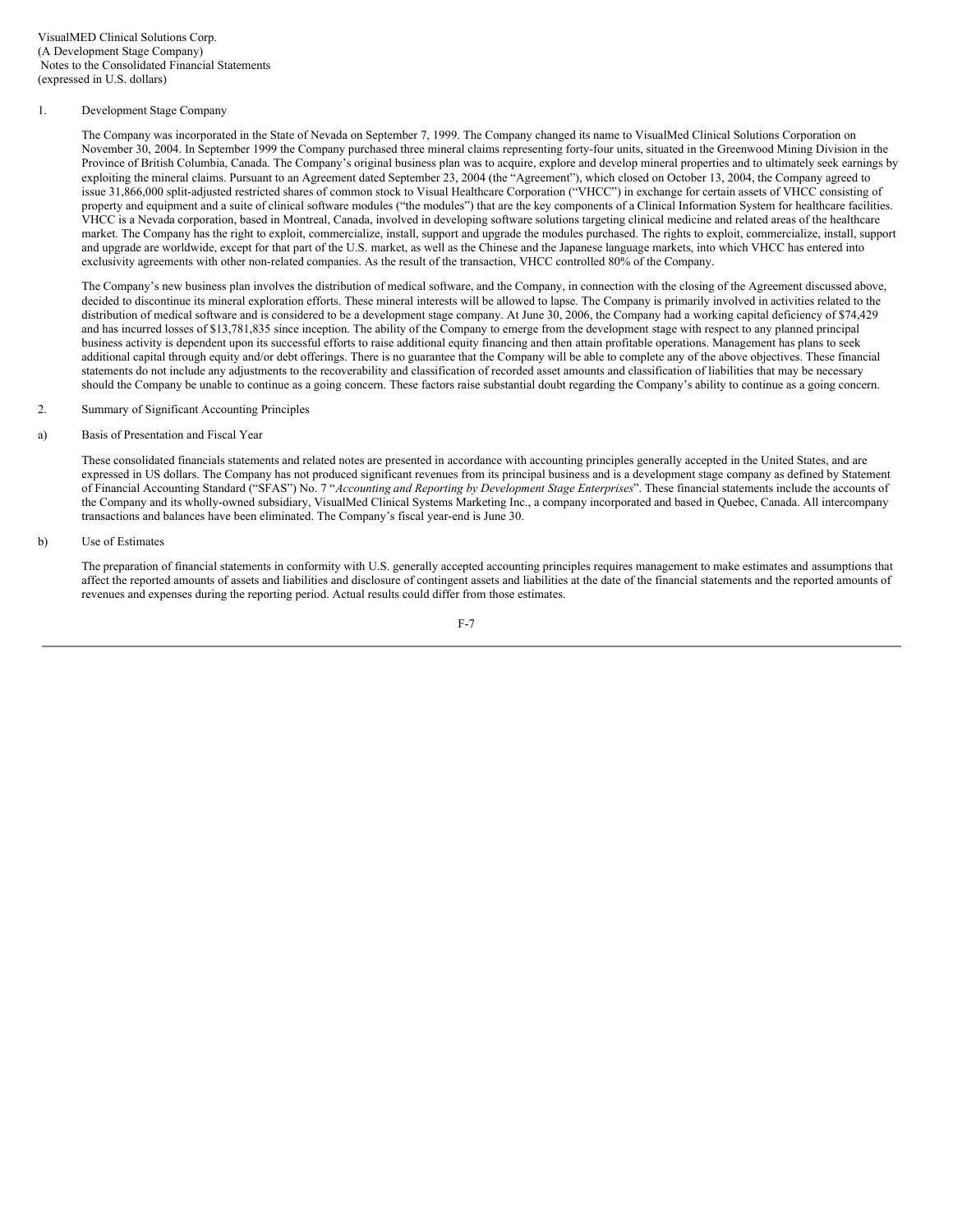## 2. Summary of Significant Accounting Principles (continued)

c) Cash and Cash Equivalents

The Company considers all highly liquid instruments with a maturity of three months or less at the time of issuance to be cash equivalents.

d) Property and Equipment

Property and equipment is stated at cost, less accumulated amortization, and consists of office furniture, computer hardware and software, leasehold improvements and assets under capital lease. Amortization of office furniture is computed using the straight-line method over five years. Amortization of computer hardware and software is computed using the straight-line method over three years. Amortization of leasehold improvements is computed using the straight-line method over five years. Amortization of assets under capital lease is computed using the straight-line method over the term of the lease.

e) Long-Lived Assets

In accordance with SFAS No. 144, "*Accounting for the Impairment or Disposal of Long-Lived Assets*", the carrying value of intangible assets and other long-lived assets is reviewed on a regular basis for the existence of facts or circumstances that may suggest impairment. The Company recognizes impairment when the sum of the expected undiscounted future cash flows is less than the carrying amount of the asset. Impairment losses, if any, are measured as the excess of the carrying amount of the asset over its estimated fair value.

#### f) Foreign Currency Transactions

The Company's functional and reporting currency is the United States dollar. The functional currency of the Company's subsidiary is the Canadian dollar. The financial statements of the subsidiary are translated to United States dollars in accordance with SFAS No. 52 "*Foreign Currency Translation*" using period-end rates of exchange for assets and liabilities, and average rates of exchange for the period for revenues and expenses. Translation gains (losses) are recorded in accumulated other comprehensive income (loss) as a component of stockholders' equity. Foreign currency transaction gains and losses are included in current operations.

g) Development Costs

Costs related to the enhancement of existing medical software modules are expensed as incurred until technological feasibility in the form of a working model has been established. The time period between the establishment of technological feasibility and completion of product development is expected to be short, therefore the Company has not capitalized any product development costs during the period.

## h) Basic and Diluted Net Income (Loss) Per Share

The Company computes net income (loss) per share in accordance with SFAS No. 128, *"Earnings per Share"* which requires presentation of both basic and diluted earnings per share (EPS) on the face of the income statement. Basic EPS is computed by dividing net income (loss) available to common shareholders (numerator) by the weighted average number of shares outstanding (denominator) during the period. Diluted EPS gives effect to all dilutive potential common shares outstanding during the period including stock options, using the treasury stock method, and convertible preferred stock, using the if-converted method. In computing diluted EPS, the average stock price for the period is used in determining the number of shares assumed to be purchased from the exercise of stock options or warrants. Diluted EPS and the weighted average number of common shares excludes all dilutive potential shares since their effect is anti dilutive. Shares underlying these securities totalled approximately 1,132,000 as of June 30, 2006.

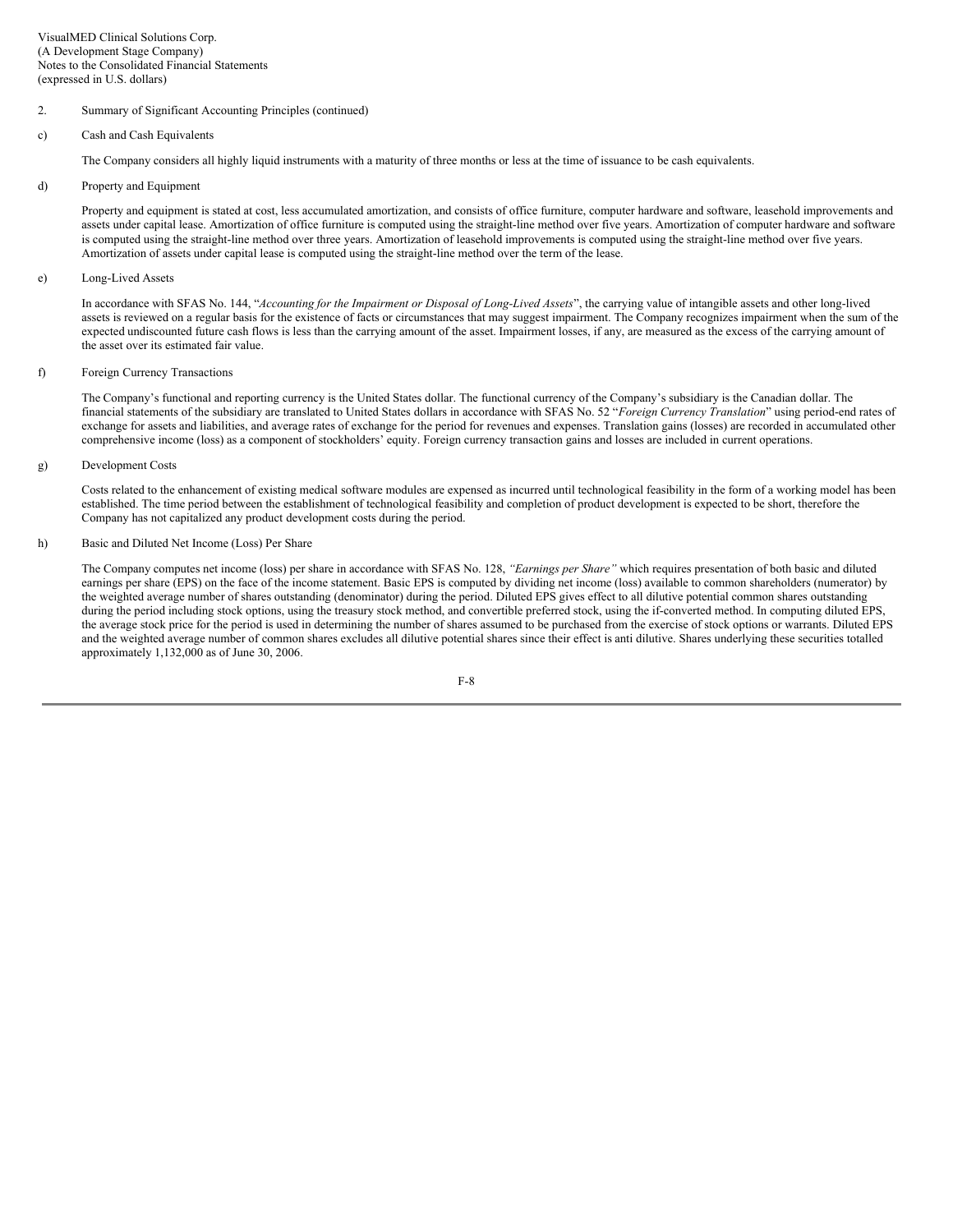## 2. Summary of Significant Accounting Principles (continued)

## i) Financial Instruments

The carrying value of cash, accounts receivable, advances to related parties, accounts payable, accrued liabilities, notes payable and capital lease obligation approximate fair value due to the relatively short maturity of these instruments. Financial instruments which potentially subject the Company to a concentration of credit risk consist primarily of cash. The Company deposits cash with a high quality financial institution. For the year ended June 30, 2006, revenue from one customer represented 52% of total revenue and from a second customer represented 46% of total revenue.

j) Inventory

Inventory consists of computer hardware and software acquired for specific revenue contracts and also includes related support and implementation costs.

k) Revenue Recognition

The Company recognizes revenue related to sales and licensing of medical software in accordance with Statement of Position No. 97-2, "*Software Revenue Recognition*" ("SOP 97-2"), as amended by Statement of Position No. 98-9, "*Software Revenue Recognition with Respect to Certain Arrangements*". Pursuant to SOP 97-2 and Staff Accounting Bulletin No. 104 "*Revenue Recognition*", revenue will only be recognized when the price is fixed or determinable, persuasive evidence of an arrangement exists, the service is performed, and collectibility is reasonably assured. The Company's revenue contracts are accounted for in conformity with Accounting Research Bulletin No. 45 "*Long-Term Construction-Type Contracts*", using the relevant guidance in SOP 81-1 "*Accounting for Performance of Construction-Type and Certain Production-Type Contracts*", unless specified criteria for separate accounting for any service element are met. The Company also follows the guidance in Emerging Issues Task Force ("EITF") Issue No. 00-21 "*Revenue Arrangements with Multiple Deliverables*" relating to the separability of deliverables included in an arrangement into different units of accounting and the allocation of an arrangement's consideration to those units of accounting. It does not address when revenue should be recognized for the units of accounting. The Company received \$35,000 during the year ended June 30, 2006 for annual license renewal fees, which are recognized in revenue over the term of the license. At June 30, 2006, the balance of deferred revenue, which relates to the unearned portion received of annual license fees, is \$17,292. Incremental direct costs related to contract acquisition and origination, which result in deferred revenue, are expensed as incurred. Any allowance for doubtful accounts is based on the Company's detailed assessment of the collectibility of specific customer accounts. Any significant customer accounts that are not expected to be collected are excluded from revenues. To date, the Company has not experienced any losses from uncollectible accounts.

l) Comprehensive Loss

SFAS No. 130, "*Reporting Comprehensive Income*," establishes standards for the reporting and display of comprehensive loss and its components in the financial statements. For the years ended June 30, 2006 and 2005, the Company's only component of comprehensive loss was foreign currency translation adjustments.

m) Reclassifications

Certain reclassifications have been made to the prior period's financial statements to conform to the current period's presentation.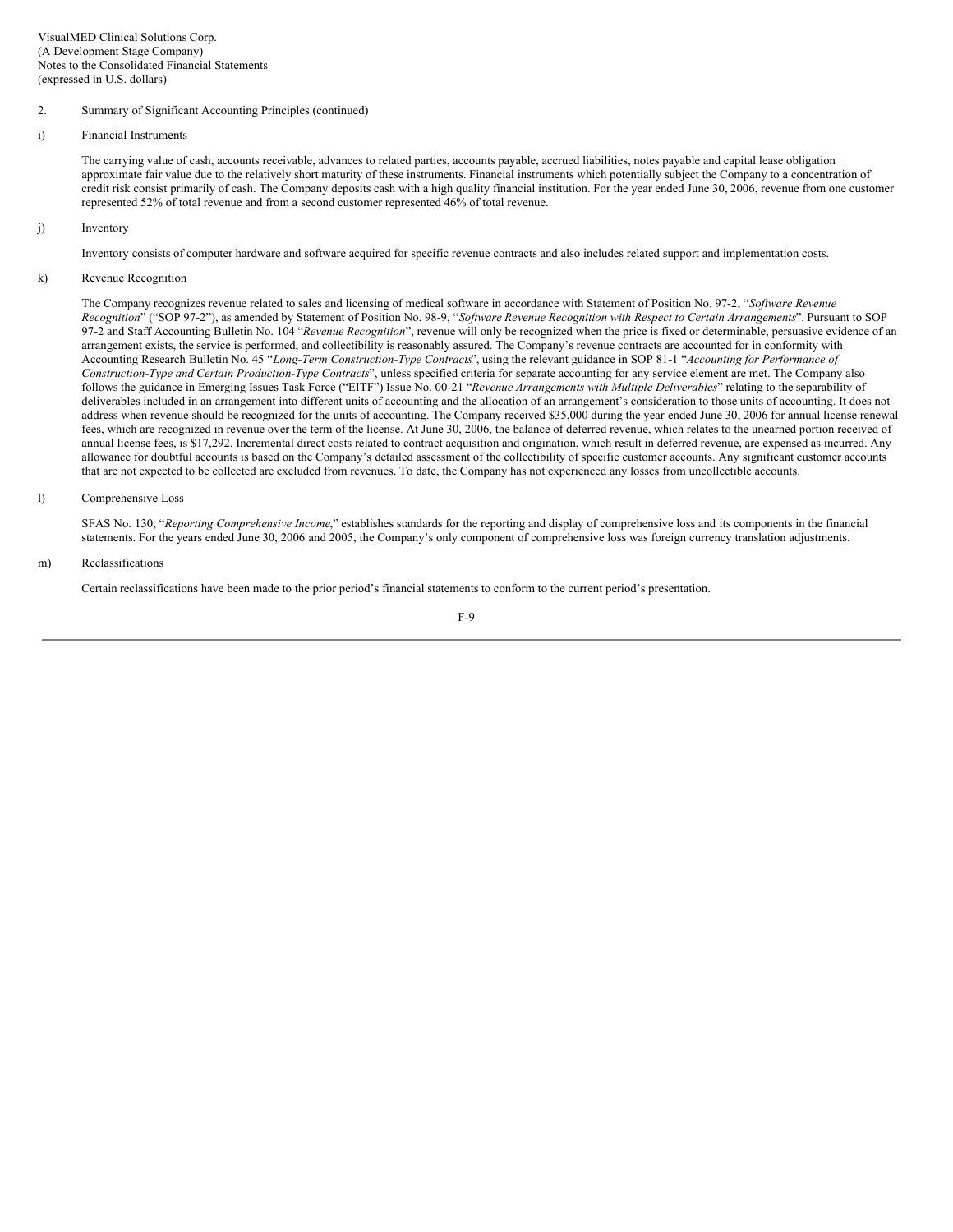## 2. Summary of Significant Accounting Principles (continued)

## n) Income Taxes

Potential benefits of income tax losses are not recognized in the accounts until realization is more likely than not. The Company has adopted SFAS No. 109 "*Accounting for Income Taxes*" as of its inception. Pursuant to SFAS No. 109 the Company is required to compute tax asset benefits for net operating losses carried forward. The potential benefit of net operating losses have not been recognized in these financial statements because the Company cannot be assured it is more likely than not it will utilize the net operating losses carried forward in future years.

## o) Stock-based Compensation

Prior to January 1, 2006, the Company accounted for stock-based awards under the recognition and measurement provisions of Accounting Principles Board Opinion No. 25, "*Accounting for Stock Issued to Employees*" using the intrinsic value method of accounting. Effective January 1, 2006, the Company adopted the fair value recognition provisions of SFAS No. 123R "*Share Based Payments*", using the modified retrospective transition method. The Company had not issued any stock options and had no unvested share based payments prior to January 1, 2006. Accordingly, there was no effect on the Company's reported loss from operations, cash flows or loss per share as a result of adopting SFAS No 123R.

## p) Recent Accounting Pronouncements

In May 2005, the Financial Accounting Standards Board (FASB) issued SFAS No. 154, "Accounting Changes and Error Corrections - A Replacement of APB Opinion *No. 20 and SFAS No. 3"*. SFAS 154 changes the requirements for the accounting for and reporting of a change in accounting principle and applies to all voluntary changes in accounting principle. It also applies to changes required by an accounting pronouncement in the unusual instance that the pronouncement does not include specific transition provisions. SFAS 154 requires retrospective application to prior periods' financial statements of changes in accounting principle, unless it is impracticable to determine either the period-specific effects or the cumulative effect of the change. The provisions of SFAS No. 154 are effective for accounting changes and correction of errors made in fiscal years beginning after December 15, 2005. The adoption of this standard is not expected to have a material effect on the Company's results of operations or financial position.

The FASB has also issued SFAS No. 155 "Accounting for Certain Hybrid Financial Instruments" and SFAS No. 156 "Accounting for Servicing of Financial Assets", but they will not have any relationship to the operations of the Company. Therefore a description and its impact for each on the Company's operations and financial position have not been disclosed.

## 3. Prepaid expenses

As at June 30, 2006 and 2005, the following comprises prepaid expenses:

|                                               | <b>June 30,</b><br>2006 | <b>June 30,</b><br>2005         |
|-----------------------------------------------|-------------------------|---------------------------------|
| Directors and officers insurance              | 33,640                  | $\hspace{0.1mm}-\hspace{0.1mm}$ |
| Prepaid expenses related to Medicool contract | 204,587                 | 427,935                         |
| Other                                         | 11.290                  | 26,842                          |
|                                               |                         |                                 |
|                                               | 249,517                 | 454,777                         |

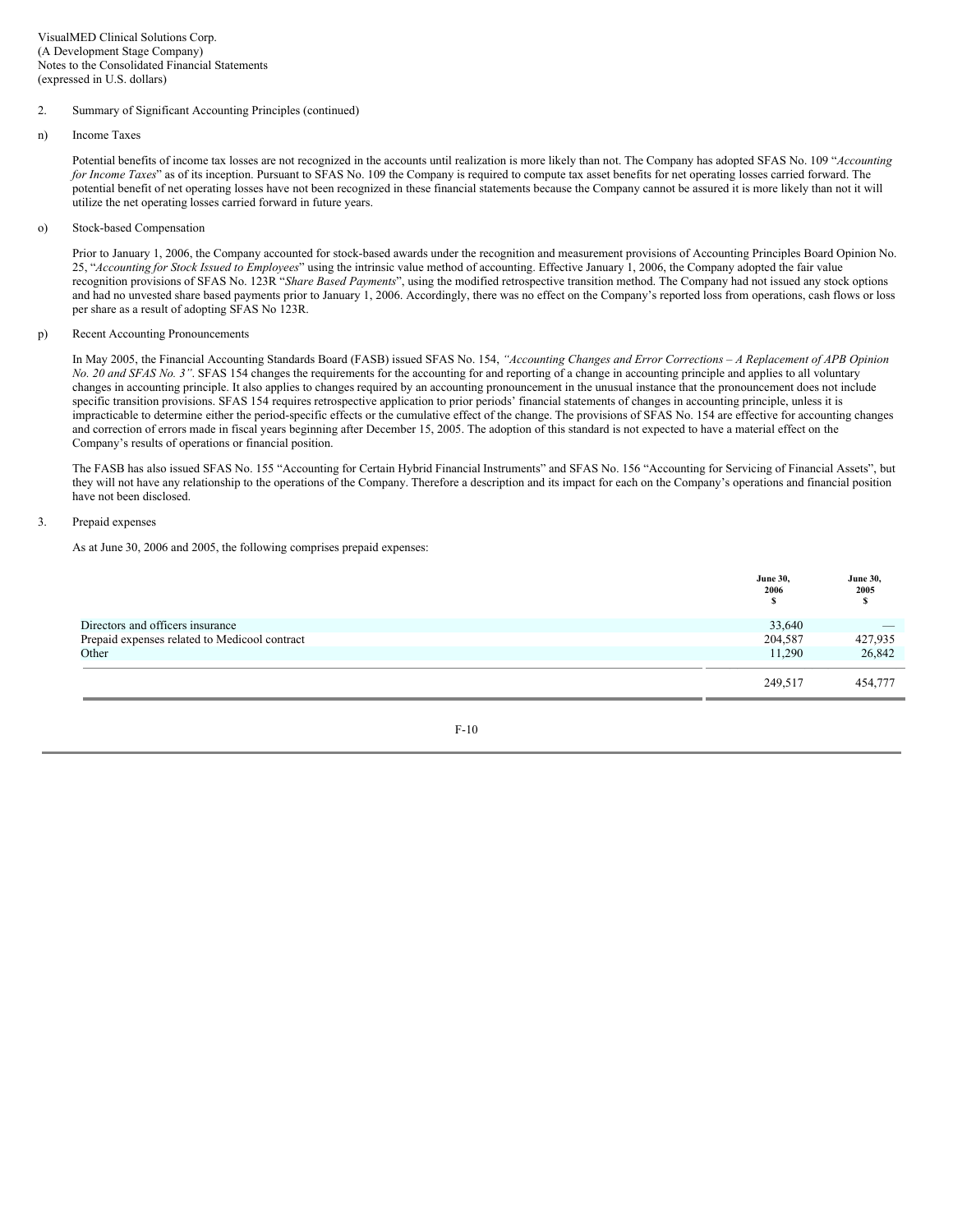## 4. Advances to Related Parties

|                                                                 |     | <b>June 30,</b><br>2006 | <b>June 30,</b><br>2005 |
|-----------------------------------------------------------------|-----|-------------------------|-------------------------|
| Advances to employees                                           | (a) | 30,175                  |                         |
| Due from Visual Healthcare Corporation, an affiliated company   | (b) |                         | 664                     |
| Due from VisualMED Clinical Systems Inc., an affiliated company | (c) |                         | 56,601                  |
|                                                                 |     |                         |                         |
|                                                                 |     | 30,175                  | 57,265                  |

- a) Advances to employees of \$30,175 represent amounts advanced towards travel expenses to be incurred. These amounts are non-interest bearing.
- b) At June 30, 2005, the Company was owed \$664 from its parent company, Visual Healthcare Corporation ("VHCC"). The amount represented cash advances, was unsecured, non-interest bearing and had no specific terms of repayment. During the year ended June 30, 2006, this amount was repaid in full.
- c) At June 30, 2005, the Company was owed \$56,601 from VisualMED Clinical Systems Inc., a wholly-owned subsidiary of VHCC. The amount represented cash advances, was unsecured, non-interest bearing and had no specific terms of repayment. During the year ended June 30, 2006, this amount was repaid in full.

## 5.. Property and Equipment

|                        | Cost<br>ъ | Accumulated<br>Amortization | <b>June 30,2006</b><br>Net carrying value | June 30, 2005<br>Net carrying value |
|------------------------|-----------|-----------------------------|-------------------------------------------|-------------------------------------|
| Computer hardware      | 52,386    | 14,363                      | 38,023                                    | 8,414                               |
| Computer software      | 23,998    | 8,125                       | 15,873                                    | 6,523                               |
| Office furniture       | 12,558    | 3,430                       | 9,128                                     | 10,654                              |
| Leasehold improvements | 9.670     | 2.940                       | 6.730                                     | 7,799                               |
|                        | 98,612    | 28,858                      | 69,754                                    | 33,390                              |

Assets under capital lease are included in office furniture with a cost of \$11,599. During the year ended June 30, 2006, the Company recognized accumulated amortization of assets under capital lease of \$3,133 (June 30, 2005 – \$649).

## 6. Accrued Liabilities

As at June 30, 2006 and 2005, the following comprises accrued liabilities:

|                                  | <b>June 30,</b><br>2006<br>- 7 | <b>June 30,</b><br>2005 |
|----------------------------------|--------------------------------|-------------------------|
| Salaries, wages and vacation pay | 112,276                        | 46,330                  |
| Professional fees                | 35,000                         | 50,000                  |
| Other                            | 8,250                          | 9,020                   |
|                                  | 155,526                        | 105,350                 |

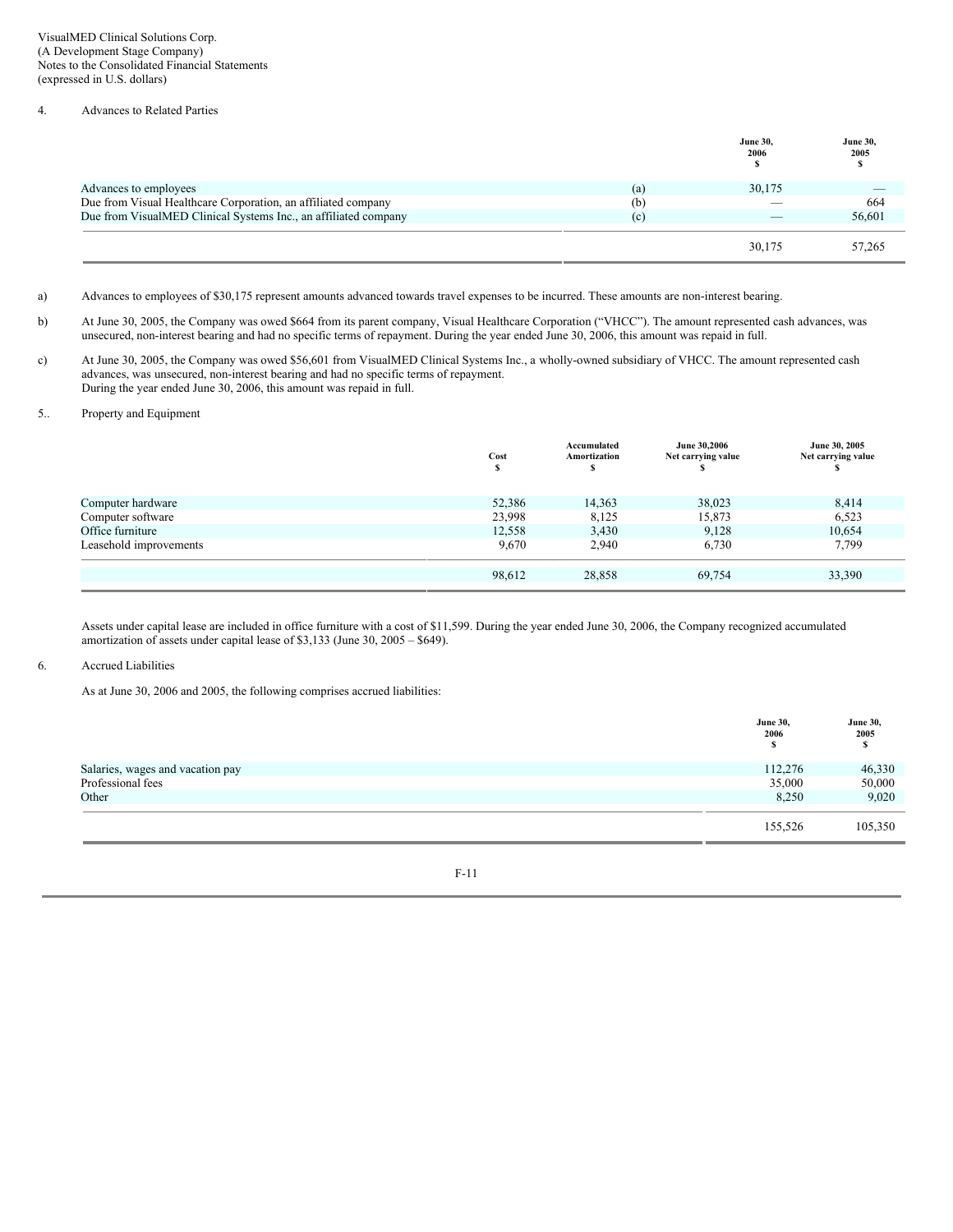## 7. Asset Acquisition

Pursuant to an Agreement dated September 23, 2004, which closed on October 13, 2004, the Company issued 31,866,000 split-adjusted restricted shares of common stock to Visual Healthcare Corporation ("VHCC") in exchange for certain assets of VHCC consisting of property and equipment, a suite of clinical software modules that are the key components of a Clinical Information System for healthcare facilities, all the issued and outstanding common shares of VisualMed Marketing Inc., and other assets.

The Company completed the Agreement by completing a private placement of 2,275,567 units at \$0.75 per unit to settle outstanding notes payable of \$1,674,612 and accrued interest of \$32,063. Each unit consists of one share of common stock and one warrant. Each warrant entitles the holder to acquire an additional share at a price of \$1.25 per share for a period up to two years from the closing date of the private placement. The Company also paid ongoing operating costs of VCSC from July 1, 2004 to closing of the Agreement, to maintain the ongoing operating costs of VCSC. The Company also requested back to treasury and cancelled 37,500,000 splitadjusted common shares, previously issued to two former directors of the Company, for no consideration. The 31,866,000 split-adjusted restricted shares of common stock were issued to VHCC.

As a result of the above transactions VHCC controlled 80% of the outstanding common shares of the Company. The acquisition has been accounted for as an asset purchase in accordance with EITF 98-3 "Determining Whether a Nonmonetary Transaction Involves Receipt of Productive Assets or of a Business", as all but a de minimis amount of the fair value of the transferred assets is represented by the software modules. These modules must be modified before implementation by any potential customers. There were no prior sales by VHCC related to these modules. The transferred assets have been recorded at the book value of the transferor, VHCC, as this is a related party transaction. Acquisition costs of \$13,000 associated with this acquisition were charged to operations.

| Property and equipment                                           | 4,000 |
|------------------------------------------------------------------|-------|
| Software modules                                                 |       |
| Common shares of VisualMed Marketing, Inc. (an inactive company) |       |
|                                                                  |       |
| Paid by the issue of 31,866,000 split-adjusted common shares     | 4.000 |

#### 8. Notes Payable

In addition to the notes payable issued as described in Note 7, the Company issued notes payable for cash proceeds of \$1,165,959 which bore interest at 10% per annum. On August 26, 2005, the Company issued 180,537 shares of common stock upon the exercise of 180,537 warrants at \$1.25 per share to settle notes payable of \$225,671. On July 19, 2005, the Company issued 752,230 shares of common stock upon the exercise of 752,230 warrants at \$1.25 per share to settle notes payable of \$940,288. A gain on forgiveness of interest expense was recorded during the year ended June 30, 2006 in the amount of \$7,655.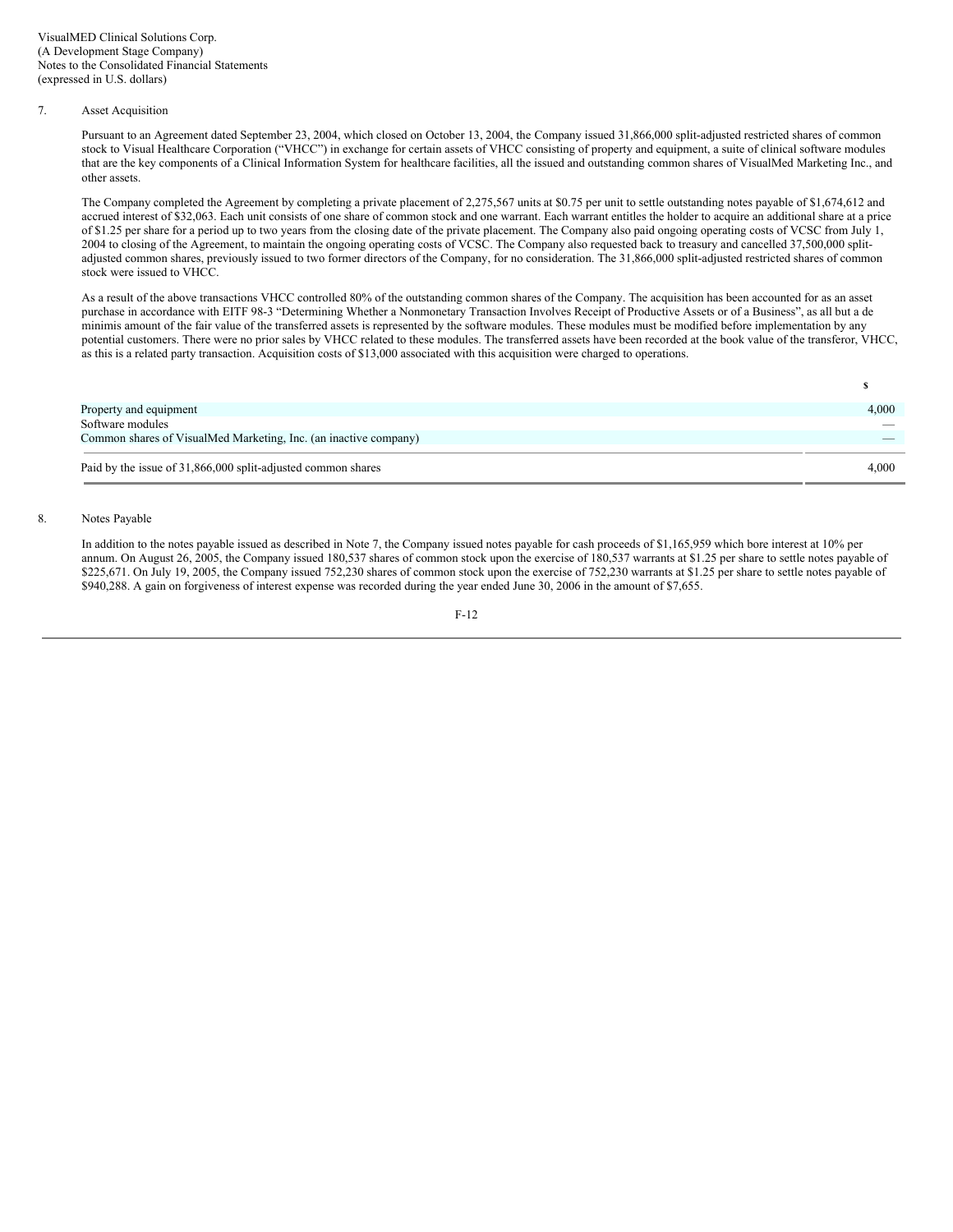## 9. Related Party Transactions/Balances

- a) The Company is indebted to a director and an officer for \$NIL (2005 \$9,230), representing expenses incurred on behalf of the Company. These amounts are included in accounts payable and are unsecured, non-interest bearing and have no specific terms of repayment.
- b) The Company is owed \$NIL (2005 \$664) from its parent company, Visual Healthcare Corporation ("VHCC"). The Company is owed \$NIL (2005 \$56,601) from VisualMED Clinical Systems Inc., a wholly-owned subsidiary of VHCC. These amounts represent cash advances, are unsecured, non-interest bearing and have no specific terms of repayment.
- c) During the year ended June 30, 2006, the Company incurred \$NIL (2005 \$45,000) in management fees paid to its parent company, Visual Healthcare Corporation.
- d) During the year ended June 30, 2006, the Company incurred \$51,405 (2005 \$13,565) in consulting fees paid to a family member of the Company's Chief Executive Officer.
- e) At June 30, 2004, the former President of the Company was owed \$12,219 for expenses incurred on behalf of the Company. During the year ended June 30, 2005, the former President incurred an additional \$470 on behalf of the Company. The balance owing of \$12,689 was forgiven and is included in the statement of operations for the year ended June 30, 2005.

## 10. Capital Lease Obligation

During the year ended June 30, 2005, the Company entered into a leasing arrangement involving office furniture and equipment. The lease is for a three year term and requires monthly payments of \$340 (CDN \$417) per month.

The following represents future minimum lease payments under capital leases and the present value of the minimum lease payments as of June 30, 2006.

| 2007                                                | 4,491   |
|-----------------------------------------------------|---------|
| 2008                                                | 3,368   |
| Total minimum lease payments                        | 7,859   |
| Less: Amounts representing interest                 | (676)   |
| Present value of net minimum lease payments         | 7,183   |
| Current portion of obligations under capital leases | (3,951) |
| Long-term obligations under capital leases          | 3,232   |

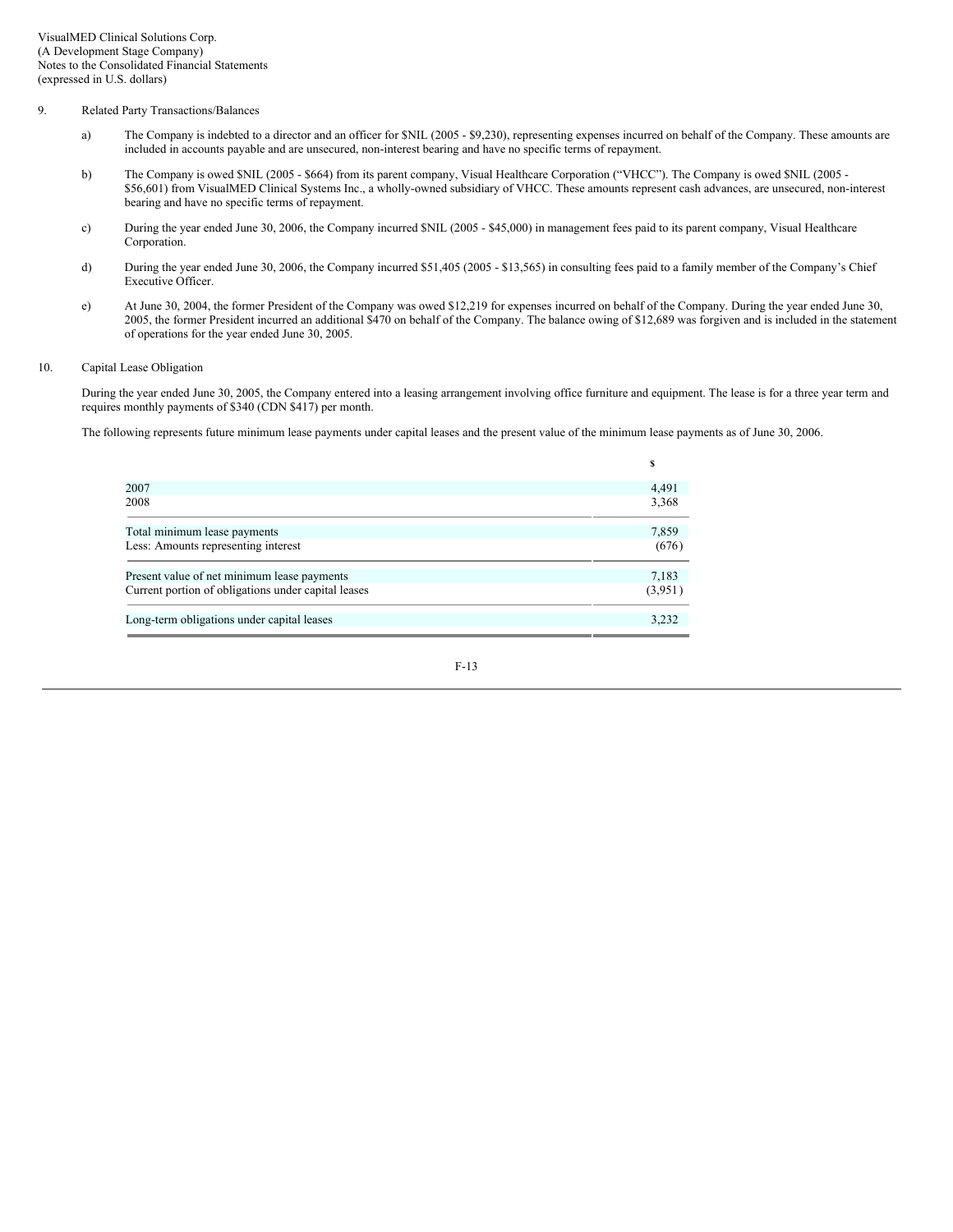## 11. Preferred Stock

On January 12, 2006, the Company restated its Articles of Incorporation to increase the authorized share capital to 125,000,000 shares consisting of 100,000,000 shares of common stock, and 25,000,000 shares of preferred stock, of which 15,000,000 have been designated as Series A 10% Cumulative Preferred Stock.

The Series A 10% Cumulative Preferred Stock has a par value of \$0.00001 per share, a stated value of \$1.00 per share and are non-voting. The holders of the Series A Preferred Stock will be entitled to receive an annual dividend equal to 10% per annum of the stated value of \$1.00 per share payable, at the option of the Board of Directors, in either cash or in shares of Series A Preferred Stock.

## 12. Common Stock

#### *Year ended June 30, 2006*

- a) On June 21, 2006, the Company issued 5,000 shares of common stock upon the exercise of 5,000 options at an exercise price of \$0.00001 per share.
- b) On June 15, 2006, the Company issued 80,000 shares of common stock upon the exercise of 80,000 options at an exercise price of \$0.00001 per share.
- c) On June 15, 2006, the Company issued 154,000 shares of common stock upon the exercise of 154,000 options at an exercise price of \$0.00001 per share.
- d) On June 5, 2006, the Company issued 200,000 shares of common stock upon the exercise of 200,000 options at an exercise price of \$0.00001 per share.
- e) On June 5, 2006, the Company issued 5,500 shares of common stock upon the exercise of 5,500 options at an exercise price of \$0.49 per share for proceeds of \$2,695.
- f) On May 24, 2006, the Company issued 125,000 shares of common stock upon the exercise of 125,000 options at an exercise price of \$0.00001 per share.
- g) On May 8, 2006, the Company issued 3,500 shares of common stock upon the exercise of 3,500 options at an exercise price of \$1.90 per share for proceeds of \$6,650.
- h) On May 8, 2006, the Company issued 23,500 shares of common stock upon the exercise of 23,500 options at an exercise price of \$0.00001 per share.
- i) On April 21, 2006, the Company issued 3,500 shares of common stock upon the exercise of 3,500 options at an exercise price of \$1.90 per share for proceeds of \$6,650.
- j) On April 21, 2006, the Company issued 20,000 shares of common stock upon the exercise of 20,000 options at an exercise price of \$0.49 per share for proceeds of \$9,800.
- k) On April 21, 2006, the Company issued 262,000 shares of common stock upon the exercise of 262,000 options at an exercise price of \$0.00001 per share.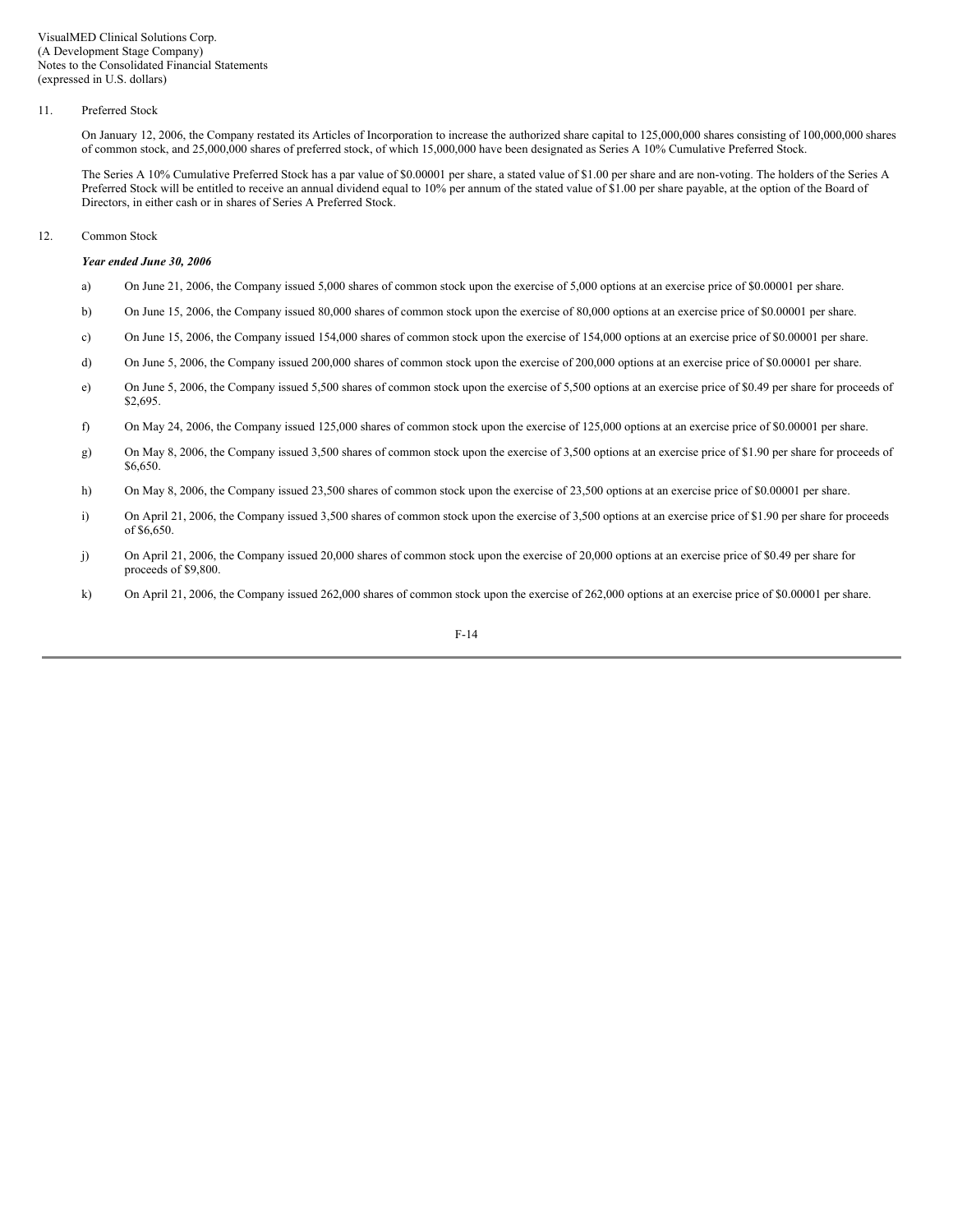- 12. Common Stock (continued)
	- l) On April 3, 2006, the Company issued 5,000 shares of common stock upon the exercise of 5,000 options at an exercise price of \$0.49 per share for proceeds of \$2,450.
	- m) On April 3, 2006, the Company issued 241,500 shares of common stock upon the exercise of 241,500 options at an exercise price of \$0.00001 per share.
	- n) On March 24, 2006, the Company issued 68,616 shares of common stock upon the exercise of 68,616 warrants at an exercise price of \$1.25 per share for proceeds of \$85,770.
	- o) On March 13, 2006, the Company issued 53,207 shares of common stock upon the exercise of 53,207 warrants at an exercise price of \$1.25 per share for proceeds of \$66,509.
	- p) On March 6, 2006, the Company issued 178,031 shares of common stock upon the exercise of 178,031 warrants at an exercise price of \$1.25 per share for proceeds of \$222,539.
	- q) On March 3, 2006, the Company issued 505,000 shares of common stock upon the exercise of 505,000 options at an exercise price of \$0.00001 per share.
	- r) On January 20, 2006, the Company issued 136,448 shares of common stock upon the exercise of 136,448 warrants at an exercise price of \$1.25 per share for proceeds of \$170,560.
	- s) On December 14, 2005, the Company issued 138,240 shares of common stock upon the exercise of 138,240 warrants at an exercise price of \$1.25 per share for proceeds of \$172,800.
	- t) On December 2, 2005, the Company issued 100,332 shares of common stock upon the exercise of 100,332 warrants at an exercise price of \$1.25 per share for proceeds of \$125,415.
	- u) On November 4, 2005, the Company issued 67,984 shares of common stock upon the exercise of 67,984 warrants at an exercise price of \$1.25 per share for proceeds of \$84,980.
	- v) On October 7, 2005, the Company issued 137,800 shares of common stock upon the exercise of 137,800 warrants at an exercise price of \$1.25 per share for proceeds of \$172,250.
	- w) On September 6, 2005, the Company issued 200,020 shares of common stock upon the exercise of 200,020 warrants at an exercise price of \$1.25 per share for proceeds of \$250,025.
	- x) On August 26, 2005, the Company issued 180,537 shares of common stock upon the exercise of 180,537 warrants at an exercise price of \$1.25 per share to settle notes payable of \$225,671.
	- y) On July 19, 2005, the Company issued 752,230 shares of common stock upon the exercise of 752,230 warrants at an exercise price of \$1.25 per share to settle notes payable of \$940,288.

## *Year Ended June 30, 2005:*

- aa) On April 15, 2005, the Company issued 73,333 split-adjusted shares of common stock upon the exercise of 73,333 warrants at an exercise price of \$0.001 per share.
- bb) On March 24, 2005, the Company issued 15,000 split-adjusted shares of common stock at a fair value of \$37,500 for professional services rendered.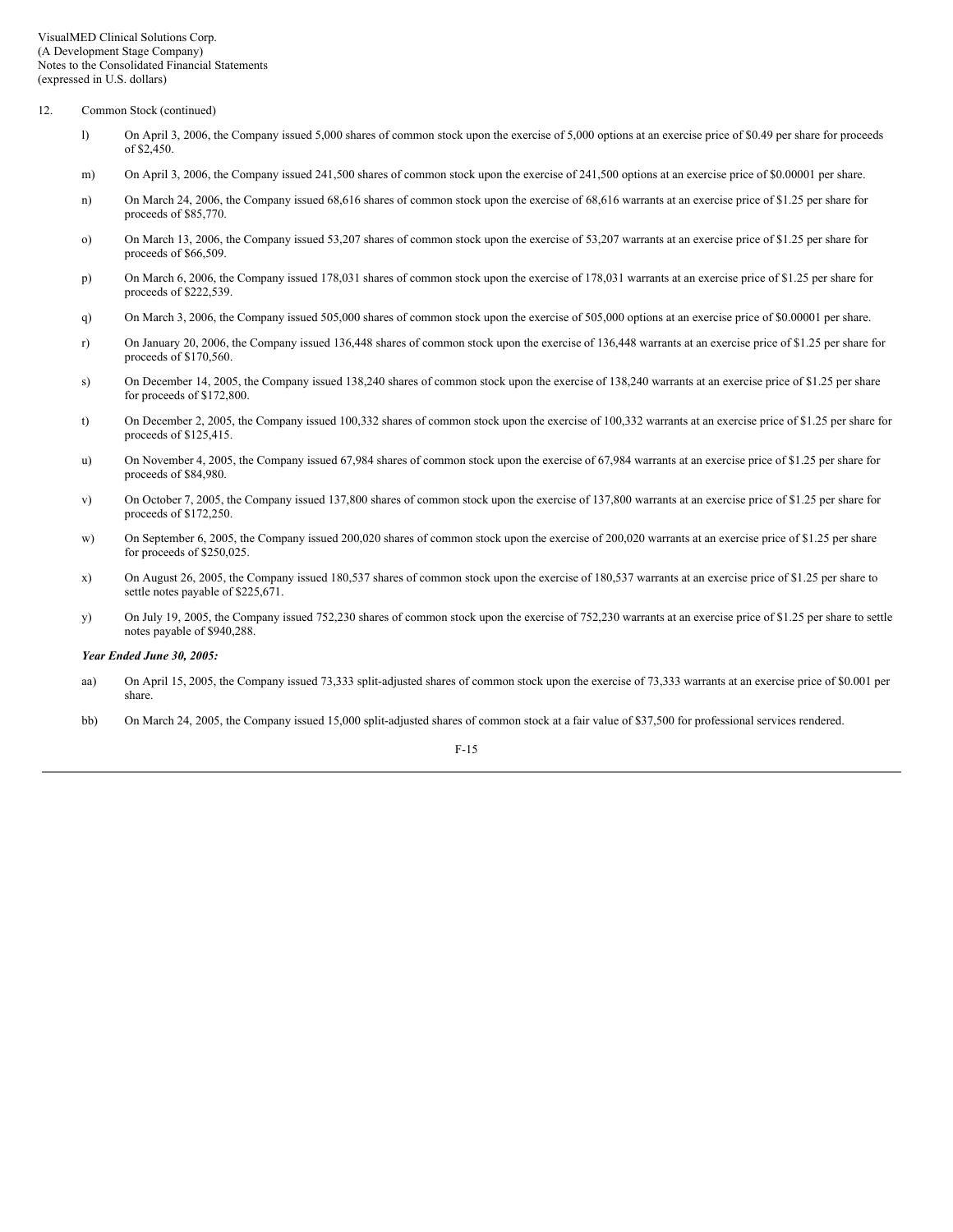## 12. Common Stock (continued)

- cc) On March 23, 2005, the Company issued 25,000 split-adjusted shares of common stock at a fair value of \$62,500 for consulting services rendered.
- dd) On March 23, 2005, the Company issued 2,275,567 units at \$0.75 per unit for proceeds of \$1,706,675, pursuant to a private placement offering. Each unit consisted of one split-adjusted share of common stock and one share purchase warrant. Each warrant entitles the holder to acquire one split-adjusted share of common stock at \$1.25 per share for a period of two years. The fair value of the warrants was estimated at \$3,851,845 using the Black-Scholes pricing model and is included as financing costs on the statement of operations. The following assumptions were used: average risk-free interest rate of 3.34%; expected life of one year; dividend yield of 0%; and expected volatility of 68%.
- ee) On March 23, 2005, the Company issued 233,333 warrants as a finder's fee pursuant to a Finder's Fee Agreement dated March 21, 2005. Each warrant entitles the holder to acquire one split-adjusted share of common stock at \$0.001 per share for a period of two years. The fair value of the warrants was estimated at \$662,440 using the Black-Scholes pricing model and is included as financing costs on the statement of operations. The following assumptions were used: average risk-free interest rate of 3.34%; expected life of one year; dividend yield of 0%; and expected volatility of 68%.
- ff) The Company issued 233,333 split-adjusted shares of common stock by the exercise of 233,333 warrants at an exercise price of \$0.001 per share.
- gg) On October 25, 2004, the Company declared a stock dividend of one additional share of common stock for each two shares of common stock outstanding. All per share amounts have been retroactively adjusted to reflect the stock dividend.
- hh) On October 13, 2004, the Company issued 31,866,000 split-adjusted shares of common stock at a fair value of \$4,000 for the acquisition of certain assets acquired from VCSC as described in Note 7.
- ii) On October 13, 2004, 37,500,000 split-adjusted shares previously issued to two directors of the Company were returned to treasury and cancelled for no consideration.

## 13. Stock Options and Share Purchase Warrants

## (i) Stock Options

Effective March 2, 2006, the Company filed a Form S-8 Registration Statement in connection with its 2006 Non-Qualified Stock Option Plan ("the "2006 Plan") allowing for the direct award to directors, officers, employees and consultants of shares or stock options to acquire up to a total of  $2,500,000$  common shares in the aggregate. During the year ended June 30, 2006, the following stock options were granted:

| <b>Grant date</b> | # of Options | <b>Exercise Price</b> | <b>Expiry Date</b> |
|-------------------|--------------|-----------------------|--------------------|
| March 1, 2006     | 595,500      | 0.49                  | March 1, 2011      |
| March 3, 2006     | 1,200,000    | 0.00001               | March 2, 2011      |
| March 10, 2006    | 416,000      | 1.90                  | March 11, 2011     |
| March 10, 2006    | 159,500      | 0.00001               | March 9, 2011      |
| April 1, 2006     | 18,000       | 0.00001               | April 1, 2011      |
| April 2, 2006     | 45,000       | 0.00001               | April 2, 2011      |
| May 23, 2006      | 125,000      | 0.00001               | May 22, 2011       |
| June 1, 2006      | 44,000       | 0.00001               | May 31, 2011       |
| June 5, 2006      | 55,000       | 0.00001               | June 5, 2011       |
| June 15, 2006     | 60,000       | 0.00001               | June 14, 2011      |
|                   |              |                       |                    |
|                   | 2,718,000    |                       |                    |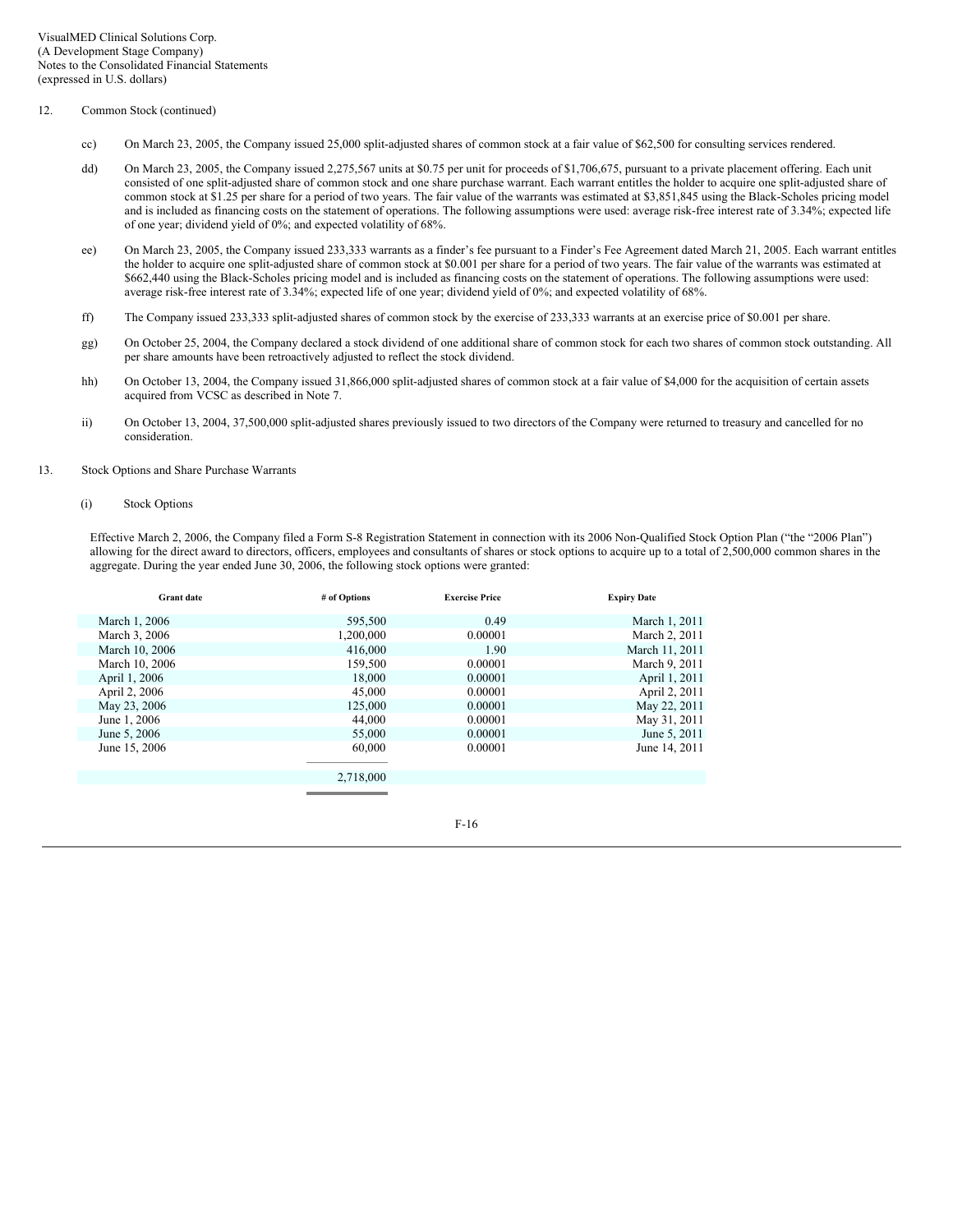## 13. Stock Options and Share Purchase Warrants (continued)

## (i) Stock Options (continued)

The fair value for options granted was estimated at the date of grant using the Black-Scholes option-pricing model and the weighted average fair value of stock options granted during the year ended June 30, 2006, was \$1.76. During the year ended June 30, 2006, the Company recorded stock-based compensation of \$4,655,200.

The following table summarizes the continuity of the Company's stock options:

|                            | Number of<br><b>Shares</b> | Weighted<br>average exercise<br>price<br>л |
|----------------------------|----------------------------|--------------------------------------------|
| Outstanding, June 30, 2005 | $\overline{\phantom{a}}$   | _                                          |
| Granted                    | 2,718,000                  | 0.40                                       |
| Exercised                  | (1,633,500)                | 0.02                                       |
| Cancelled                  | (200,000)                  | 0.49                                       |
| Outstanding, June 30, 2006 | 884,500                    | 1.08                                       |

Additional information regarding options outstanding as at June 30, 2006 is as follows:

|                        |                     | Outstanding                                                     |    |                                       |                     | Exercisable |                                       |
|------------------------|---------------------|-----------------------------------------------------------------|----|---------------------------------------|---------------------|-------------|---------------------------------------|
| <b>Exercise prices</b> | Number of<br>shares | Weighted<br>average<br>remaining<br>contractual<br>life (years) |    | Weighted<br>average<br>exercise price | Number of<br>shares |             | Weighted<br>average<br>exercise price |
| \$0.00001              | 110,500             | 4.69                                                            | \$ | 0.00001                               | 110,500             | \$          | 0.00001                               |
| \$0.49                 | 365,000             | 4.67                                                            | S  | 0.49                                  | 365,000             | S           | 0.49                                  |
| \$1.90                 | 409,000             | 4.70                                                            | \$ | 1.90                                  | 409,000             | \$          | 1.90                                  |
|                        | 884,500             | 4.69                                                            | S  | 0.08                                  | 884,500             | S           | 1.08                                  |

The weighted average assumptions used are as follows:

|                                 | <b>Years Ended</b>      |                                                                                                                                                                                                                                                                                                                                                                                               |
|---------------------------------|-------------------------|-----------------------------------------------------------------------------------------------------------------------------------------------------------------------------------------------------------------------------------------------------------------------------------------------------------------------------------------------------------------------------------------------|
|                                 | <b>June 30,</b><br>2006 | <b>June 30,</b><br>2005                                                                                                                                                                                                                                                                                                                                                                       |
| Expected dividend yield         | $0\%$                   | $\hspace{1.0cm} \overline{\hspace{1.0cm} \hspace{1.0cm} \hspace{1.0cm} } \hspace{1.0cm} \hspace{1.0cm} \overline{\hspace{1.0cm} \hspace{1.0cm} \hspace{1.0cm} } \hspace{1.0cm} \hspace{1.0cm} \overline{\hspace{1.0cm} \hspace{1.0cm} \hspace{1.0cm} } \hspace{1.0cm} \hspace{1.0cm} \overline{\hspace{1.0cm} \hspace{1.0cm} \hspace{1.0cm} } \hspace{1.0cm} \hspace{1.0cm} \hspace{1.0cm} }$ |
| Risk-free interest rate         | $4.67\%$                | $\overline{\phantom{a}}$                                                                                                                                                                                                                                                                                                                                                                      |
| Expected volatility             | 68%                     | $\overline{\phantom{a}}$                                                                                                                                                                                                                                                                                                                                                                      |
| Expected option life (in years) | 2.19                    | $\overline{\phantom{a}}$                                                                                                                                                                                                                                                                                                                                                                      |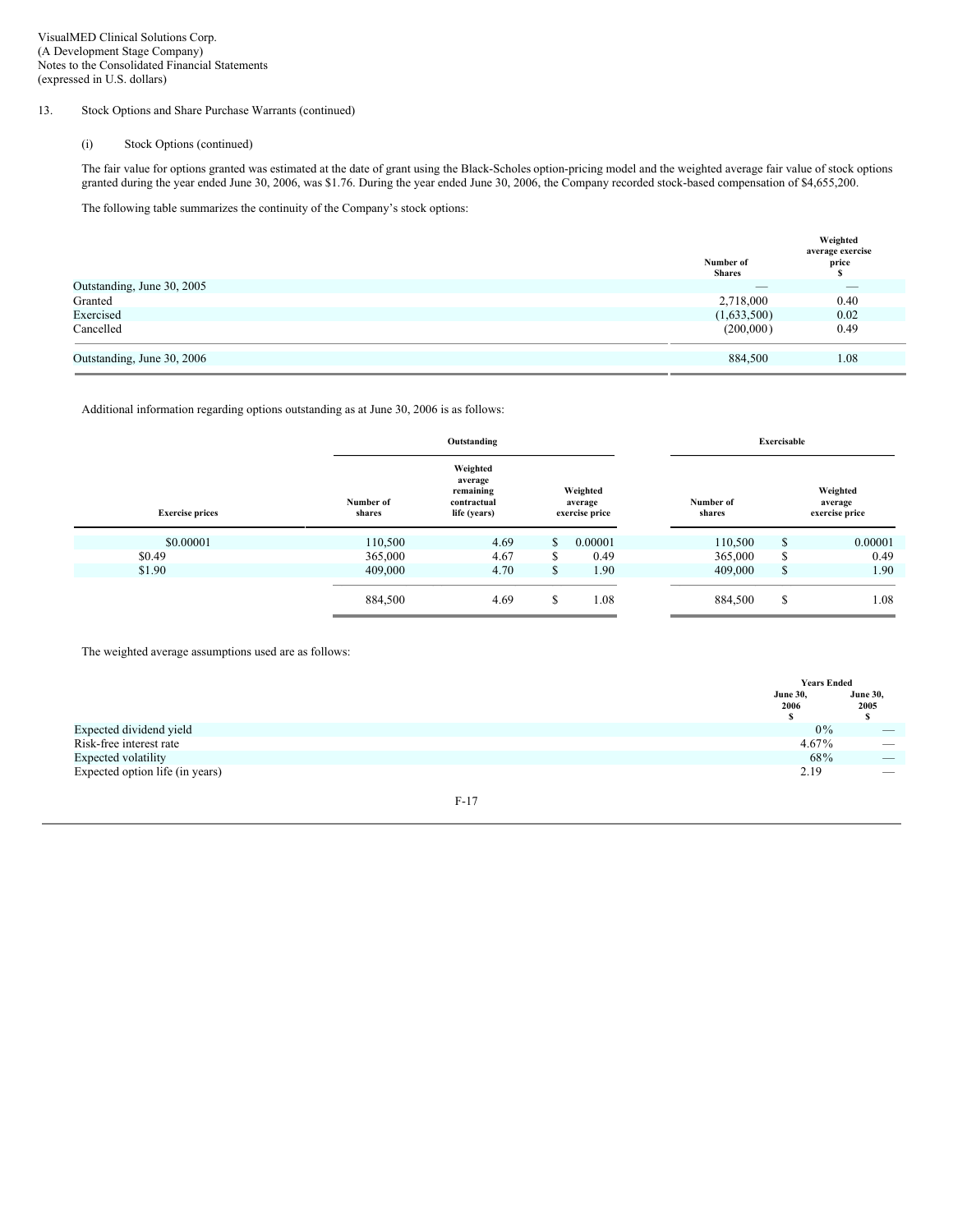## 13. Stock Options and Share Purchase Warrants (continued)

## ii) Share Purchase Warrants:

The following table summarizes the continuity of the Company's warrants:

|                            | Number of<br>Warrants    | Weighted<br>average exercise<br>price |
|----------------------------|--------------------------|---------------------------------------|
| Balance, June 30, 2005     | 2,275,567                | 1.25                                  |
| Issued                     | $\overline{\phantom{a}}$ | $\overline{\phantom{a}}$              |
| Exercised                  | (2,013,445)              | 1.25                                  |
| Outstanding, June 30, 2006 | 262,122                  | 1.25                                  |

At June 30, 2006, the following share purchase warrants were outstanding:

| Number of<br>Warrants | <b>Exercise</b><br>Price |      | <b>Expiry Date</b> |  |
|-----------------------|--------------------------|------|--------------------|--|
|                       |                          |      |                    |  |
| 262,122               |                          | 1.25 | March 23, 2007     |  |

## 14. Segment Disclosures

The Company operates as one operating segment which is the sale of its suite of clinical software modules. The Chief Executive Officer is the Company's Chief Operating Decision Maker (CODM) as defined by SFAS 131, "*Disclosure about Segments of an Enterprise and Related Information.*" The CODM allocates resources and assesses the performance of the Company based on the results of operations.

#### 15. Commitments

a) In November 2004, the Company entered into a lease agreement for office premises at a rate of \$70,649 (CDN\$78,700) per annum including property taxes, insurance and other operating expenses, for a five year term expiring on September 30, 2009, with an option to renew for an additional five years. During the year ended June 30, 2006, the Company incurred rent expense of \$50,858 (2005 - \$39,055). Future payments for the next five fiscal years are as follows:

| 2007 | \$ | 70,649  |
|------|----|---------|
| 2008 | \$ | 70,649  |
| 2009 | \$ | 70,649  |
| 2010 | \$ | 19,288  |
|      |    |         |
|      | S  | 231,235 |
|      |    |         |

b) On June 5, 2006, the Company entered into an automobile lease for a term of 48 months. The monthly payments are CAD\$642 ending May 5, 2010.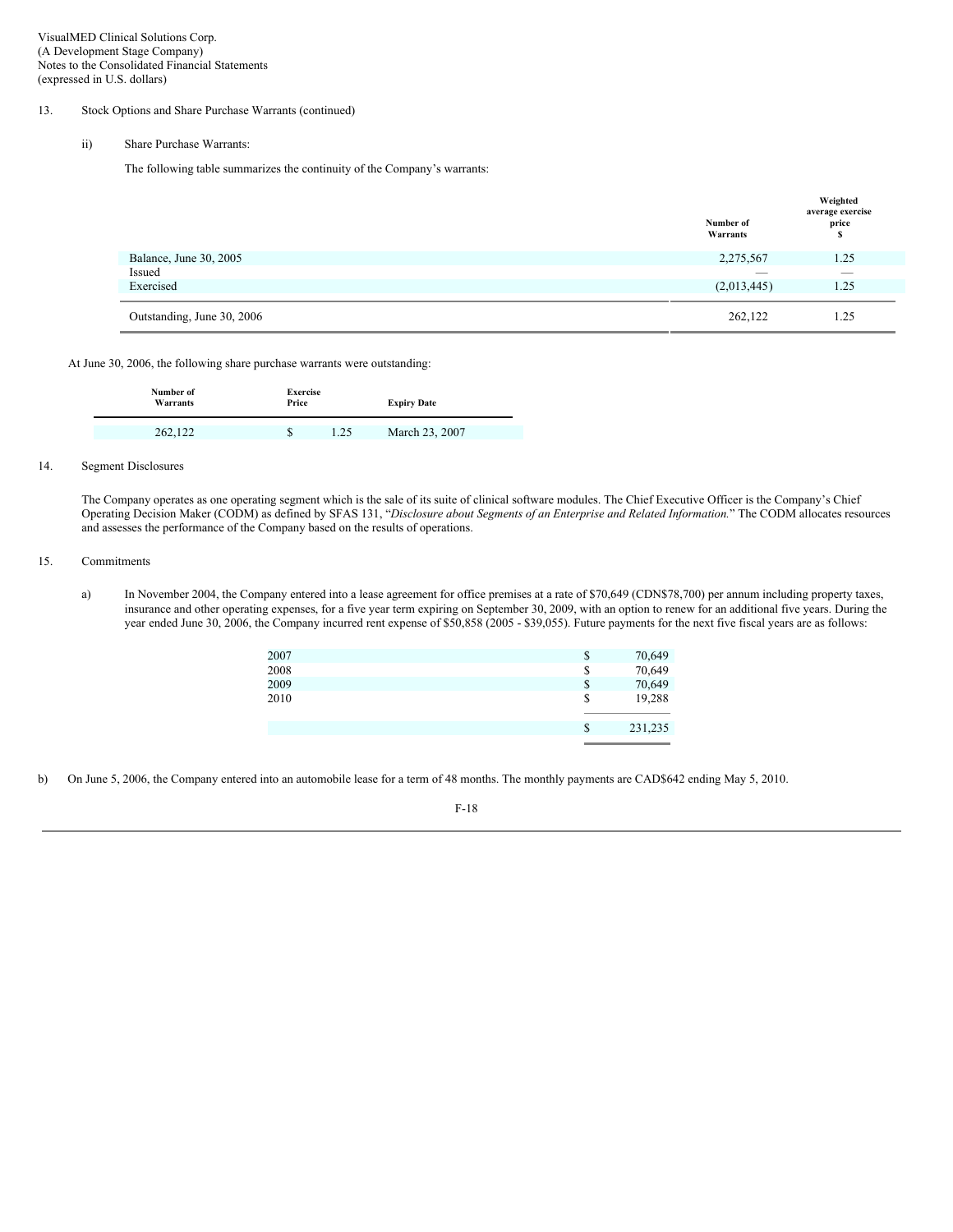## 16. Income Taxes

At June 30, 2006, the Company had net operating losses for U.S. federal income tax purposes of \$2,567,000, which begin expiring in fiscal 2019, and non-capital losses for Canadian income tax purposes of \$1,610,000, which begin expiring in fiscal 2012. When the future utilization of some portion of the losses carried forward is determined not to be "more likely than not," a valuation allowance is provided to reduce the recorded tax benefits from such assets. For the periods ended June 30, 2006 and 2005, the valuation allowance established against the deferred tax assets increased by \$867,000 and \$594,000, respectively.

A reconciliation of the statutory federal income tax rate to the Company's effective tax rate follows:

|                                   | Canada     | <b>United States</b> |
|-----------------------------------|------------|----------------------|
| Statutory federal income tax rate | 37.6%      | 35.0%                |
| Change in valuation allowance     | $(37.6\%)$ | $(35.0\%)$           |
| Total income tax expense          | _          |                      |

The deferred tax liabilities and assets as at June 30, 2006 were as follows:

|                                        | Canada                   | <b>United States</b> |
|----------------------------------------|--------------------------|----------------------|
| Deferred tax assets                    |                          |                      |
| - Net operating losses carried forward | 621,000                  | 898,000              |
| - Less valuation allowance             | (621,000)                | (898,000)            |
| Net deferred tax asset and liability   | $\overline{\phantom{a}}$ |                      |

The deferred tax liabilities and assets as at June 30, 2005 were as follows:

|                                        | Canada    | <b>United States</b> |
|----------------------------------------|-----------|----------------------|
| Deferred tax assets                    |           |                      |
| - Net operating losses carried forward | 217,000   | 466,000              |
| - Less valuation allowance             | (217,000) | (466,000)            |
| Net deferred tax asset and liability   | __        | _                    |
|                                        |           |                      |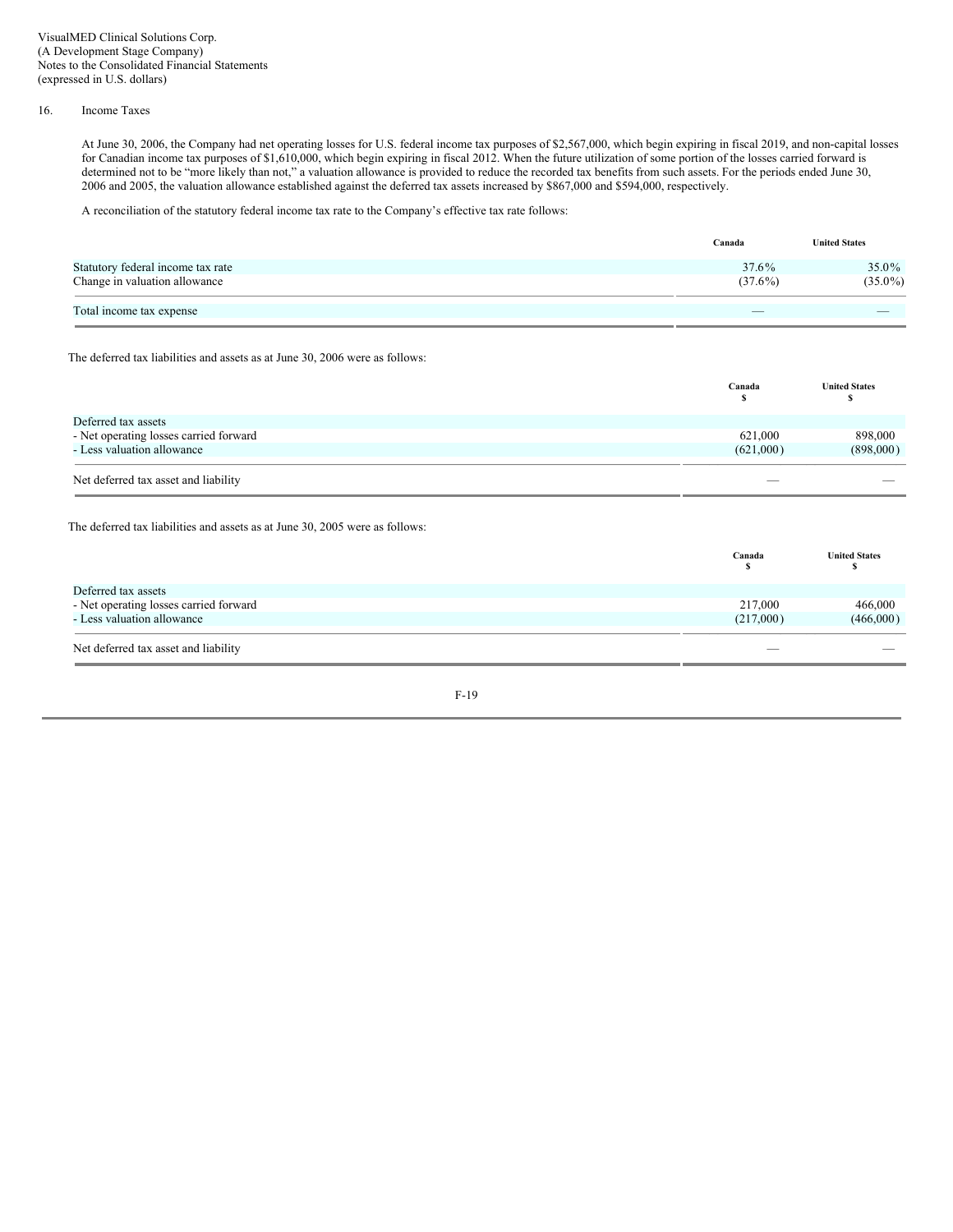<span id="page-39-1"></span><span id="page-39-0"></span>None.

## **ITEM 8A. CONTROLS AND PROCEDURES.**

As of the end of the period covered by this report, under the supervision and with the participation of our management, including Gerard Dab, our Chief Executive Officer, and Larry Kurlender, our Chief Financial Officer, we have evaluated the effectiveness of our disclosure controls and procedures (as defined in Rule 13a-15(e) of the Securities and Exchange Act of 1934 (Exchange Act). Based on that evaluation, our Chief Executive Officer and our Chief Financial Officer have concluded that these disclosure controls and procedures are effective to ensure that information required to be disclosed in our annual reports filed under the Exchange Act is recorded, processed, summarized and reported within the time periods specified in Securities Exchange Commission rules and forms. There were no changes in our internal control over financial reporting during the fiscal quarter ended June 30, 2006 that have materially affected, or are reasonably likely to materially affect, our internal control over financial reporting.

Our officers believe that our disclosure controls and procedures are effective to ensure that information required to be disclosed in the reports that VisualMED files or submits under the Exchange Act is accumulated and communicated to management, including our Chief Executive Officer and our Chief Financial Officer in order to allow timely decisions regarding required disclosure. There are frequent daily communications among all of our executives, including Chief Executive Officer, Chief Financial Officer, Chief Operating Officer, President and our Vice President for Finance. All of our budgetary decisions and all of our billing and other expenditures require the written, signed approval of at least three of our executives. All issues regarding disclosures and procedures are discussed in a timely fashion, including all financial and other key operational information. Current disclosure controls and procedures are governed by the Board of Directors, and any changes to such controls and procedures must be made with the Board's approval.

## **ITEM 8B. OTHER INFORMATION.**

<span id="page-39-3"></span><span id="page-39-2"></span>None.

## **ITEM 9. DIRECTORS, EXECUTIVE OFFICERS, PROMOTERS AND CONTROL PERSONS; COMPLIANCE WITH SECTION 16(A) OF THE EXCHANGE ACT.**

The following table sets forth the names, ages and titles of our executive officers and members of our board of directors as of June 30, 2006:

| <b>Position Held</b><br>Name<br>Age                                      |                                                                     |
|--------------------------------------------------------------------------|---------------------------------------------------------------------|
|                                                                          |                                                                     |
| Chief Executive Officer, Secretary and Director<br>Gerard Dab<br>58      |                                                                     |
| President, Chief Science Officer and Director<br>Arthur Gelston MD<br>57 |                                                                     |
| Barry Scharf<br>61                                                       | Chief Operating Officer and Vice President of Client Services       |
| Larry Kurlender<br>60                                                    | Chief Financial Officer, Treasurer and Principal Accounting Officer |
| Vice President of Finance<br>Jayne H. Kirby<br>48                        |                                                                     |
| Michel Maksud<br>Vice President of Technology<br>48                      |                                                                     |
| Philippe Panzini<br>Director<br>41                                       |                                                                     |
| Louis J. Lombardo<br>Director<br>62                                      |                                                                     |
| Chris Marcolefas<br>39<br>Director                                       |                                                                     |

**Gerard Dab** has been our Chairman and Chief Executive Officer and a director of our company since October 2004. Mr. Dab holds an Honors BA and an MA from McGill University. After an academic career and serving as an executive with advertising company Foote, Cone & Belding of Chicago, he served as president of Productions Publi-Cité Inc. of Montreal, a film and television finance company, from

November 1982 to June 1992. From June 1992 to April 1998, Mr. Dab was executive producer of "Finance," a weekly television program on Canada's TVA network of VHCC. From July 1998 to September 2004, Mr. Dab was President and Secretary, and since November 1999, he has been Chairman of the Board, Chief Executive Officer and a director of VHCC.

**Arthur Gelston, M.D.** has been our President, Chief Science Officer and a director of our company since October 2004. Dr. Gelston holds an M.D. degree from Cornell University, Ithaca, New York and is a Fellow of Johns Hopkins University, Baltimore and a Fellow of the Royal College of Physicians (Canada). Dr. Gelston is also an adjunct Professor of Medicine in the Department of Internal Medicine and was formerly Senior Physician of internal medicine, at the McGill University Health Center in Montreal, Canada. From July 1988 to January 1999, Dr. Gelston served as the Director of Medical Clinics of the Department of Medicine and was until that date a senior physician at Montreal's Royal Victoria Hospital. From July 1998 to December 2003, Dr. Gelston served as VHCC's chief architect and, since 2000, Dr. Gelston has been President, Chief Science Officer and a director of VHCC.

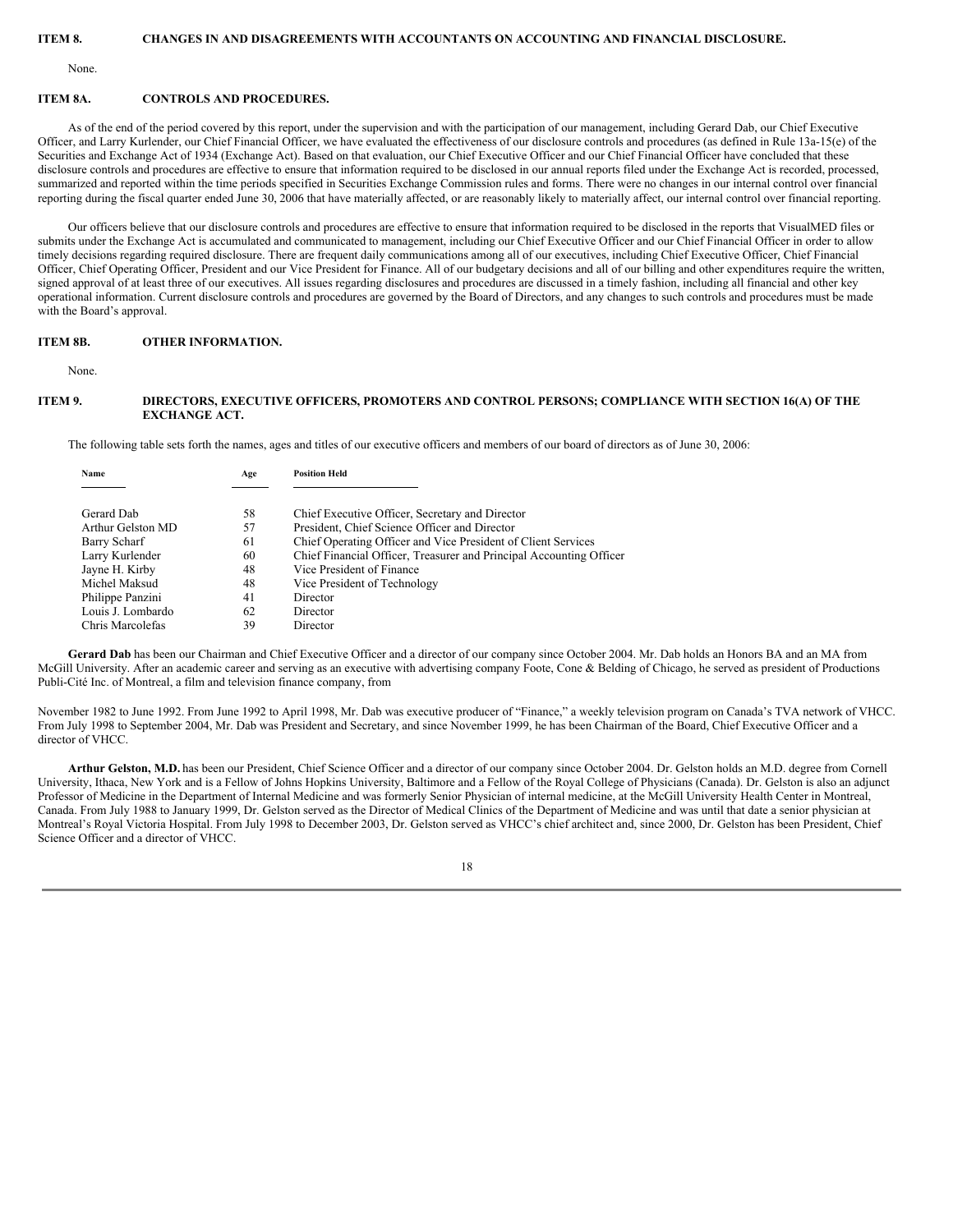**Barry Scharf** has been our Chief Operating Officer and Vice President of Client Services since October 2004. From January 2002 to October 2004, Mr. Scharf was VHCC's Vice President of Clinical Services. From January 2001 to December 2001, Mr. Scharf was Vice President of Client Services at Medicool Health Systems Inc. located in Montreal, Quebec. Since January 1993, Mr. Scharf has been President of the Board of Directors of Terre des Hommes Canada, a registered Canadian charity.

Larry Kurlender has been our Chief Financial Officer, Treasurer and Principal Accounting Officer since April 2006. He is a Chartered Accountant (CA), and also holds Bachelor of Commerce and MBA degrees from McGill University. Mr. Kurlender has been a practicing CA in his own firm since 1996. Between 1970 and 1996, he has held executive level positions in finance and in management in 3 different companies.

**Jayne H. Kirby** has been our Vice President of Finance and Controller since October 2004. From January 1999 to September 2004, Ms. Kirby was the Controller of VHCC. Prior to 1999, Ms. Kirby was a cash flow analyst at the head office of Royal Trust in Toronto, and then an international portfolio auditor for State Street Quebec, in Montreal.

**Michel Maksud** has served as our Vice President of Technology since October 2004. Since July 2000, Mr. Maksud has been Chief Software Architect of Medicool Health Systems Inc. conducting research and development in the field of healthcare information technology. From December 1990 to July 2000, Mr. Maksud was the Vice President of Research and Development and Chief Software Architect of Purkinje, a healthcare information technology company located in Montreal, Quebec.

**Philippe Panzini** has been a director of our company since October 2004. From March 1989 through September 1991, Mr. Panzini was a marketing executive with Softimage Inc. of Montreal, Canada, a company in 3-D computer graphic technology. From September 1991 to February 1999 he worked at Discreet Logic, a computer imaging technology company based in Montreal, Canada, and served as its Chief Technology Officer. In 1998, Mr. Panzini received an Academy Award from the Academy of Motion Picture Arts and Sciences for his contribution to the film industry in the field of digital imaging. From February 1999 to January 2000, Mr. Panzini worked as a software architect for Behaviour Inc. an entertainment company based in Montreal, Canada. From February 2000 to December 2002, Mr. Panzini was a marketing executive with VHCC. Since December 2002, Mr. Panzini has been an imaging software manager with Apple Computers of Cupertino, California. Mr. Panzini was a director of VHCC from 1999 to 2003.

**Louis J. Lombardo** has been a director of our company since October 2004. Mr. Lombardo served as Executive Vice President, Client Service Delivery, for American Express Travel Related Services Company of New York, New York, a financial and travel service company, from 1985 to 1998. Since 1998, he has served as President of Lombardo Consulting, L.P., a privately held management and operational consulting firm. Mr. Lombardo holds a B.S. from City College, New York, New York, and a M.B.A. from New York University. Mr. Lombardo was a director of VHCC from 2000 to 2003.

**Chris Marcolefas** has been Vice President of Operations at TouchTunes Music Corporation (TouchTunes), a private company involved with various interactive, musicon-demand applications since June 2004. Mr. Marcolefas has been with TouchTunes since January 1998, holding various positions, such as, Director Finance, Chief Financial Officer, Vice President Business Development and Consultant.Prior to joining TouchTunes, he held management positions at the NBG Bank and was a senior auditor at Ernst & Young. He received his Bachelor of Commerce degree in 1989 and Diploma in Accountancy in 1990 from Concordia University in Montreal. Mr. Marcolefas is a member of the Canadian Institute of Chartered Accountants.

All directors of the company serve one year terms and hold office until the next annual meeting of stockholders and until their respective successors are duly elected and qualified.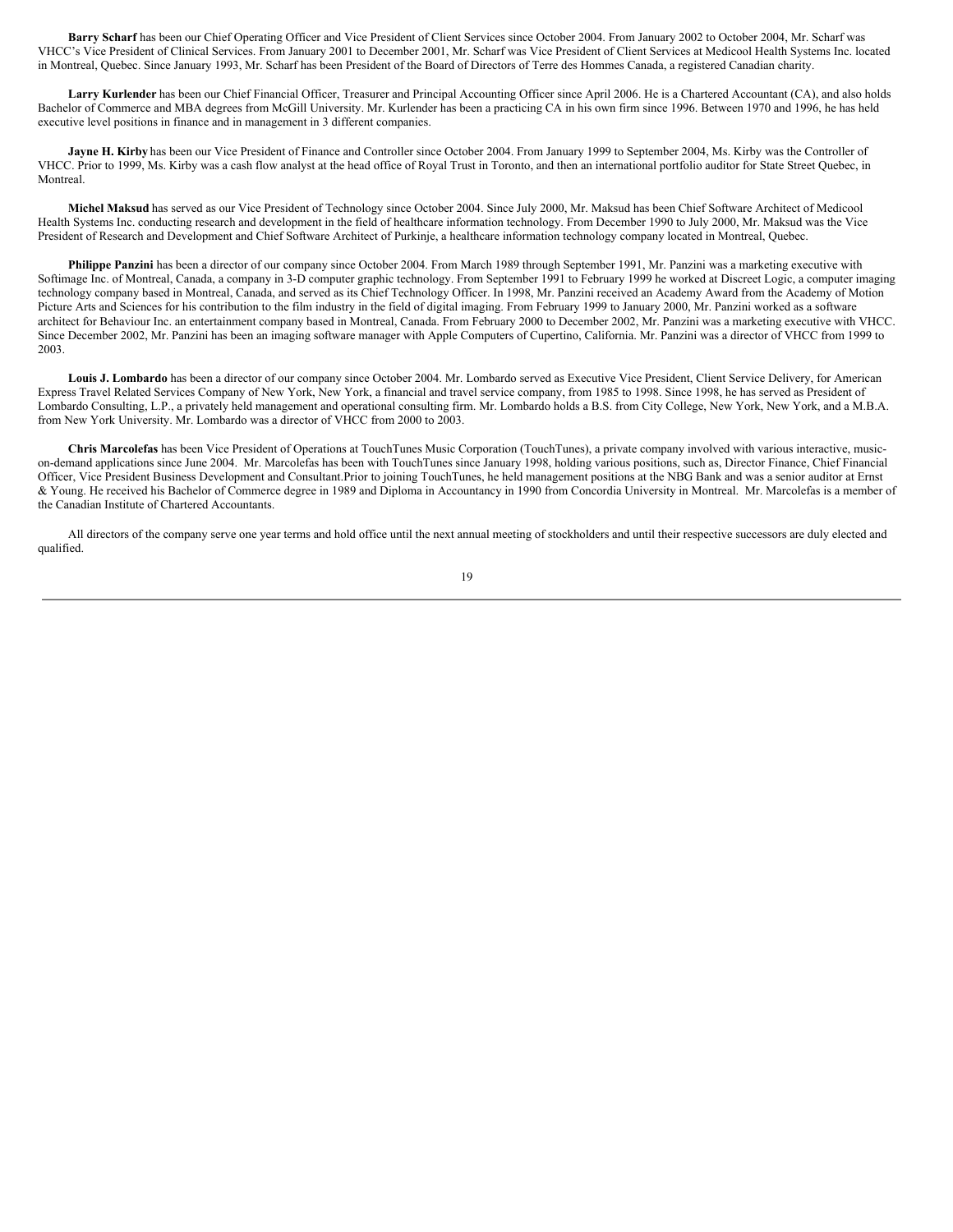#### **Committees and Meetings**

During fiscal 2006, our Board of Directors held four meetings. We presently do not have a nominating committee. However, our Board of Directors is considering establishing this committee during the current fiscal year. Currently, our Board of Directors makes the decisions regarding director nominations. We have an audit committee and disclosure committee.

#### **Audit Committee; Audit Committee Financial Expert**

Our audit committee consists of Chris Marcolefas and Louis J. Lombardo. Mr. Marcolefas is our audit committee financial expert as defined under rule 401(e) of Regulation S-B. We have adopted an Audit Committee Charter, which is an exhibit to this annual report on Form 10-KSB.

#### **Disclosure Committee**

Our disclosure committee consists of Gerard Dab and Barry Scharf. The disclosure committee was established to ensure that all material information about our company and our business is properly disclosed in a timely manner. We have adopted a Disclosure Committee Charter, which is an exhibit to this annual report on Form 10-KSB. The committee has hired Michel Dab as an independent consultant.

## **Code of Ethics**

We have adopted a Code of Ethics for our executive officers, which is filed as an exhibit to this Annual Report. Any person may obtain a copy of our Code of Ethics, without charge, by writing to our corporate offices at 1035 Laurier St. West, Suite 200, Montreal, Quebec Canada H2V 2L1; Attn: Secretary.

## **Compliance with Section 16(a) of the Exchange Act**

Section 16(a) of the Exchange Act requires our directors and executive officers and persons who own more than 10% of a registered class of our equity securities (collectively, Reporting Persons) to file reports of ownership and changes in ownership of our securities with the SEC. Reporting Persons are required by the SEC to furnish us with copies of all Section 16(a) forms they file.

Based solely on our review of the copies of such forms received or written representations from the Reporting Persons, we believe that, with respect to the fiscal year ended June 30, 2006, all the Reporting Persons complied with all applicable filing requirements.

#### **ITEM 10 . EXECUTIVE COMPENSATION.**

<span id="page-41-0"></span>The following table sets forth information with respect to compensation paid by us to our officers and directors during the three most recent fiscal years.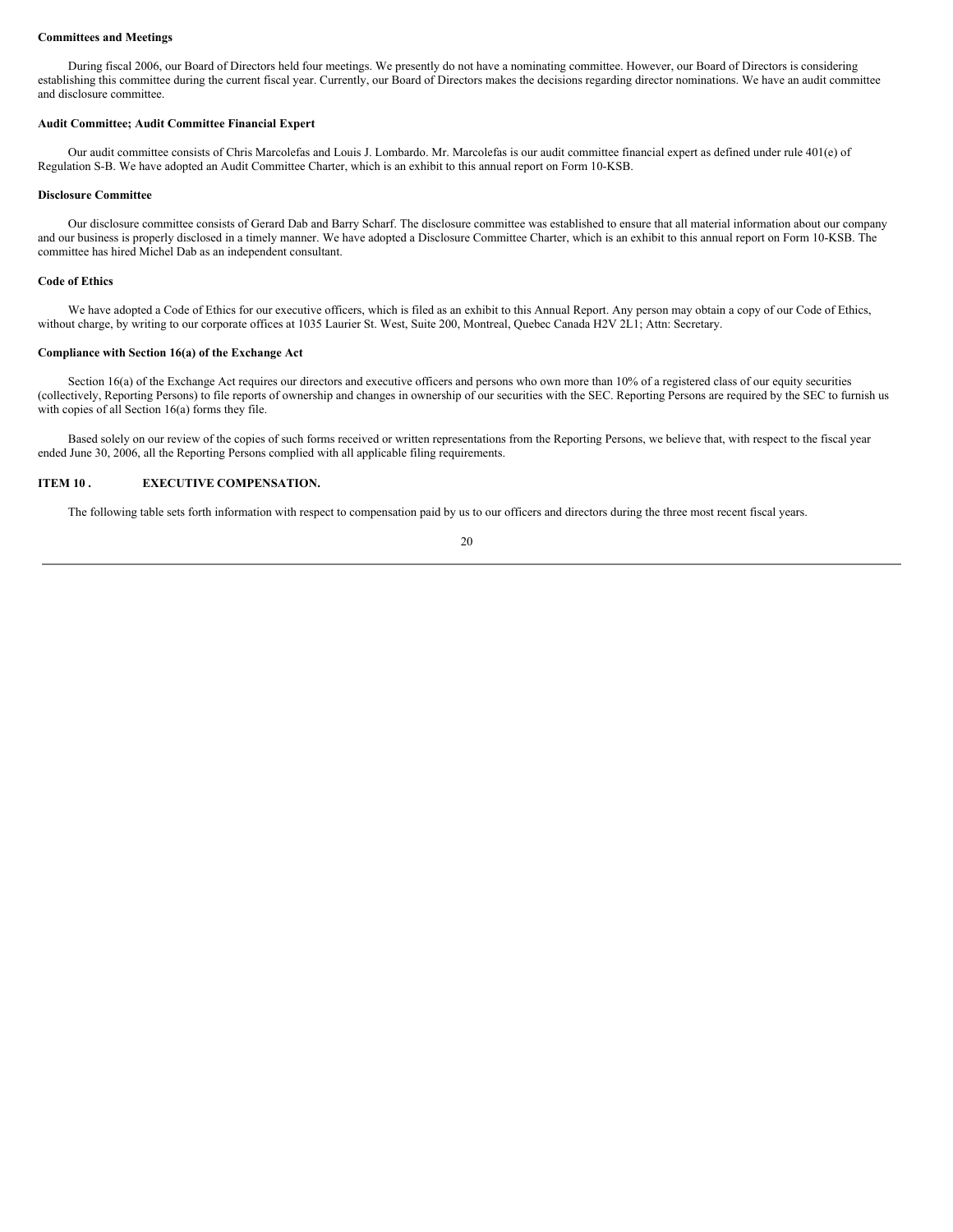## **Summary Compensation Table**

|                                                                         | <b>Annual Compensation</b> |                                                      |                            |                                                    | Awards                                                      | Payouts                                                         |                                             |                                               |
|-------------------------------------------------------------------------|----------------------------|------------------------------------------------------|----------------------------|----------------------------------------------------|-------------------------------------------------------------|-----------------------------------------------------------------|---------------------------------------------|-----------------------------------------------|
| (a)<br>Name and<br>Principal<br><b>Position</b>                         | (b)<br>Year                | (c)<br><b>Salary</b><br>(S)                          | (d)<br><b>Bonus</b><br>(S) | (e)<br>Other<br>Annual<br>Compen-<br>sation<br>(S) | (f)<br><b>Restricted</b><br><b>Stock</b><br>Award(s)<br>(S) | (g)<br><b>Securities</b><br>Underlying<br>Options /<br>SARs (#) | (h)<br><b>LTIP</b><br><b>Payouts</b><br>(S) | (i)<br>All<br>Other<br>Compen-<br>sation (\$) |
| <b>Gerard Dab</b><br>CEO, Secretary &<br>Director                       | 2005<br>2006               | 150,638<br>168,170                                   |                            |                                                    |                                                             |                                                                 |                                             |                                               |
| Arthur Gelston<br>President, Chief Science<br>Officer and Director      | 2005<br>2006               |                                                      |                            |                                                    |                                                             |                                                                 |                                             |                                               |
| <b>Barry Scharf</b><br>COO and Vice-President<br><b>Client Services</b> | 2005<br>2006               | 130,552<br>168,170                                   | 4,485                      |                                                    |                                                             | 130,000<br>100,000                                              |                                             |                                               |
| Larry Kurlender<br>CFO, Treasurer,<br>Principal Accounting<br>Officer   | 2006                       | $\mathbf{1}$                                         |                            |                                                    |                                                             |                                                                 |                                             |                                               |
| Jayne H. Kirby<br>Vice-President Finance                                | 2005<br>2006               | 86,365<br>96,410                                     |                            |                                                    |                                                             | 100,000<br>100,000                                              |                                             |                                               |
| Michel Maksud<br>Vice-President<br>Technology                           | 2005<br>2006               | $\overline{\phantom{m}}$<br>$\overline{\phantom{m}}$ |                            |                                                    | $\overline{\phantom{0}}$<br>-                               | $\overline{\phantom{0}}$<br>200,000                             |                                             |                                               |
| Philippe Panzini<br>Director                                            | 2005<br>2006               | 19,000                                               |                            |                                                    |                                                             |                                                                 |                                             |                                               |
| Louis J. Lombardo<br>Director                                           | 2005<br>2006               | $\overline{\phantom{m}}$<br>$\overline{\phantom{a}}$ |                            |                                                    | $\overline{\phantom{0}}$<br>$\overline{\phantom{a}}$        |                                                                 |                                             |                                               |
| Chris Marcolefas<br>Director                                            | 2005<br>2006               |                                                      |                            |                                                    | $\overline{\phantom{0}}$                                    |                                                                 |                                             | $\qquad \qquad -$                             |
|                                                                         |                            |                                                      | 21                         |                                                    |                                                             |                                                                 |                                             |                                               |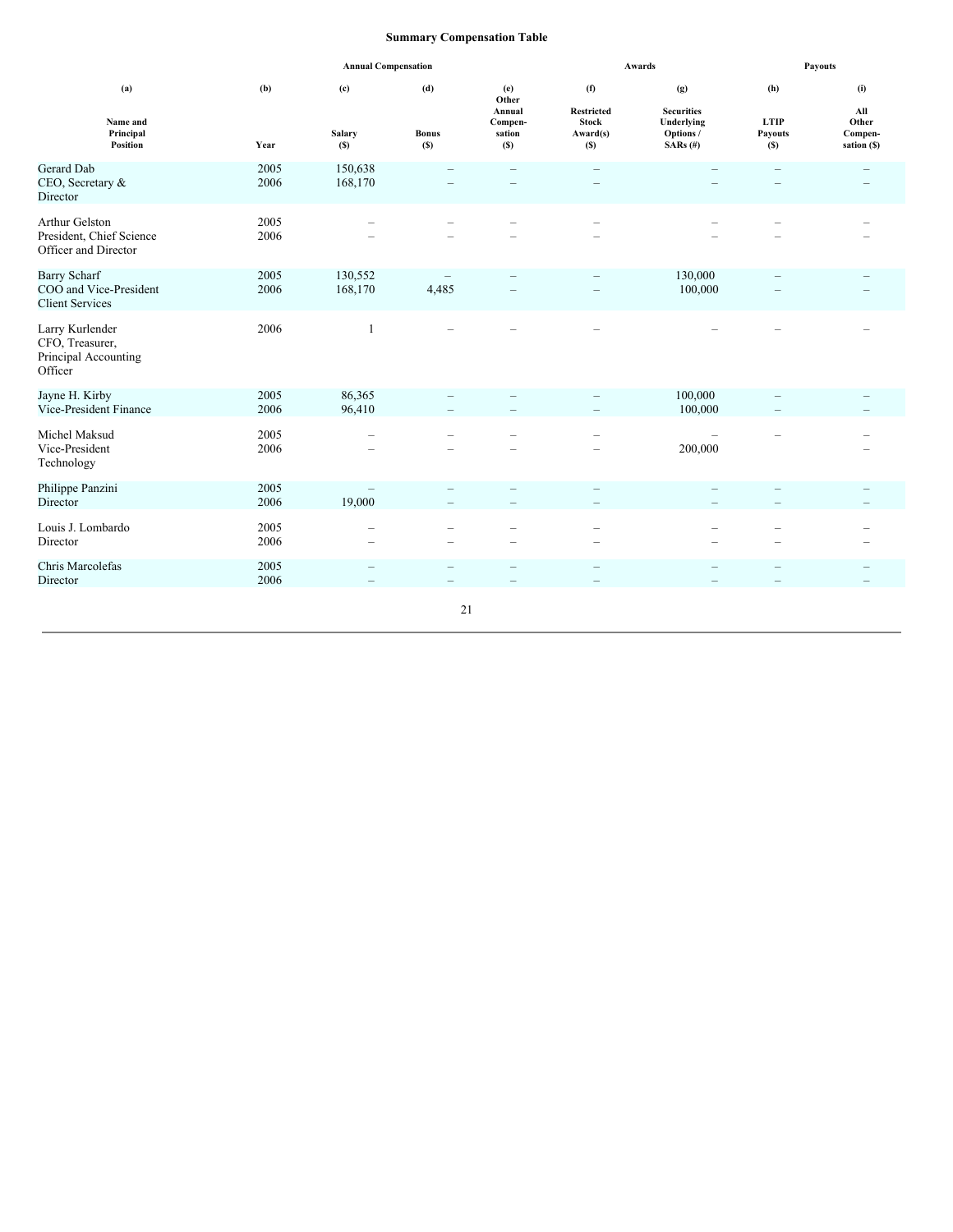#### **Employment Agreements**

#### *Gerard Dab*

We have an employment agreement with Gerard Dab dated as of October 25, 2004, pursuant to which Mr. Dab serves as our Chief Executive Officer. The agreement terminates on October 25, 2009, unless earlier terminated pursuant to the terms of the agreement. The agreement provides for a base salary of not less than CDN\$187,500 for each year of the employment term. In addition, under the agreement, Mr. Dab is entitled to (1) receive an annual cash bonus, as determined by our board of directors, of up to 25% of his base salary per year, based on our company attaining certain performance goals, (2) receive a bonus of CDN\$50,000 upon our company reaching an aggregate of \$10 million in sales and (3) participate in any employee benefit plans, such as health insurance, life insurance and reimbursement for business related expenses, we offer to other employees of our company. The agreement provides that Mr. Dab's employment may be terminated at the election of the board of directors upon his disability or for serious reason (as defined in the agreement).

#### *Larry Kurlender*

We have an employment agreement with Larry Kurlender dated as of April 1, 2006, pursuant to which Mr. Kurlender serves as our Chief Financial Officer. The agreement terminates on March 31, 2011, unless earlier terminated pursuant to the terms of the agreement. The agreement provides for a base salary of CDN\$1 for each year of the employment term. In addition, under the agreement, Mr. Kurlender is eligible for an annual bonus which may include options issued under our Nonqualified Stock Option Plan, as determined by the Board of Directors. The agreement provides that Mr. Kurlender's employment may be terminated at the election of the Board of Directors upon his disability or for serious reason (as defined in the agreement).

#### *Barry Scharf*

We have an employment agreement with Barry Scharf dated as of October 25, 2004, pursuant to which Mr. Scharf serves as our Chief Operating Officer and Vice President Client Services. The agreement terminates on October 25, 2009, unless earlier terminated pursuant to the terms of the agreement. Mr. Scharf is responsible for supervising day-to-day activities relating to sales, marketing, product development, customer service procurement and all matters of commercial contracts. The agreement provides for a base salary of not less than CDN\$162,000 for each year of the employment term. In addition, under the agreement, Mr. Scharf is entitled to (1) receive an annual cash bonus, as determined by our board of directors, of up to 25% of his base salary per year, based on the Company attaining certain performance goals, (2) receive a bonus of CDN\$50,000 upon our company reaching an aggregate of \$10 million in sales, (3) receive a bonus of \$5,000 for each successful implementation of the VisualMED system and (4) participate in our employee benefit plans, such as health insurance, life insurance and reimbursement for business related expenses, we offer to other employees of our company. The agreement provides that Mr. Scharf's employment may be terminated at the election of the board of directors upon his disability or for serious reason (as defined in the agreement).

#### *Jayne H. Kirby*

We have an employment agreement with Jayne H. Kirby dated as of October 25, 2004, pursuant to which Ms. Kirby serves as our Vice President Finance. The agreement terminates on October 25, 2009, unless earlier terminated pursuant to the terms of the agreement. Ms. Kirby is responsible for supervising all of our company's financial transactions, budgets, financial statements and audits. The agreement provides for a base salary of not less than CDN\$107,500 for each year of the employment term. In addition, under the agreement, Ms. Kirby is entitled to (1) receive an annual cash bonus, as determined by our board of directors, of up to 25% of her base salary per year, (2) receive a bonus of CDN\$50,000 upon our company reaching an aggregate of \$10 million in sales, and (3) participate in our employee benefit plans, such as health insurance, life insurance and reimbursement for business related expenses, we offer to other employees of our company. The agreement provides that Ms. Kirby's employment may be terminated at the election of the board of directors upon her disability or for serious reason (as defined in the agreement).

#### **Option/SAR Grants**

The company has a nonqualified stock option plan under which each of Jayne H. Kirby and Michel Maksud have been granted options to purchase 200,000 shares of our common stock, and Barry Scharf has been granted options to purchase 230,000 shares of our common stock. Please refer to Item 5 of this Form 10-KSB for a description of the nonqualified stock option plan. We have no retirement, pension, or profit sharing plans for the benefit of our officers and directors.

|                |                                | <b>Option/SAR Grants in Last Fiscal Year</b> |   |                    |                |          |                   |
|----------------|--------------------------------|----------------------------------------------|---|--------------------|----------------|----------|-------------------|
|                |                                | <b>Individual Grants</b>                     |   |                    |                |          |                   |
| (a)            | (b)                            | $\left( \mathrm{c} \right)$                  |   | (d)                |                | (e)      | (f)               |
|                | Number of<br><b>Securities</b> | % of Total<br><b>Options/SARs</b>            |   |                    |                | Market   |                   |
|                | Underlying                     | <b>Granted to</b>                            |   | <b>Exercise</b> or |                | Price on |                   |
|                | <b>Options/SARs</b>            | <b>Employees in Fiscal</b>                   |   | <b>Base Price</b>  |                | Date of  | <b>Expiration</b> |
| Name           | Granted (#)                    | Year                                         |   | (S/Sh)             |                | Grant    | Date              |
|                |                                |                                              |   |                    |                |          |                   |
|                | 130,000                        | $5.2\%$                                      | S | 0.49               | \$             | 2.06     | 03/01/11          |
| Barry Scharf   | 100,000                        | $4\%$                                        |   | 1.90               | S              | 2.02     | 03/11/11          |
|                | 100,000                        | $4\%$                                        | ¢ | 0.49               | $\sigma$<br>ъ. | 2.06     | 03/01/11          |
| Jayne H. Kirby | 100,000                        | $4\%$                                        |   | 1.90               | ¢<br>J.        | 2.02     | 03/11/11          |
|                | 100,000                        | $4\%$                                        |   | 0.49               | \$.            | 2.06     | 03/01/11          |
| Michel Maksud  | 100,000                        | $4\%$                                        |   | 1.90               | $\mathcal{P}$  | 2.02     | 03/11/11          |

## **Long-Term Incentive Plan Awards**

We do not have any long-term incentive plans that provide compensation intended to serve as incentive for performance to occur over a period longer than one fiscal year, whether such performance is measured by reference to our financial performance, our stock price, or any other measure.

#### **Compensation of Directors**

We do intend to pay our directors for their work as board members with a yearly honorarium not to exceed \$25,000. We do intend to grant our directors options for serving on our board of directors. For fiscal 2006, we have not determined the compensation that we may grant our directors.

#### **Indemnification**

Under our articles of incorporation and bylaws, we may indemnify an officer or director who is made a party to any proceeding, including a law suit, because of his position, if he acted in good faith and in a manner he reasonably believed to be in our best interest. We may advance expenses incurred in defending a proceeding. To the extent that the officer or director is successful on the merits in a proceeding as to which he is to be indemnified, we must indemnify him against all expenses incurred, including attorney's fees. With respect to a derivative action, indemnity may be made only for expenses actually and reasonably incurred in defending the proceeding, and if the officer or director is judged liable, only by a court order. The indemnification is intended to be to the fullest extent permitted by the laws of the State of Nevada.

Regarding indemnification for liabilities arising under the Securities Act of 1933, which may be permitted to directors or officers under Nevada law, we are informed that, in the opinion of the SEC, indemnification is against public policy, as expressed in the Act and is, therefore, unenforceable.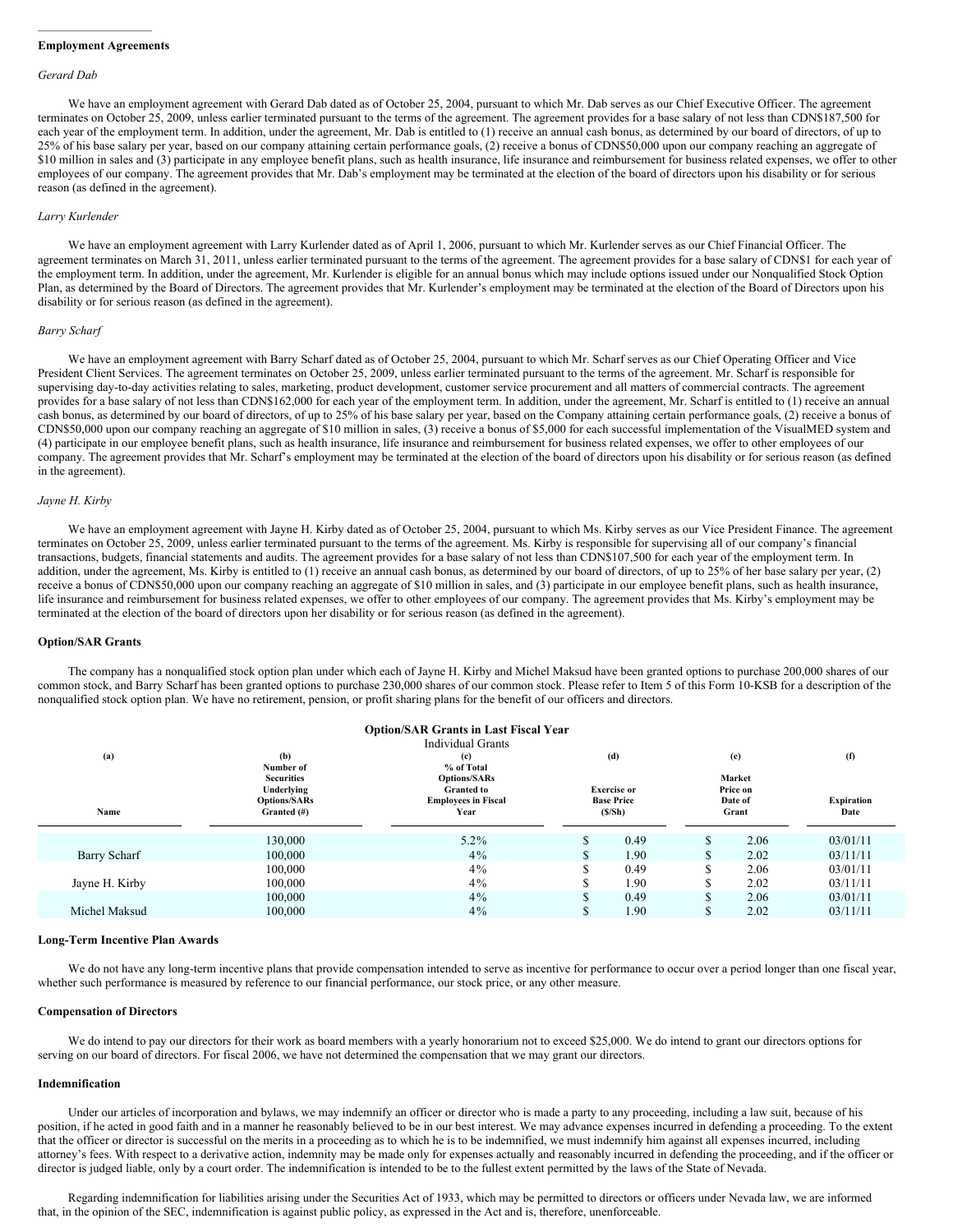<span id="page-44-0"></span>Officers and directors are covered under the company's officers and directors insurance policies.

## **ITEM 11. SECURITY OWNERSHIP OF CERTAIN BENEFICIAL OWNERS AND MANAGEMENT AND RELATED STOCKHOLDER MATTERS.**

The following table sets forth information concerning the beneficial ownership of our common stock as of September 27, 2006, by:

- **•** each person known by us to beneficially own more than 5% of any class of common stock;
- **•** each director and each executive officer named in the Summary Compensation Table; and
- **•** all named executive officers and directors as a group.

Unless indicated below, each stockholder listed had sole voting and sole investment power with respect to all shares beneficially owned, subject to community property laws, if applicable.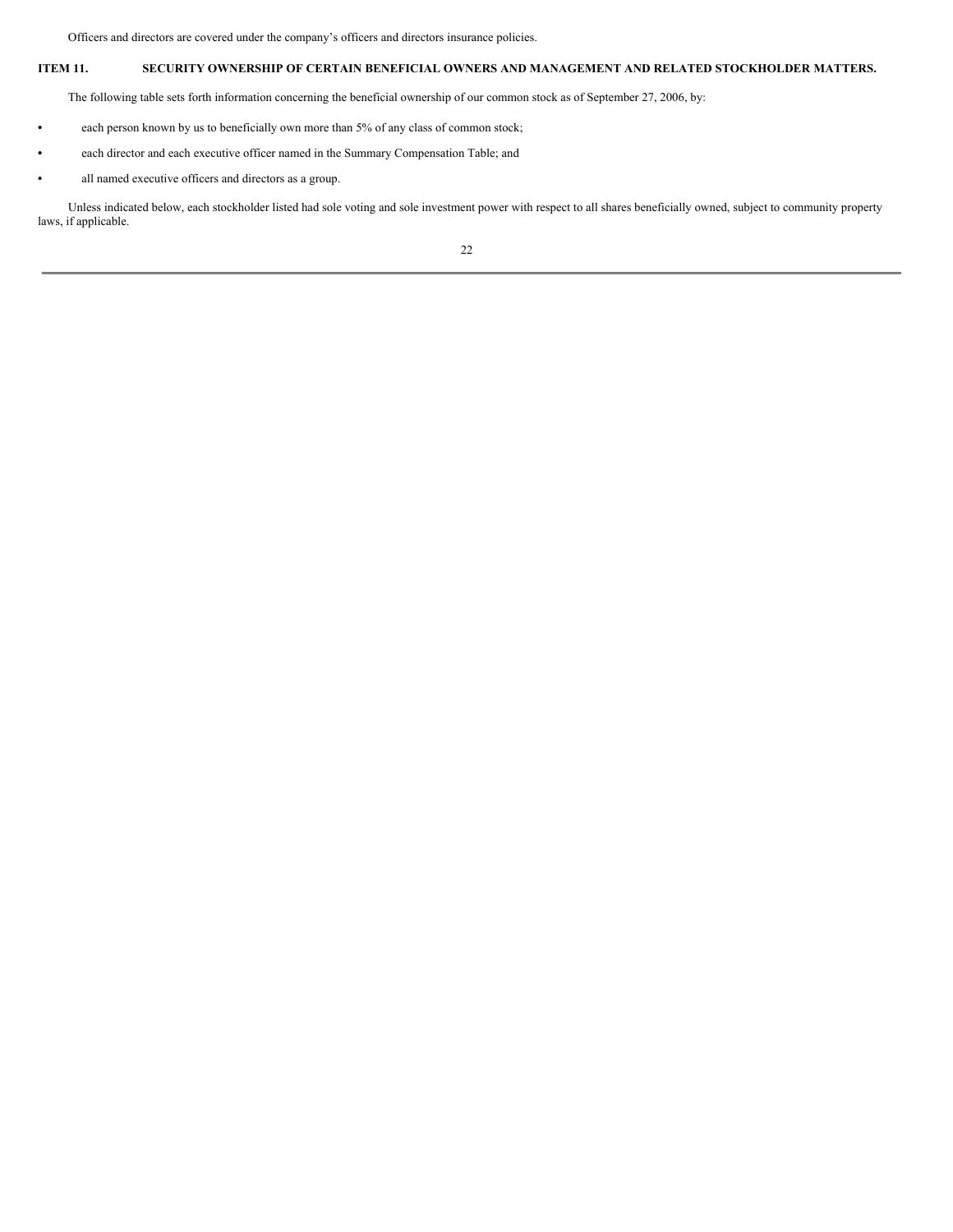| Name and Address(1)(2)                                               | Number<br>of<br><b>Shares</b> | Percent<br>of<br>Shares $(\frac{6}{6})(3)$ |
|----------------------------------------------------------------------|-------------------------------|--------------------------------------------|
| Gerard Dab(4)                                                        | _                             | $\overline{\phantom{a}}$                   |
| Arthur Gelston(4)                                                    |                               | ___                                        |
| Barry Scharf(5,7)                                                    | 360,000                       | $\ast$                                     |
| Michel Maksud(7)                                                     | 200,000                       |                                            |
| Jayne H. Kirby $(5,7)$                                               | 300,000                       | *                                          |
| Larry Kurlender                                                      |                               |                                            |
| Louis J. Lombardo                                                    | $\overline{\phantom{a}}$      | $-$                                        |
| Philippe Panzini                                                     |                               |                                            |
| All named executive officers and directors as a group                | $\overline{\phantom{a}}$      | _                                          |
| Visual Healthcare Corp. (f.k.a. VisualMED Clinical Systems Corp.)(6) | 24,054,291                    | 52%                                        |

less than  $1\%$ .

- (2) As used in this table, "beneficial ownership" means the sole or shared power to vote or direct the voting of a security, or the sole or shared power to dispose, or direct the disposition, of a security. A person is deemed as of any date to have beneficial ownership of any security that the person has the right to acquire within 60 days after that date. For purposes of computing the percentage of outstanding shares held by each person named above, any security that the person has the right to acquire within 60 days of the date of calculation is deemed to be outstanding, but is not deemed to be outstanding for purposes of computing the percentage ownership of any other person.
- (3) The percent of class is based on 46,038,345 shares of common stock issued and outstanding as of September 27, 2006 and warrants to purchase 1,146,622 shares of our common stock that are exercisable within 60 days of such date.
- (4) Mr. Dab and Dr. Gelston may be deemed to beneficially own the 24,054,291 shares owned by VHCC as a result of their position as director of, and their respective equity interest in, that company (See Note 5 below). Each of these individuals disclaim beneficial ownership of these shares.
- (5) Barry Scharf and Jayne H. Kirby have the right to purchase 130,000 and 100,000 shares, respectively, of our common stock held by VHCC, pursuant to a call right agreement between each of these individuals and VHCC at a price of \$0.49 per share. These rights are immediately exercisable and terminate on October 27, 2009.
- (6) The address of VHCC is 790 Rockland, Outremont, Quebec Canada H2V 2Z6. Gerard Dab owns 6,545,877 common shares of VHCC or 13.2% of its total outstanding shares. Art Gelston, MD owns 6,054,140 shares of VHCC or 12.2% of its total outstanding shares. Philippe Panzini owns 430, 215 common shares of VHCC or 0.9% of its total outstanding shares. Lombardo Consulting LP, which is controlled by Louis J. Lombardo, owns 1,948,579 common shares of VHCC or approximately 4% of its total outstanding shares. Jayne H. Kirby owns 2,018,054 common shares of VHCC or 4.1% of its total outstanding shares. Barry Scharf owns 2,035,357 common shares of VHCC or 4.1% of its total outstanding shares.
- (7) Barry Scharf, Jayne H. Kirby and Michel Maksud have options to purchase 130,000, 100,000, and 100,000 shares, respectively, of our common stock at a price of \$0.49 per share. These rights are immediately exercisable and terminate on March 1, 2011. Each of Barry Scharf, Jayne H. Kirby and Michel Maksud also have the right to purchase 100,000 shares of our common stock at a price of \$1.90 per share. These rights are immediately exercisable and terminate on March 11, 2011



<sup>(1)</sup> The address of all directors and executive officers in this table, unless otherwise specified, is c/o VisualMED Clinical Solutions Corp., 1035 Laurier St. West, Suite 200, Montreal, Quebec Canada H2V 2L1.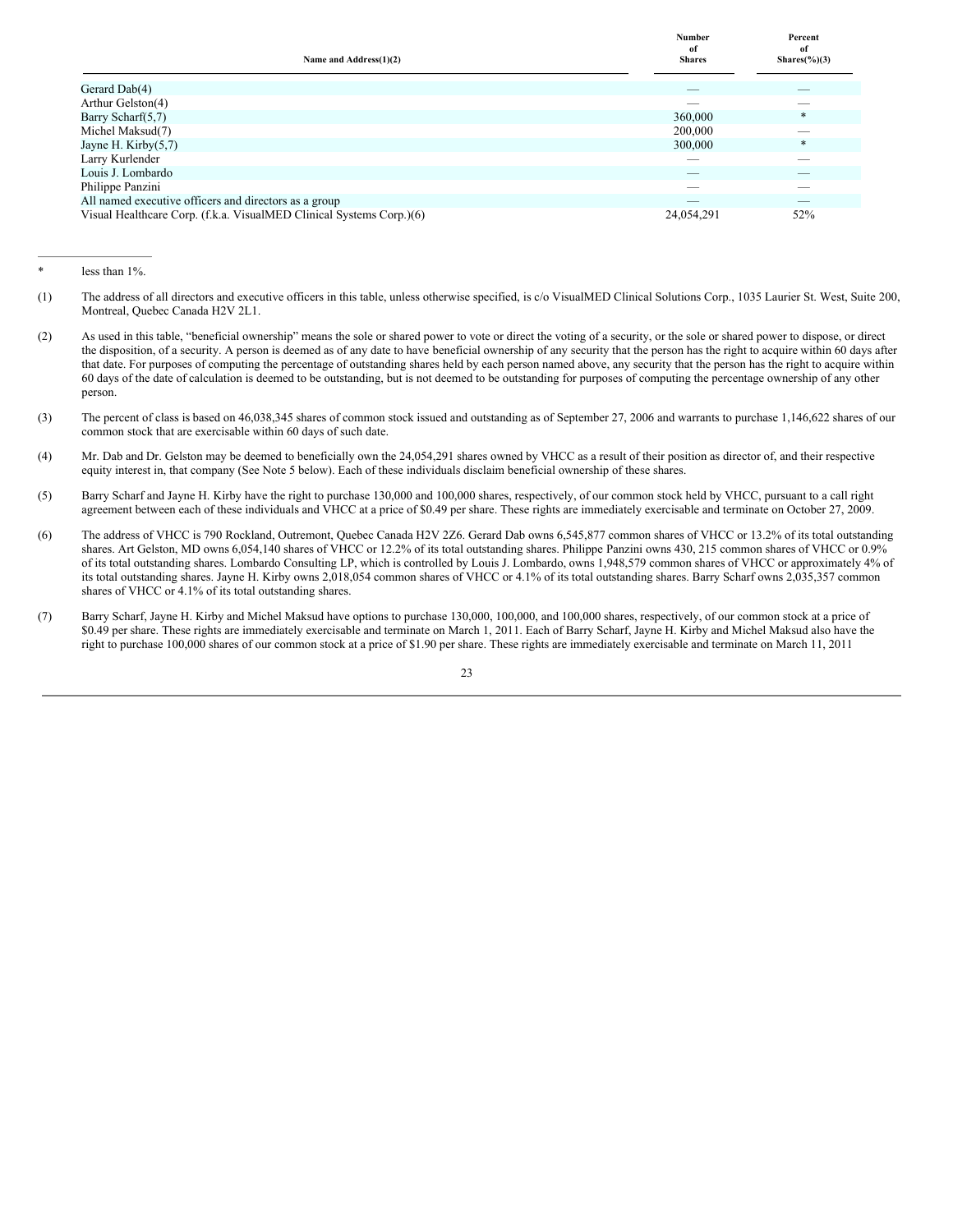## <span id="page-46-0"></span>**ITEM 12. CERTAIN RELATIONSHIPS AND RELATED TRANSACTIONS.**

One of our directors, Louis J. Lombardo, is a member of Rutherford Marketing LLC. Under a marketing agreement between the Company and Rutherford, Rutherford earns commissions on the sale of the VisualMED products. Rutherford did not earn any commissions from the Company during fiscal 2006.

VHCC owns approximately 52% of our issued and outstanding common stock. As a result, VHCC is able to significantly influence matters requiring approval of our stockholders, including the election of directors and the determination of significant corporate actions.

<span id="page-46-1"></span>

| <b>ITEM 13.</b> | <b>EXHIBITS.</b>                                                                                                                                                                                                                                                                                                                                  |
|-----------------|---------------------------------------------------------------------------------------------------------------------------------------------------------------------------------------------------------------------------------------------------------------------------------------------------------------------------------------------------|
| Exhibit         | <b>Description</b>                                                                                                                                                                                                                                                                                                                                |
| 3.1             | Articles of Incorporation (incorporated by reference to Exhibit 3.1 to the Company's Registration Statement on Form SB-2 (Registration No. 333-94835)<br>filed with the SEC on January 18, 2001).                                                                                                                                                 |
| 3.2             | Amendment to the Articles of Incorporation (incorporated by reference to Exhibit 3.2 to the Company's Quarterly Report on Form 10-OSB filed with the<br>SEC on February 22, 2005).                                                                                                                                                                |
| 3.3             | By-Laws (incorporated by reference to Exhibit 3.2 to the Company's Registration Statement on Form SB-2 (Registration No. 333-94835) filed with the SEC<br>on January 18, 2001).                                                                                                                                                                   |
| 4.1             | VisualMED Clinical Solutions Corp. 2006 Nonqualified Stock Option Plan (incorporated by reference to the Company's Registration Statement on Form S-8<br>(Registration No. 333-132179), filed with the SEC on March 2, 2006).                                                                                                                     |
| 4.2             | Form of Stock Option Agreement (incorporated by reference to the Company's Registration Statement on Form S-8 (Registration No. 333-132179), filed<br>with the SEC on March 2, 2006).                                                                                                                                                             |
| 10.1            | Finders Agreement dated March 21, 2005, by and between Stephane Solis and the Company (incorporated by reference to Exhibit 10.8 to the Company's<br>Registration Statement on Form SB-2 (Registration No. 333-125348) filed with the SEC on August 8, 2005).                                                                                     |
| 10.2            | Memorandum of a Consultant Agreement dated March 7, 2005, by and between Claude Pellerin and the Company (incorporated by reference to Exhibit<br>10.1 to the Company's Registration Statement on Form SB-2 (Registration No. 333-125348) filed with the SEC on August 8, 2005).                                                                  |
| 10.3            | Common Stock Purchase Agreement, dated as of March 24, 2005, by and among the Company and Capex Investments Ltd., Asset Protection Fund Ltd. and<br>Aton Select Fund Ltd. (incorporated by reference to Exhibit 10.6 to the Company's Registration Statement on Form SB-2 (Registration No. 333-125348)<br>filed with the SEC on August 8, 2005). |
| 10.4            | Registration Rights Agreement dated as of March 24, 2005, by and among the Company and HPS Inc., Claude Pellerin, Stephane Solis and VHCC<br>(incorporated by reference to Exhibit 10.7 to the Company's Registration Statement on Form SB-2 (Registration No. 333-125348) filed with the SEC on<br>August 8, 2005).                              |
| 10.5            | Warrant dated March 23, 2005 by the Company in favor of Capex Investments Ltd. (incorporated by reference to Exhibit 10.3 to the Company's<br>Registration Statement on Form SB-2 (Registration No. 333-125348) filed with the SEC on August 8, 2005).                                                                                            |
| 10.6            | Warrant dated March 24, 2005 by the Company in favor of Asset Protection Fund Ltd. (incorporated by reference to Exhibit 10.4 to the Company's<br>Registration Statement on Form SB-2 (Registration No. 333-125348) filed with the SEC on August 8, 2005).                                                                                        |
| 10.7            | Warrant dated March 24, 2005 by the Company in favor of Aton Select Fund Ltd. (incorporated by reference to Exhibit 10.5 to the Company's Registration<br>Statement on Form SB-2 (Registration No. 333-125348) filed with the SEC on August 8, 2005).                                                                                             |
| 10.8            | Acquisition Agreement dated September 23, 2004, between the Company and VHCC (incorporated by reference to Exhibit 10.1 to the Company's Current<br>Report on Form 8-K filed with the SEC on October 19, 2004).                                                                                                                                   |
| 10.9            | Employment Agreement, dated as of October 25, 2004, by and between Gerard Dab and the Company (incorporated by reference to the Company's Annual<br>Report on Form 10-KSB for the fiscal year ended June 30, 2005, filed with the SEC on September 29, 2005). <sup>*</sup>                                                                        |
| 10.10           | Employment Agreement, dated as of October 25, 2004, by and between Barry Scharf and the Company (incorporated by reference to the Company's Annual<br>Report on Form 10-KSB for the fiscal year ended June 30, 2005, filed with the SEC on September 29, 2005).*                                                                                  |
| 10.11           | Employment Agreement, dated as of October 25, 2004, by and between Jayne Kirby and the Company (incorporated by reference to the Company's Annual<br>Report on Form 10-KSB for the fiscal year ended June 30, 2005, filed with the SEC on September 29, 2005). <sup>*</sup>                                                                       |
| 10.12           | Employment Agreement, dated as of April 1, 2006, by and between Larry Kurlender and the Company.*                                                                                                                                                                                                                                                 |
| 14.1            | Code of Ethics (incorporated by reference to Exhibit 14.1 to the Company's Annual Report of Form 10-KSB filed with the SEC on September 5, 2003).                                                                                                                                                                                                 |
| 31.1            | Certification of Principal Financial Officer pursuant to Rule 13a-15(e) and Rule 15d-15(e), promulgated under the Securities and Exchange Act of 1934, as<br>amended.                                                                                                                                                                             |
|                 | 24                                                                                                                                                                                                                                                                                                                                                |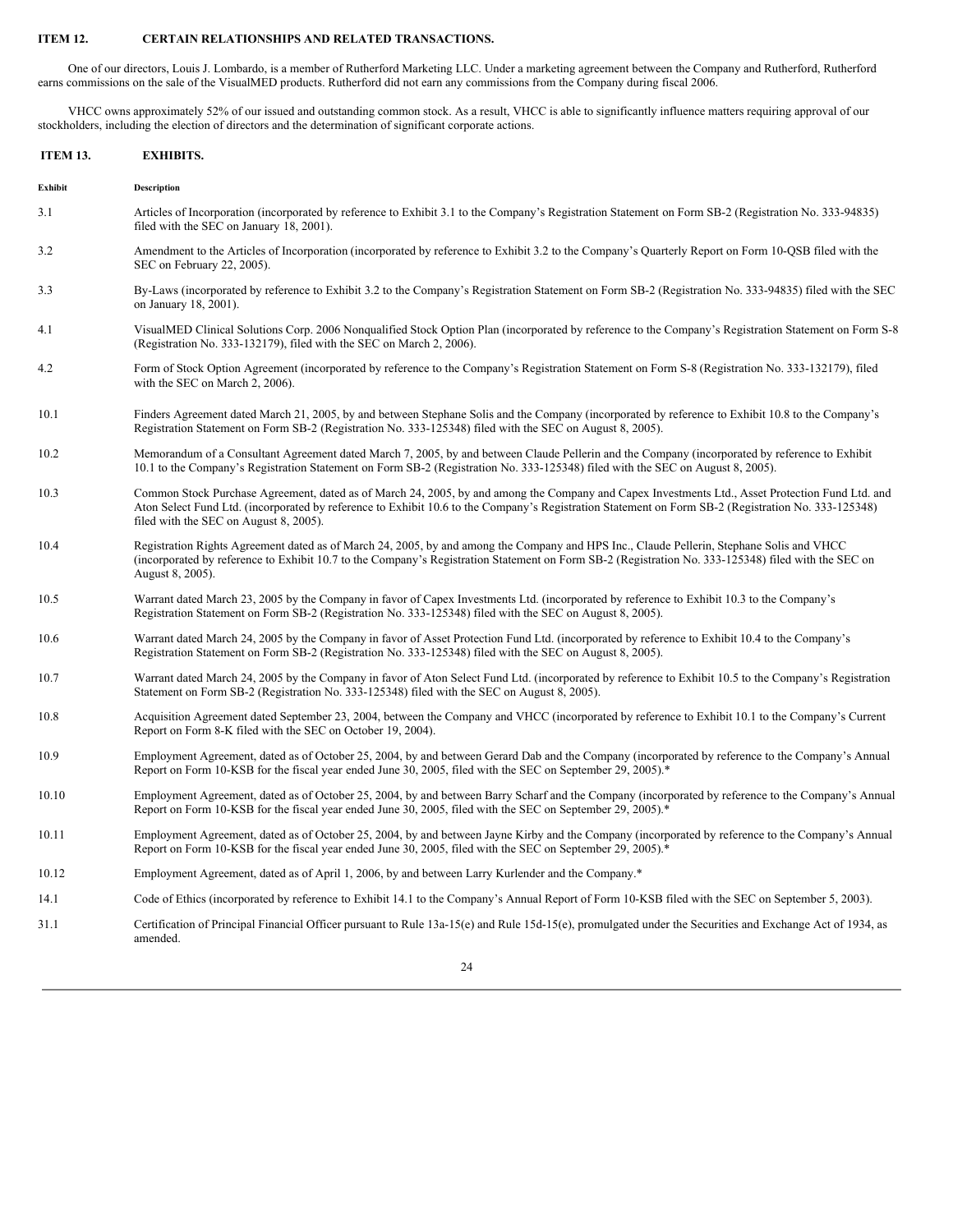- 31.2 Certification of Principal Executive Officer pursuant to Rule 13a-15(e) and Rule 15d-15(e), promulgated under the Securities and Exchange Act of 1934, as amended.
- 32.1 Certification pursuant to 18 U.S.C. Section 1350, as adopted pursuant to Section 906 of the Sarbanes-Oxley Act of 2002 (Chief Financial Officer).
- 32.2 Certification pursuant to 18 U.S.C. Section 1350, as adopted pursuant to Section 906 of the Sarbanes-Oxley Act of 2002 (Chief Executive Officer).
- 99.1 Audit Committee Charter (incorporated by reference to Exhibit 99.1 to the Company's Annual Report of Form 10-KSB filed with the SEC on September 5, 2003).
- 99.2 Disclosure Committee Charter (incorporated by reference to Exhibit 99.2 to the Company's Annual Report of Form 10-KSB filed with the SEC on September 5, 2003).

Indicates a management contract or compensatory plan or arrangement, as required by Item 13 of Form 10-KSB.

## <span id="page-47-0"></span>**ITEM 14. PRINCIPAL ACCOUNTANT FEES AND SERVICES.**

The following table sets forth the aggregate fees billed to us for professional audit services rendered by Manning Elliot for the audit of our annual consolidated financial statements for the fiscal years ended December 31, 2006 and December 31, 2005, the review of the consolidated financial statements included in our quarterly reports on Form 10-Q for such periods and fees billed for other services rendered by Manning Elliot for such periods. Fees include amounts related to the year indicated, which may differ from amounts billed.

|      |        |                                              | <b>Fiscal Year</b><br>Ended<br>June 30, 2005 |
|------|--------|----------------------------------------------|----------------------------------------------|
| \$\$ | 47,525 | \$                                           | 19,000                                       |
| S    | 10,500 |                                              | 13,775                                       |
|      | _      |                                              |                                              |
|      |        |                                              |                                              |
|      |        |                                              |                                              |
| \$S  | 58,025 | \$                                           | 32,775                                       |
|      |        | <b>Fiscal Year</b><br>Ended<br>June 30, 2006 |                                              |

<sup>(1)</sup> Annual audit fees for the audit of the consolidated financial statements included in our annual report on Form 10-KSB and the review of the interim condensed consolidated financial statements included in our quarterly reports on Form 10-QSB or services that are normally provided by the accountant in connection with statutory and regulatory filings or engagements.

(2) Audit related fees are the fees for assurance related services by the principal accountants that are reasonably related to the performance of the audit or review of our financial statements and that are not reported in the annual audit fees.

(3) Tax fees are the fees for professional services rendered by the principal accountant for tax compliance, tax advice and tax planning.

(4) All other fees are the fees for products and services other than those in the above three categories. This category includes fees for documentation assistance services related to internal controls over financial reporting.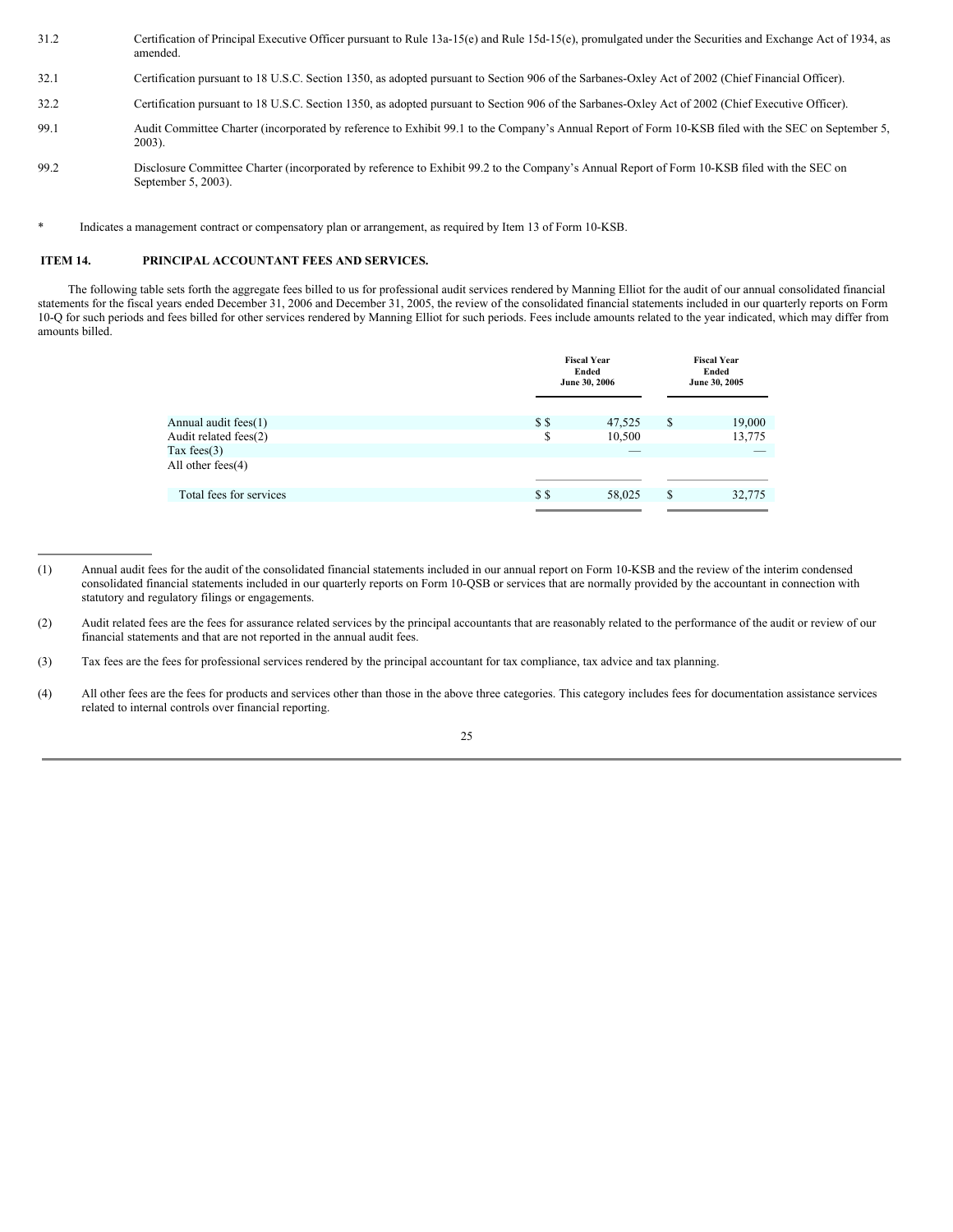## **SIGNATURES**

Pursuant to the requirements of Section 13 or 15(d) of the Securities and Exchange Act of 1934, the Registrant has duly caused this report to be signed on its behalf by the undersigned, thereunto duly authorized, on this  $26<sup>th</sup>$  day of September 2006.

## **VISUALMED CLINICAL SOLUTIONS CORP. (Registrant)**

By: /s/ Gerard Dab

Gerard Dab Principal Executive Officer, Secretary and a member of the Board of Directors

Pursuant to the requirements of the Securities Exchange Act of 1934, this report has been signed below by the following person on behalf of the Registrant and in the capacities.

| Signature             | <b>Title</b>                                                     | Date               |
|-----------------------|------------------------------------------------------------------|--------------------|
| /s/ Gerard Dab        | Principal Executive Officer,<br>Secretary and a member of the    | September 27, 2006 |
| Gerard Dab            | <b>Board of Directors</b>                                        |                    |
| /s/ Arthur Gelston MD | President, Chief Science Officer<br>and a member of the Board of | September 27, 2006 |
| Arthur Gelston MD     | Directors                                                        |                    |
| /s/ Larry Kurlender   | Principal Financial Officer,<br>Principal Accounting Officer and | September 27, 2006 |
| Larry Kurlender       | Treasurer                                                        |                    |
| /s/ Jayne H. Kirby    | Vice President of Finance                                        | September 27, 2006 |
| Jayne H. Kirby        |                                                                  |                    |
| /s/ Louis J. Lombardo | A member of the Board of<br>Directors                            | September 27, 2006 |
| Louis J. Lombardo     |                                                                  |                    |
| /s/ Philippe Panzini  | A member of the Board of<br>Directors                            | September 27, 2006 |
| Philippe Panzini      |                                                                  |                    |
| /s/ Chris Marcolefas  | A member of the Board of<br>Directors                            | September 27, 2006 |
| Chris Marcolefas      |                                                                  |                    |
|                       | 26                                                               |                    |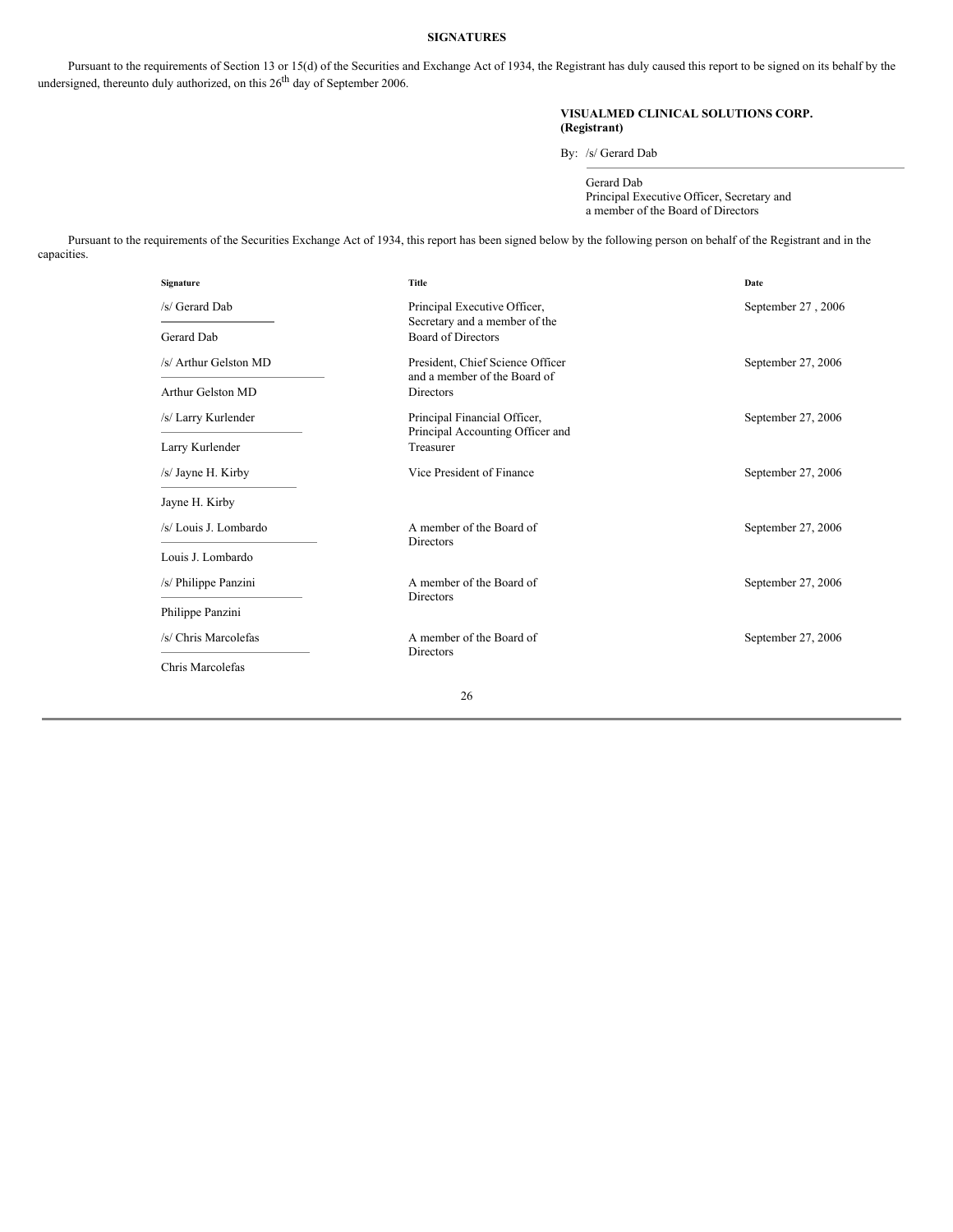| Exhibit | Description                                                                                                                                                                                                                                                                                                                                       |
|---------|---------------------------------------------------------------------------------------------------------------------------------------------------------------------------------------------------------------------------------------------------------------------------------------------------------------------------------------------------|
| 3.1     | Articles of Incorporation (incorporated by reference to Exhibit 3.1 to the Company's Registration Statement on Form SB-2 (Registration No. 333-94835)<br>filed with the SEC on January 18, 2001).                                                                                                                                                 |
| 3.2     | Amendment to the Articles of Incorporation (incorporated by reference to Exhibit 3.2 to the Company's Quarterly Report on Form 10-QSB filed with the<br>SEC on February 22, 2005).                                                                                                                                                                |
| 3.3     | By-Laws (incorporated by reference to Exhibit 3.2 to the Company's Registration Statement on Form SB-2 (Registration No. 333-94835) filed with the SEC<br>on January 18, 2001).                                                                                                                                                                   |
| 4.1     | VisualMED Clinical Solutions Corp. 2006 Nonqualified Stock Option Plan (incorporated by reference to the Company's Registration Statement on Form S-8<br>(Registration No. 333-132179), filed with the SEC on March 2, 2006).                                                                                                                     |
| 4.2     | Form of Stock Option Agreement (incorporated by reference to the Company's Registration Statement on Form S-8 (Registration No. 333-132179), filed<br>with the SEC on March 2, 2006).                                                                                                                                                             |
| 10.1    | Finders Agreement dated March 21, 2005, by and between Stephane Solis and the Company (incorporated by reference to Exhibit 10.8 to the Company's<br>Registration Statement on Form SB-2 (Registration No. 333-125348) filed with the SEC on August 8, 2005).                                                                                     |
| 10.2    | Memorandum of a Consultant Agreement dated March 7, 2005, by and between Claude Pellerin and the Company (incorporated by reference to Exhibit<br>10.1 to the Company's Registration Statement on Form SB-2 (Registration No. 333-125348) filed with the SEC on August 8, 2005).                                                                  |
| 10.3    | Common Stock Purchase Agreement, dated as of March 24, 2005, by and among the Company and Capex Investments Ltd., Asset Protection Fund Ltd. and<br>Aton Select Fund Ltd. (incorporated by reference to Exhibit 10.6 to the Company's Registration Statement on Form SB-2 (Registration No. 333-125348)<br>filed with the SEC on August 8, 2005). |
| 10.4    | Registration Rights Agreement dated as of March 24, 2005, by and among the Company and HPS Inc., Claude Pellerin, Stephane Solis and VHCC<br>(incorporated by reference to Exhibit 10.7 to the Company's Registration Statement on Form SB-2 (Registration No. 333-125348) filed with the SEC on<br>August 8, 2005).                              |
| 10.5    | Warrant dated March 23, 2005 by the Company in favor of Capex Investments Ltd. (incorporated by reference to Exhibit 10.3 to the Company's<br>Registration Statement on Form SB-2 (Registration No. 333-125348) filed with the SEC on August 8, 2005).                                                                                            |
| 10.6    | Warrant dated March 24, 2005 by the Company in favor of Asset Protection Fund Ltd. (incorporated by reference to Exhibit 10.4 to the Company's<br>Registration Statement on Form SB-2 (Registration No. 333-125348) filed with the SEC on August 8, 2005).                                                                                        |
| 10.7    | Warrant dated March 24, 2005 by the Company in favor of Aton Select Fund Ltd. (incorporated by reference to Exhibit 10.5 to the Company's Registration<br>Statement on Form SB-2 (Registration No. 333-125348) filed with the SEC on August 8, 2005).                                                                                             |
| 10.8    | Acquisition Agreement dated September 23, 2004, between the Company and VHCC (incorporated by reference to Exhibit 10.1 to the Company's Current<br>Report on Form 8-K filed with the SEC on October 19, 2004).                                                                                                                                   |
| 10.9    | Employment Agreement, dated as of October 25, 2004, by and between Gerard Dab and the Company (incorporated by reference to the Company's Annual<br>Report on Form 10-KSB for the fiscal year ended June 30, 2005, filed with the SEC on September 29, 2005). <sup>*</sup>                                                                        |
| 10.10   | Employment Agreement, dated as of October 25, 2004, by and between Barry Scharf and the Company (incorporated by reference to the Company's Annual<br>Report on Form 10-KSB for the fiscal year ended June 30, 2005, filed with the SEC on September 29, 2005).*                                                                                  |
| 10.11   | Employment Agreement, dated as of October 25, 2004, by and between Jayne Kirby and the Company (incorporated by reference to the Company's Annual<br>Report on Form 10-KSB for the fiscal year ended June 30, 2005, filed with the SEC on September 29, 2005). <sup>*</sup>                                                                       |
| 10.12   | Employment Agreement, dated as of April 1, 2006, by and between Larry Kurlender and the Company.*                                                                                                                                                                                                                                                 |

- 14.1 Code of Ethics (incorporated by reference to Exhibit 14.1 to the Company's Annual Report of Form 10-KSB filed with the SEC on September 5, 2003).
- 31.1 Certification of Principal Financial Officer pursuant to Rule 13a-15(e) and Rule 15d-15(e), promulgated under the Securities and Exchange Act of 1934, as amended.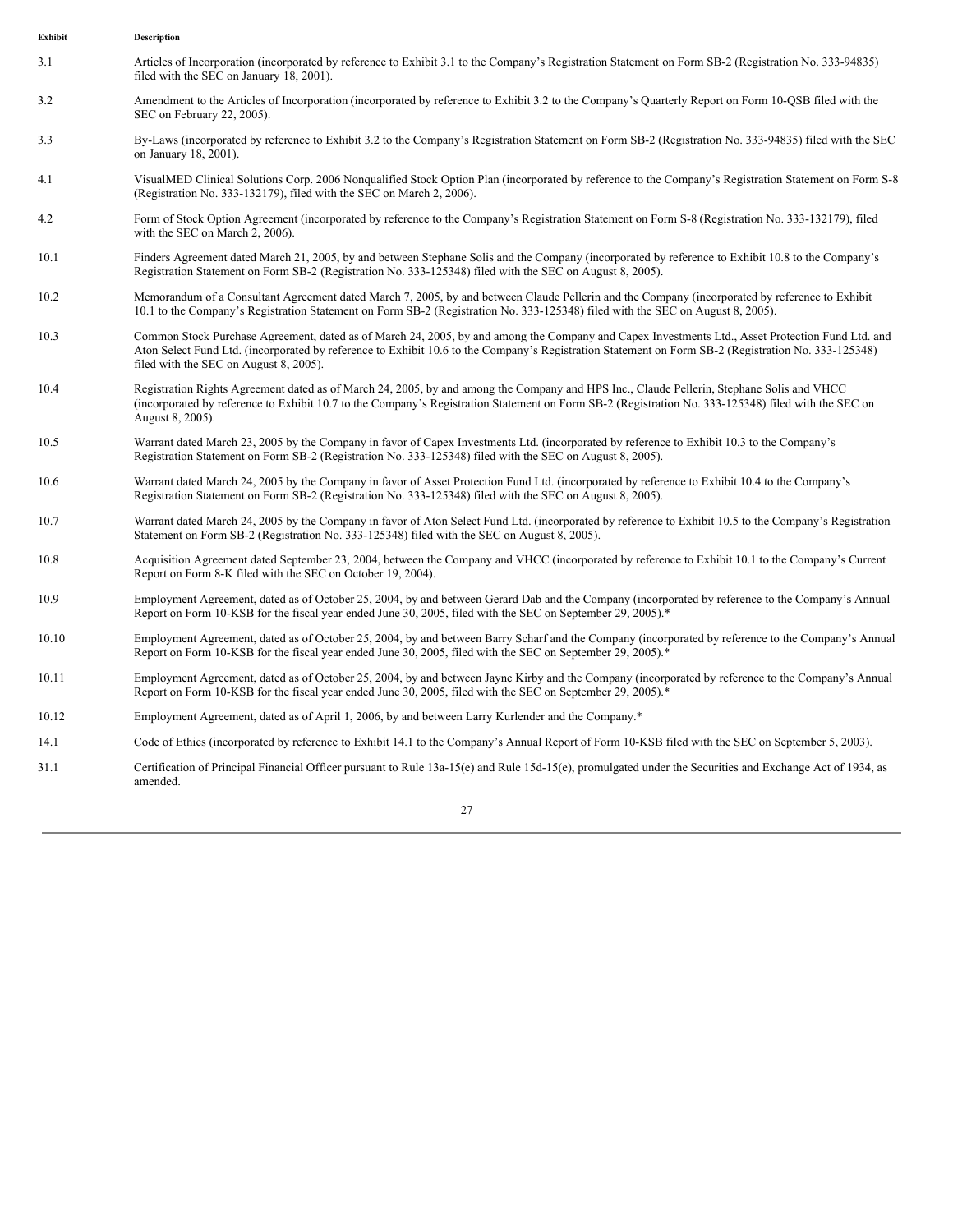- 31.2 Certification of Principal Executive Officer pursuant to Rule 13a-15(e) and Rule 15d-15(e), promulgated under the Securities and Exchange Act of 1934, as amended.
- 32.1 Certification pursuant to 18 U.S.C. Section 1350, as adopted pursuant to Section 906 of the Sarbanes-Oxley Act of 2002 (Chief Financial Officer).
- 32.2 Certification pursuant to 18 U.S.C. Section 1350, as adopted pursuant to Section 906 of the Sarbanes-Oxley Act of 2002 (Chief Executive Officer).
- 99.1 Audit Committee Charter (incorporated by reference to Exhibit 99.1 to the Company's Annual Report of Form 10-KSB filed with the SEC on September 5, 2003).
- 99.2 Disclosure Committee Charter (incorporated by reference to Exhibit 99.2 to the Company's Annual Report of Form 10-KSB filed with the SEC on September 5, 2003).
- \* Indicates a management contract or compensatory plan or arrangement, as required by Item 13 of Form 10-KSB.

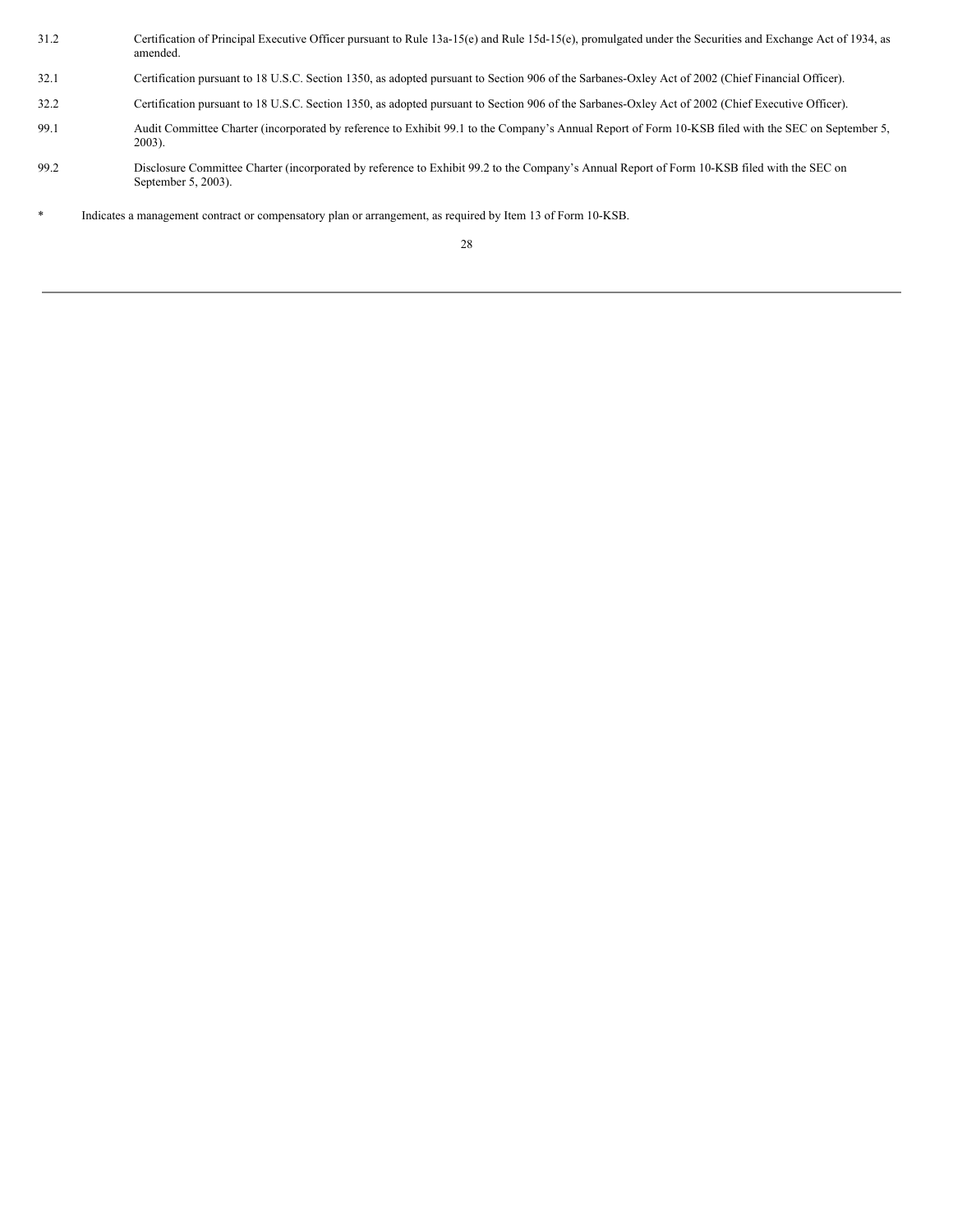## **VisualMED Clinical Solutions CORPORATION**

## **EMPLOYMENT AGREEMENT**

AGREEMENT, dated as of this first day of April 1, 2006, by and between VisualMED Clinical Solutions Corp., a Nevada Corporation, with its principal offices located at 1035 rue Laurier, Montreal, Quebec, Canada H2V 2L1 ("SOLUTIONS"), and Larry Kurlender ("KURLENDER"), residing at 15 Cressy, Montreal, Quebec, Canada H3X 1R3. This Employment Agreement shall hereinafter be referred to as the "Agreement".

## WITNESSETH:

1. Employment.

SOLUTIONS agrees to employ KURLENDER, and KURLENDER agrees to be employed by SOLUTIONS, upon the terms and subject to the conditions of this Agreement.

#### 2. Term

The employment of KURLENDER by SOLUTIONS as provided in Section 1 hereof will commence on April 1, 2006 and shall be for a five year term. (the "Term").

3. Duties; Best Efforts.

(a) KURLENDER shall serve as the Chief Financial Officer of SOLUTIONS reporting directly to the Chief Executive Officer. KURLENDER shall perform well and faithfully the duties within such offices which may be assigned to him. KURLENDER shall devote sufficient business time, attention, and energies to the business and affairs of SOLUTIONS, and shall use his best efforts to advance the best interests of SOLUTIONS.

#### 4. Compensation

- (a) **Annual Salary.** SOLUTIONS shall pay to KURLENDER a base salary of \$1.00 (one dollar) per annum, payable in advance on the first day of April of each year during the Term.
- (b) **Bonus.** KURLENDER may be eligible for an annual bonus, which may include options issued under SOLUTION'S non qualified stock option plan, as determined by the Board of Directors at the sole discretion of the Board.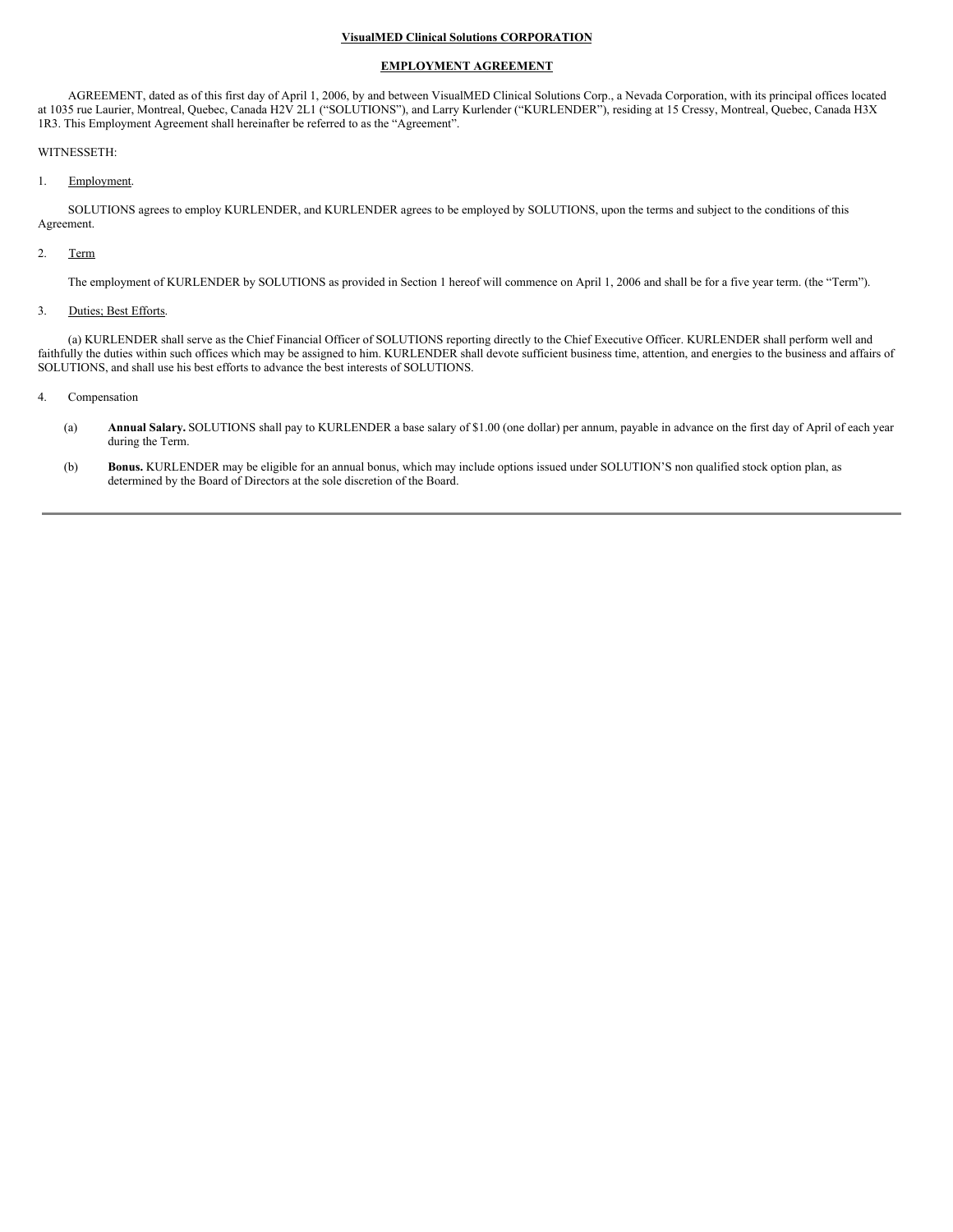## (c) **Directors' and Officers' Liability Insurance** KURLENDER shall be covered by the Directors' and Officers' liability insurance policies maintained by SOLUTIONS.

## 5. Termination

(a) SOLUTIONS may terminate KURLENDER's employment hereunder prior to the expiration of the Term, in the event that KURLENDER hereafter (i) dies during the Term, (ii) becomes disabled (as hereinafter defined) for a consecutive period of three (3) months during the Term, (iii) shall willfully fail to comply with any of the material terms of this Agreement, (iv) shall willfully fail to perform his duties hereunder, (v) shall willfully disregard policy directions from the Board of Directors of SOLUTIONS which are not inconsistent with the provisions of this Agreement, or (vi) for Serious Reason.

> i. For purposes of this Agreement, KURLENDER shall be deemed to have become disabled when he is deemed disabled under the terms of any disability income insurance policy covering him. In the absence of such a disability policy (or if there is a conflicting definition in two (2) or more policies of disability insurance), KURLENDER's inability to regularly perform his regular duties shall constitute his disability for purposes hereof.

> ii. The term "Serious Reason" for the termination of KURLENDER's employment shall be limited to (i) KURLENDER's fraud, misappropriation, or embezzlement, or (ii) KURLENDER's conviction of a crime involving moral turpitude or conviction of a felony, or (iii) KURLENDER's material breach of the provisions of Paragraph 6 or Paragraph 7 of this Agreement.

(b) SOLUTIONS shall not be permitted to terminate KURLENDER's employment for any reason other than those stated in 5(a) above. Any attempt to terminate other than as provided in 5(a) above shall be deemed to be a "Termination Without Serious Reason".

(c) Either Party may terminate this agreement at its discretion for any reason by giving three months prior notice of its decision to terminate. SOLUTIONS may, at any time during the notice period, choose to immediately discharge KURLENDER, but in this case KURLENDER shall be entitled to receive and shall be paid all amounts which he would otherwise earn during the notice period.

If SOLUTIONS terminates this agreement at its discretion, without serious reason, SOLUTIONS shall pay KURLENDER an amount equal to his gross base annual salary (at the time of notification of termination) or his gross salary for the remainder of the "Term" whichever is greater. All appropriate withholding as may be required by law will be deducted from the amount so calculated. This payment shall be made within 7 days after the last day KURLENDER is employed. The bonus for the fiscal year in which termination takes place, if any, will be paid pro rata to the number of days worked in the fiscal year. With the exception of the amount referred above, KURLENDER shall have no right to be paid or to claim any further payments related to or arising out of termination of his employment by SOLUTIONS and he renounces to any further right or claim.

| <b>KURLENDER Employment Agreement</b> |  | 09/28/06 |
|---------------------------------------|--|----------|
|---------------------------------------|--|----------|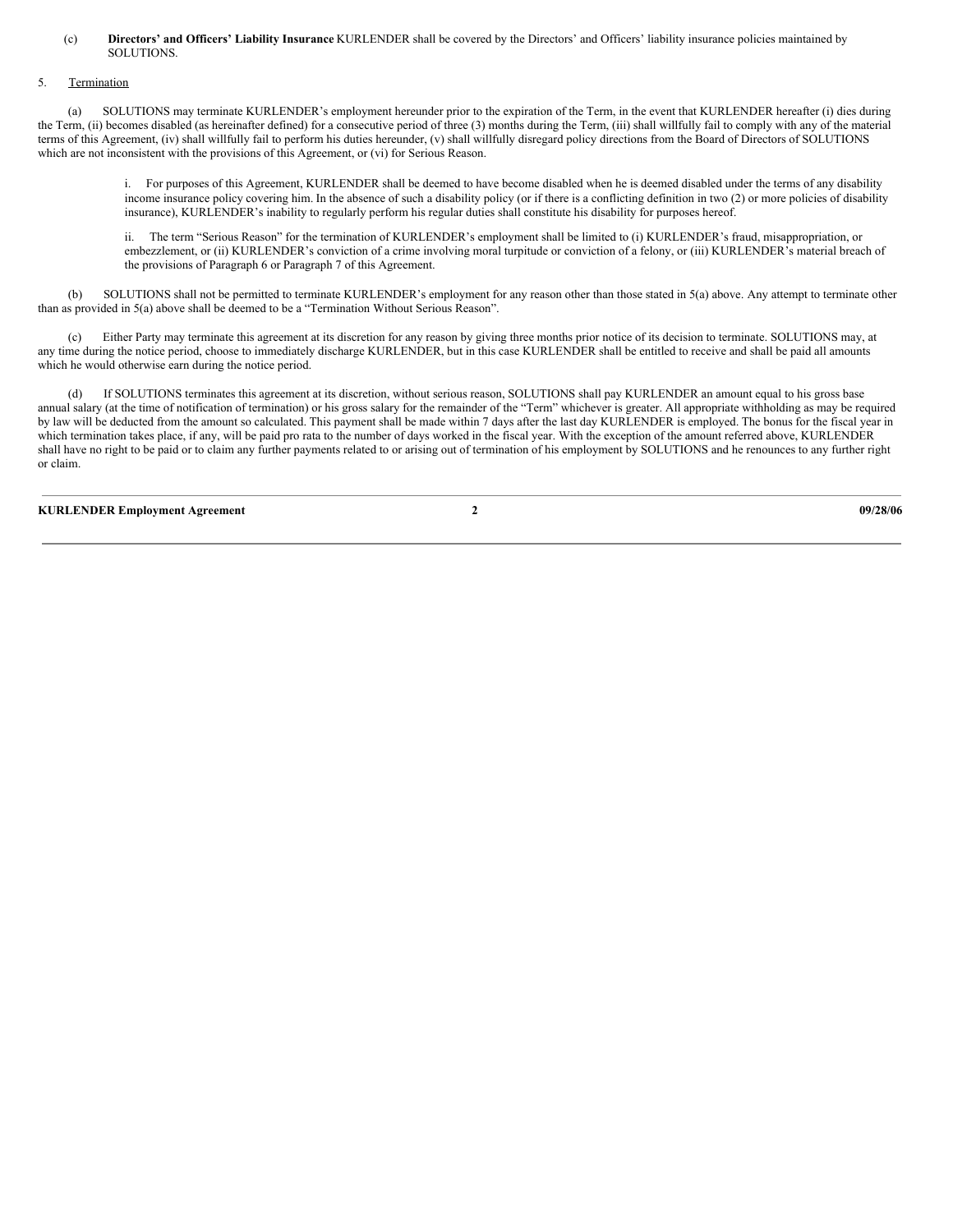(e) SOLUTIONS's obligation to make the aforesaid payments will not be reduced or affected if KURLENDER has secured alternative employment.

(f) In the event of a Termination Without Serious Reason, in addition to any amounts payable or benefits provided for pursuant to Section 7(c) hereof, KURLENDER shall be entitled to receive the compensation set forth in Article 4 for the remainder of the "Term" whichever is greater. In the event of involuntary termination the stock options would vest on the last day KURLENDER is employed by SOLUTIONS.

## 6. Protection of Confidential Information

(a) KURLENDER acknowledges that he has been provided with information about SOLUTIONS, and his employment by SOLUTIONS will, throughout the Term, bring him into close contact with many confidential affairs of SOLUTIONS and its clients, including information about costs, profits, markets, equipment, customers, sales, products, key personnel, pricing policies, operational methods, technical processes and other business affairs and methods, plans for future developments and other information not readily available to the public. KURLENDER further acknowledges that the business of SOLUTIONS is conducted throughout the world, that SOLUTIONS competes in nearly all of its business activities with other organizations which are or could be located in nearly every part of the world and that the nature of the services, position and expertise of KURLENDER are such that he is capable of competing with SOLUTIONS from nearly every location in the world. In recognition of the foregoing, KURLENDER covenants and agrees:

- i. That he will keep secret all confidential matters of SOLUTIONS and not disclose such matters to anyone other than SOLUTIONS, either during or after the Term, except with SOLUTIONS's prior written consent, or except as required by law or regulation;
- ii. That he will not make use of any such confidential matter for his own purposes or the benefit of anyone other than SOLUTIONS; and
- iii. That he will deliver promptly to SOLUTIONS on termination of this Agreement, or at any time SOLUTIONS may so request, all confidential memoranda, notes, records, reports and other confidential documents (and all copies thereof) relating to the business of SOLUTIONS, which he may then possess or have under his control.

## **KURLENDER Employment Agreement 3 09/28/06**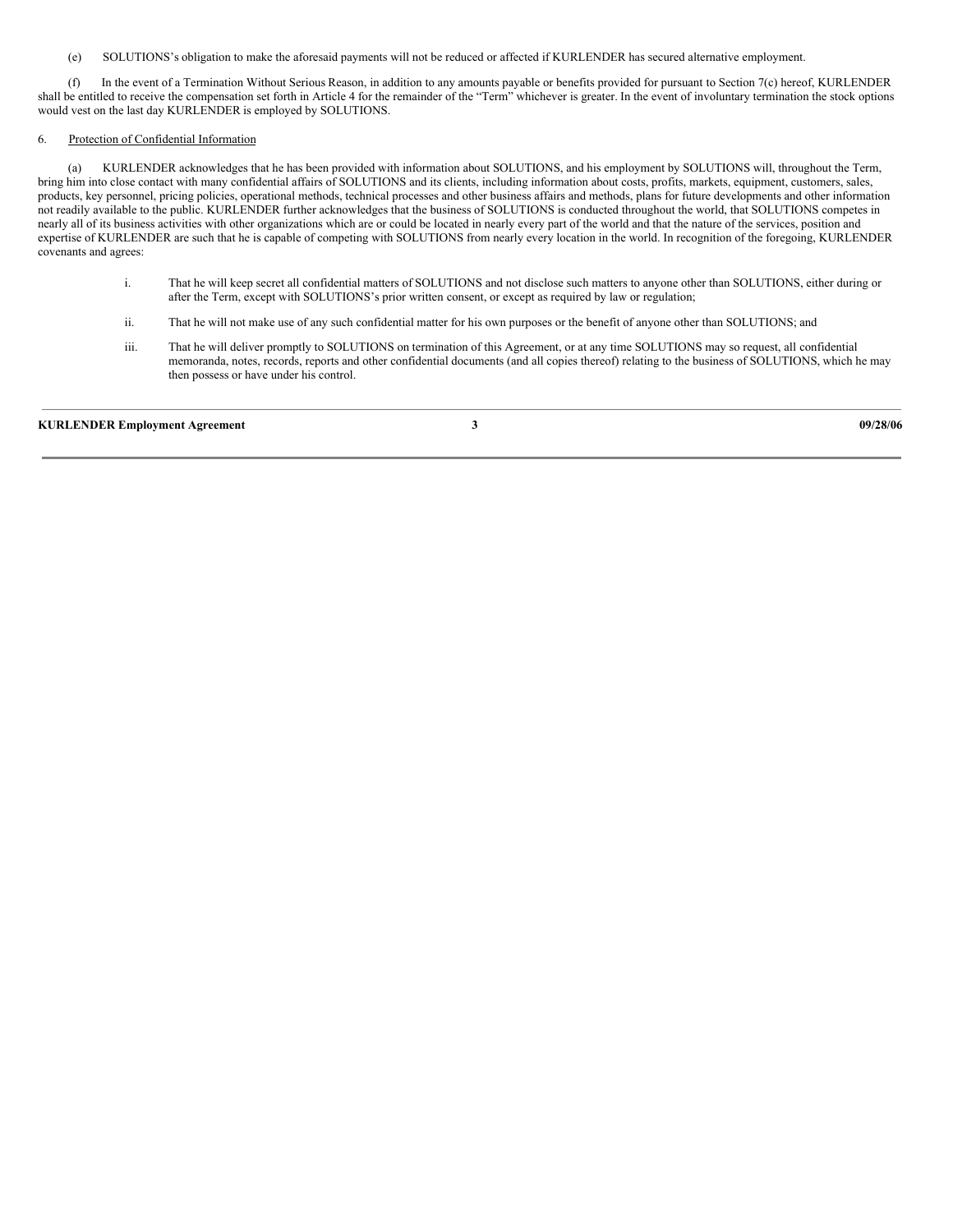(b) The foregoing nondisclosure requirements shall not apply to information which now or hereafter becomes available to the public, through no fault of KURLENDER, information which was known to KURLENDER, as documented by his written records, prior to the effective date of this Agreement or which is legally and lawfully obtained by KURLENDER from a third party independent of SOLUTIONS without a similar obligation of nondisclosure.

## 7. Specific Remedies.

If KURLENDER commits a breach of any of the provisions of Sections 6 hereof, such violation shall be deemed to be grounds for termination pursuant to Section 5(a) hereof then SOLUTIONS shall have (i) the right to have such provisions specifically enforced by any court having equity jurisdiction, it being acknowledged and agreed that any such breach will cause irreparable injury to SOLUTIONS and that money damages will not provide an adequate remedy to SOLUTIONS.

## 8. Independence, Severability and Non-Exclusivity.

Each of the rights enumerated in Sections 6 hereof and the remedies enumerated in Section 7 hereof shall be independent of the others and shall be in addition to and not in lieu of any other rights and remedies available to SOLUTIONS at law or in equity. If any of the covenants contained in Sections 6 or any part of any of them, is hereafter construed or adjudicated to be invalid or unenforceable, the same shall not affect the remainder of the covenant or covenants or rights or remedies which shall be given full effect without regard to the invalid portions. The parties intend to and do hereby confer jurisdiction to enforce the covenants contained in Sections 6 and the remedies enumerated in Section 7 upon the courts of any state of the United States and any other governmental jurisdiction within the geographical scope of such covenants. If any of the covenants contained in Sections 6 is held to be invalid or unenforceable because of the duration of such provision or the area covered thereby, the parties agree that the court making such determination shall have the power to reduce the duration and/or area of such provision and in its reduced form said provision shall then be enforceable. No such holding of invalidity or unenforceability in one jurisdiction shall bar or in any way affect SOLUTIONS's right to the relief provided in Section 7 or otherwise in the courts of any other state or jurisdiction within the geographical scope of such covenants as to breaches of such covenants in such other respective states or jurisdictions, such covenants being, for this purpose, severable into diverse and independent covenants.

## 9. Successors.

The Agreement and all rights of the parties hereunder shall inure to the benefit of, and be enforceable by, the parties' successors, heirs and distributees.

## **KURLENDER Employment Agreement 4 09/28/06**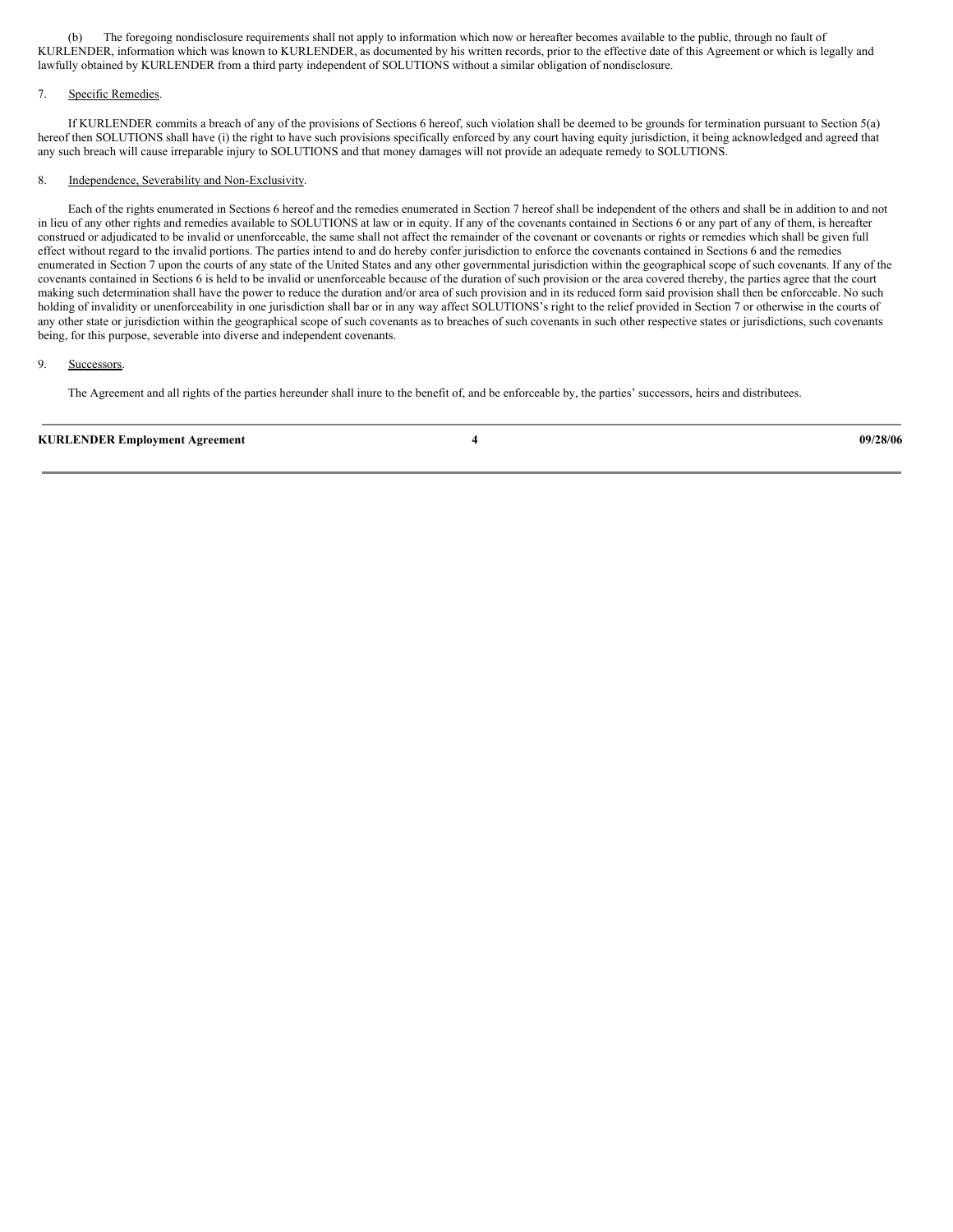#### 10. Notices.

All notices, consents or other communications required or permitted to be given by any party hereunder shall be in writing (including telecopy or other similar writing) and shall be given by personal delivery, certified or registered mail, postage prepaid, or telecopy (or other similar writing) as follows:

To SOLUTIONS: VisualMED Clinical Solutions Corp. 1035 rue Laurier West Suite 200 Montreal, Quebec H2V 2L1 Attn: Human Resources Dept.

or at such other address or telecopy number (or other similar number) as either party may from time-to-time specify to the other. Any notice, consent or other communication required or permitted to be given hereunder shall have been deemed to be given on the date of mailing, personal delivery or telecopying or other similar means thereof and shall be conclusively presumed to have been received on the second business day following the date of mailing or, in the case of personal delivery or telecopy or other similar means, the day of delivery thereof, except that a change of address shall not be effective until actually received.

## 11. Modifications and Waivers

No term, provision or condition of this Agreement may be modified or discharged unless such modification or discharge is authorized by the Board of Directors of SOLUTIONS and is agreed to in writing and signed by the Chairman. No waiver by either party hereto of any breach by the other party hereto of any term, provision or condition of this Agreement to be performed by such other party shall be deemed a waiver of similar or dissimilar provisions or conditions at the same or at any prior or subsequent time.

#### 12. Entire Agreement.

This Agreement constitutes the entire understanding between the parties hereto relating to the subject matter hereof, superseding all negotiations, prior discussions, preliminary agreements and agreements relating to the subject matter hereof made prior to the date hereof.

#### 13. Law Governing.

Except as otherwise explicitly noted, this Agreement shall be governed by and construed in accordance with the laws of the Province of Quebec, Canada (without giving effect to conflicts of law).

| <b>KURLENDER Employment Agreement</b> |  | 09/28/06 |
|---------------------------------------|--|----------|
|---------------------------------------|--|----------|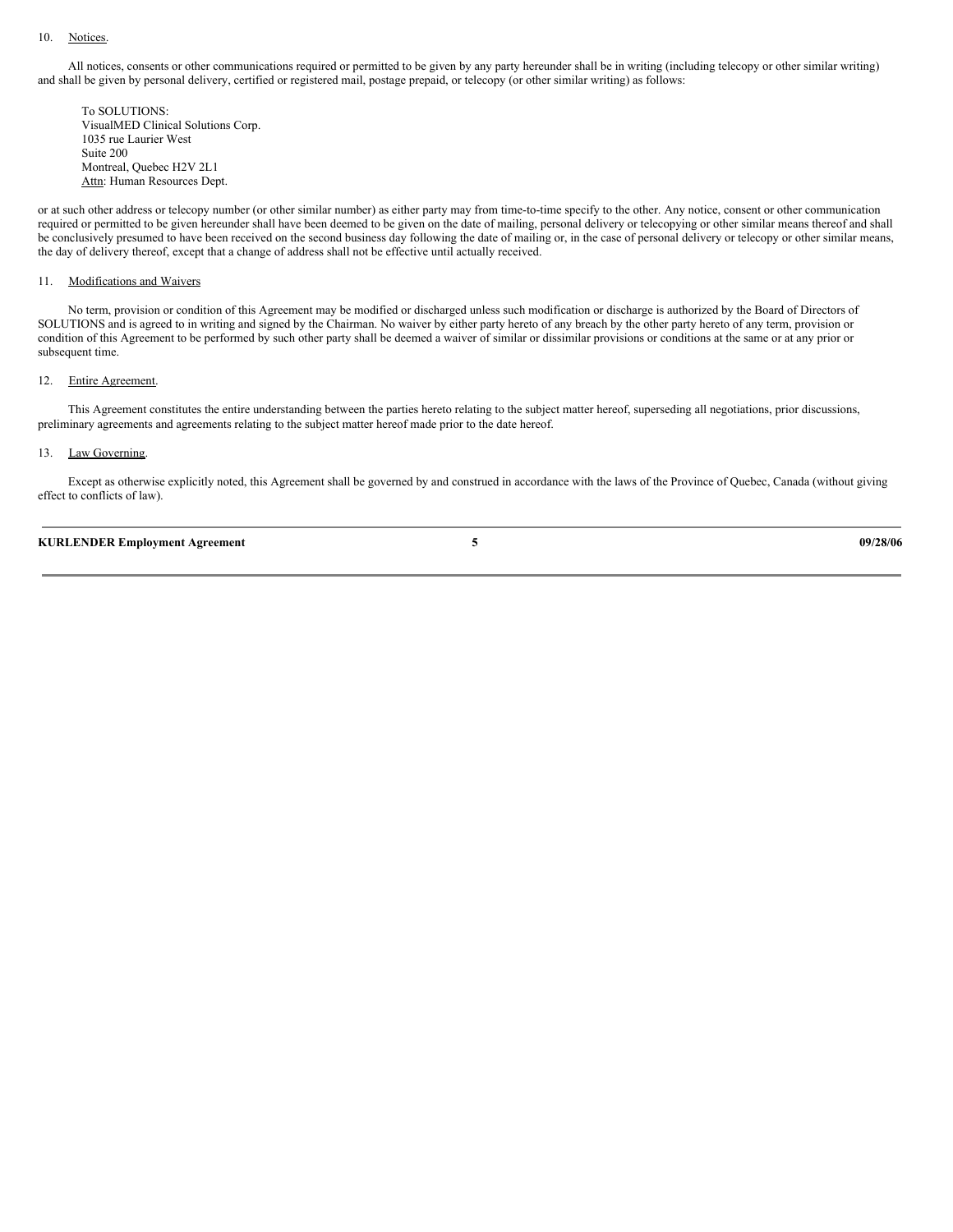## 14. Invalidity.

Except as otherwise specified herein, the invalidity or unenforceability of any term or terms of this Agreement shall not invalidate, make unenforceable or otherwise affect another term of this Agreement which shall remain in full force and effect.

## 15. Headings.

The headings contained in this Agreement are for reference purposes only and shall not affect the meaning or interpretation of this Agreement.

The parties have agreed that this agreement be drafted in English. Les parties ont convnue que cette convention soit redigee en anglais. IN WITNESS WHEREOF, the parties hereto have executed this Agreement on the day and year set forth above.

| Larry KURLENDER                             |             | VisualMED Clinical Solutions Corp.<br>By    |          |
|---------------------------------------------|-------------|---------------------------------------------|----------|
| By                                          |             |                                             |          |
| Larryj KURLENDER<br>Chief Financial Officer |             | Gerard Dab<br>CEO and Chairman of the Board |          |
| <b>KURLENDER Employment Agreement</b>       | $\mathbf b$ |                                             | 09/28/06 |
|                                             |             |                                             |          |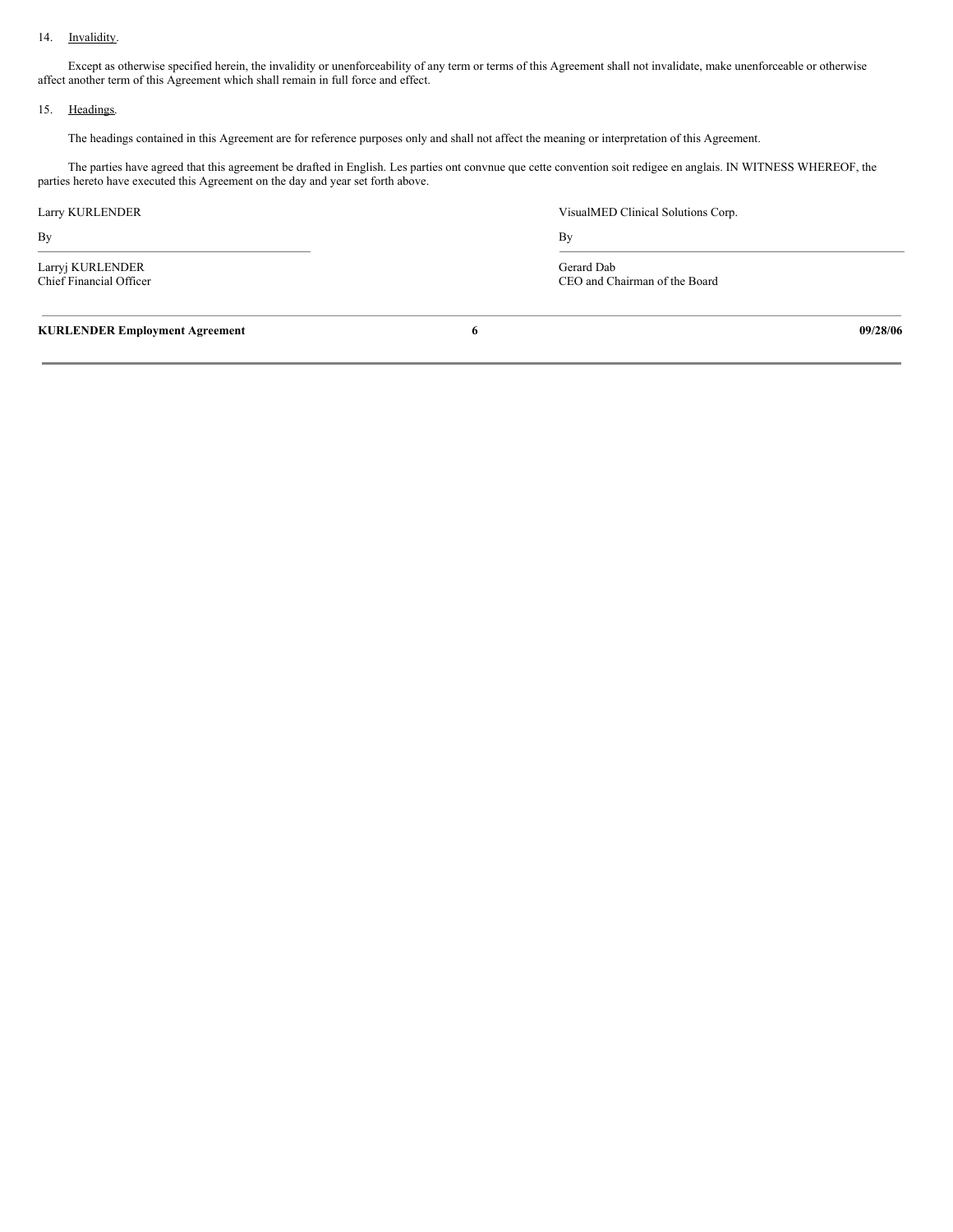I, Gerard Dab, certify that:

1. I have reviewed this annual report on Form 10-KSB of VisualMED Clinical Solutions Corp.;

2. Based on my knowledge, this report does not contain any untrue statement of a material fact or omit to state a material fact necessary to make the statements made, in light of the circumstances under which such statements were made, not misleading with respect to the period covered by this report;

3. Based on my knowledge, the financial statements, and other financial information included in this report, fairly present in all material respects the financial condition, results of operations and cash flows of the registrant as of, and for, the periods presented in this report;

4. The registrant's other certifying officer and I are responsible for establishing and maintaining disclosure controls and procedures (as defined in Exchange Act Rules 13a-15(e) and 15d-15(e)) for the registrant and have:

(a) Designed such disclosure controls and procedures, or caused such disclosure controls and procedures to be designed under our supervision, to ensure that material information relating to the registrant, including its consolidated subsidiaries, is made known to us by others within those entities, particularly during the period in which this report is being prepared;

(b) Evaluated the effectiveness of the registrant's disclosure controls and procedures and presented in this report our conclusions about the effectiveness of the disclosure controls and procedures, as of the end of the period covered by this report based on such evaluation; and

(c) Disclosed in this report any change in the registrant's internal control over financial reporting that occured during the registrant's most recent fiscal quarter that has materially affected, or is reasonably likely to materially affect, the registrant's internal control over financial reporting;

5. The registrant's other certifying officer and I have disclosed, based on our most recent evaluation of internal control over financial reporting, to the registrant's auditors and the audit committee of registrant's board of directors (or persons performing the equivalent function):

(a) All significant deficiencies and material weaknesses in the design or operation of internal control over financial reporting which are reasonably likely to adversely affect the registrant's ability to record, process, summarize and report financial information; and

(b) Any fraud, whether or not material, that involves management or other employees who have a significant role in the registrant's internal control over financial reporting.

Date: September 27, 2006

/s/ Gerard Dab

Name: Gerard Dab

Title: Principal Executive Officer, Secretary and a member of the Board of Directors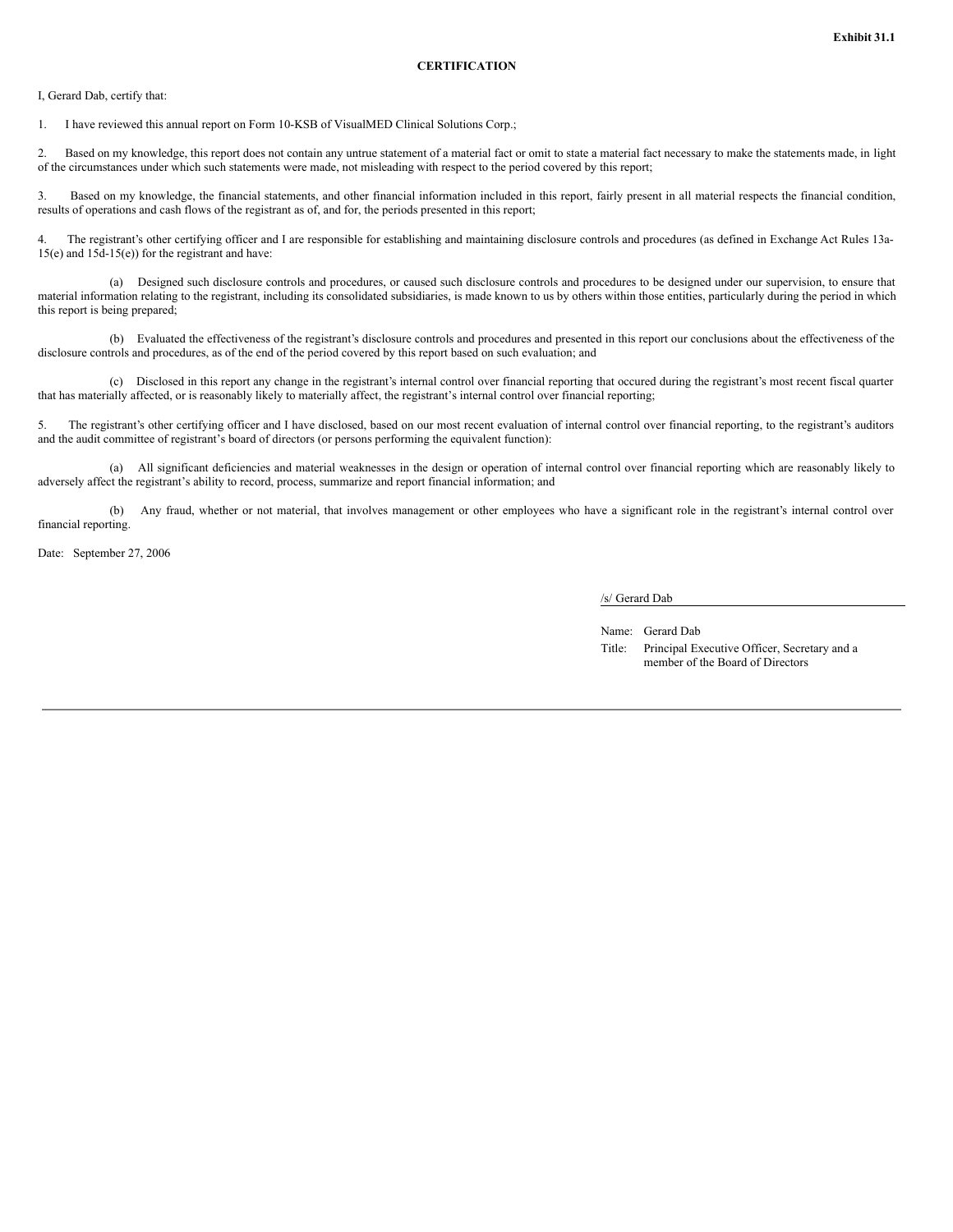## **CERTIFICATION**

I, Larry Kurlender, certify that:

1. I have reviewed this annual report on Form 10-KSB of VisualMED Clinical Solutions Corp.;

2. Based on my knowledge, this report does not contain any untrue statement of a material fact or omit to state a material fact necessary to make the statements made, in light of the circumstances under which such statements were made, not misleading with respect to the period covered by this report;

3. Based on my knowledge, the financial statements, and other financial information included in this report, fairly present in all material respects the financial condition, results of operations and cash flows of the registrant as of, and for, the periods presented in this report;

The registrant's other certifying officer and I are responsible for establishing and maintaining disclosure controls and procedures (as defined in Exchange Act Rules 13a-15(e) and 15d-15(e)) for the registrant and have:

(a) Designed such disclosure controls and procedures, or caused such disclosure controls and procedures to be designed under our supervision, to ensure that material information relating to the registrant, including its consolidated subsidiaries, is made known to us by others within those entities, particularly during the period in which this report is being prepared;

(b) Evaluated the effectiveness of the registrant's disclosure controls and procedures and presented in this report our conclusions about the effectiveness of the disclosure controls and procedures, as of the end of the period covered by this report based on such evaluation; and

(c) Disclosed in this report any change in the registrant's internal control over financial reporting that occured during the registrant's most recent fiscal quarter that has materially affected, or is reasonably likely to materially affect, the registrant's internal control over financial reporting;

5. The registrant's other certifying officer and I have disclosed, based on our most recent evaluation of internal control over financial reporting, to the registrant's auditors and the audit committee of registrant's board of directors (or persons performing the equivalent function):

(a) All significant deficiencies and material weaknesses in the design or operation of internal control over financial reporting which are reasonably likely to adversely affect the registrant's ability to record, process, summarize and report financial information; and

(b) Any fraud, whether or not material, that involves management or other employees who have a significant role in the registrant's internal control over financial reporting.

Date: September 27, 2006

/s/ Larry Kurlender

Name: Larry Kurlender Title: Principal Financial Officer, Principal Accounting Officer and Treasurer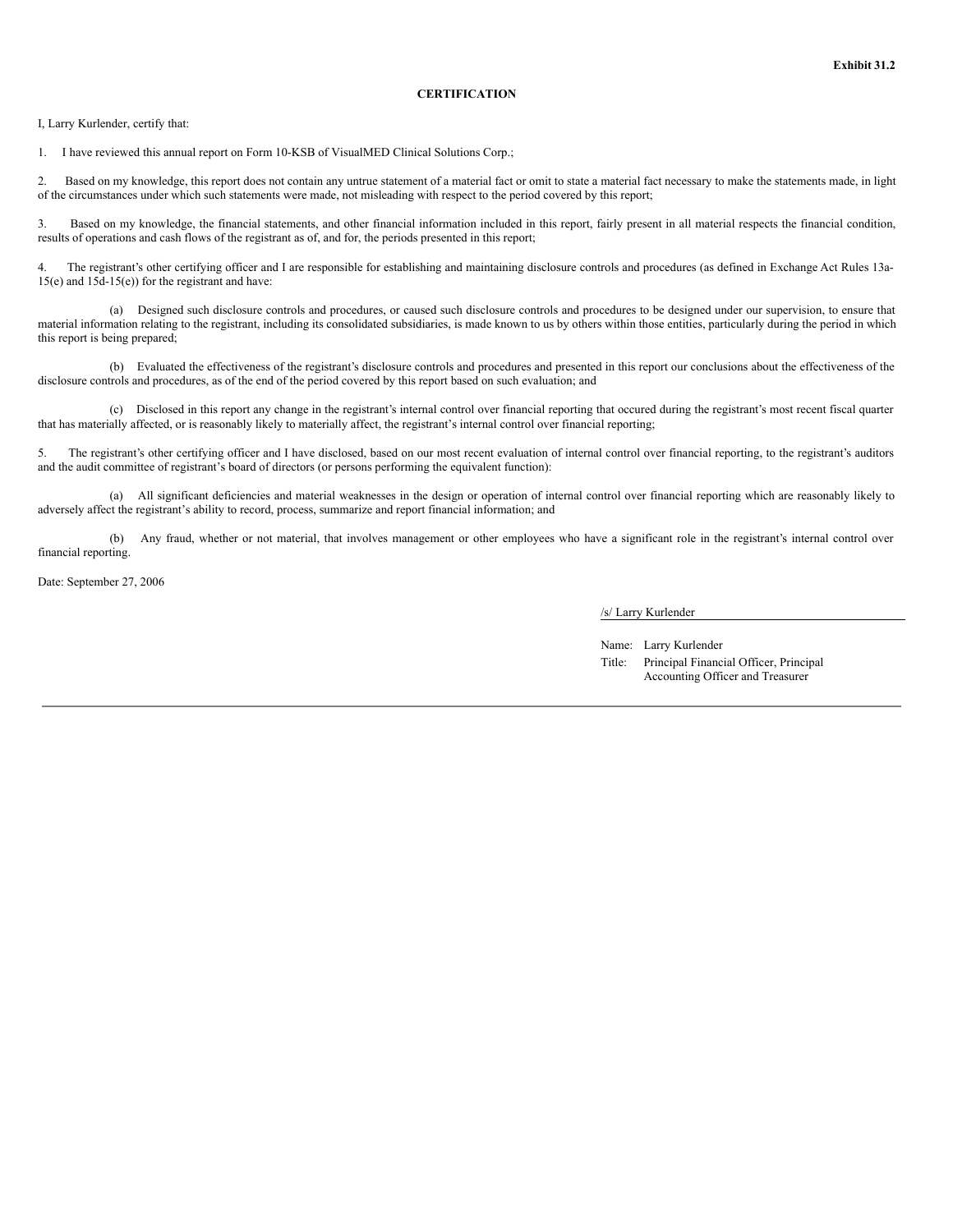## **CERTIFICATION PURSUANT TO 18 U.S.C. SECTION 1350, AS ADOPTED PURSUANT TO SECTION 906 OF THE SARBANES-OXLEY ACT OF 2002**

In connection with the Annual Report on Form 10-KSB of VisualMED Clinical Solutions Corp (the "Company") for the fiscal year ended June 30, 2006 as filed with the Securities and Exchange Commission on the date hereof (the "Report"), I, Gerard Dab, Principal Executive Officer, Secretary and a member of the Board of Directors of the Company, certify, pursuant to 18 U.S.C. Section 1350, as adopted pursuant to Section 906 of the Sarbanes-Oxley Act of 2002, that:

- (1) The Report fully complies with the requirements of section 13(a) or 15(d) of the Securities Exchange Act of 1934 (15 U.S.C. 78m or 78o(d)); and
- (2) The information contained in the Report fairly presents, in all material respects, the financial condition and results of operations of the Company.

/s/ Gerard Dab

Name: Gerard Dab

Title: Principal Executive Officer, Secretary and a member of the Board of Directors September 27, 2006

This certification accompanies the Report pursuant to Section 906 of the Sarbanes-Oxley Act of 2002 and shall not, except to the extent required by the Sarbanes-Oxley Act of 2002, be deemed filed by the Company for purposes of Section 18 of the Securities Exchange Act of 1934 (15 U.S.C. 78r), as amended.